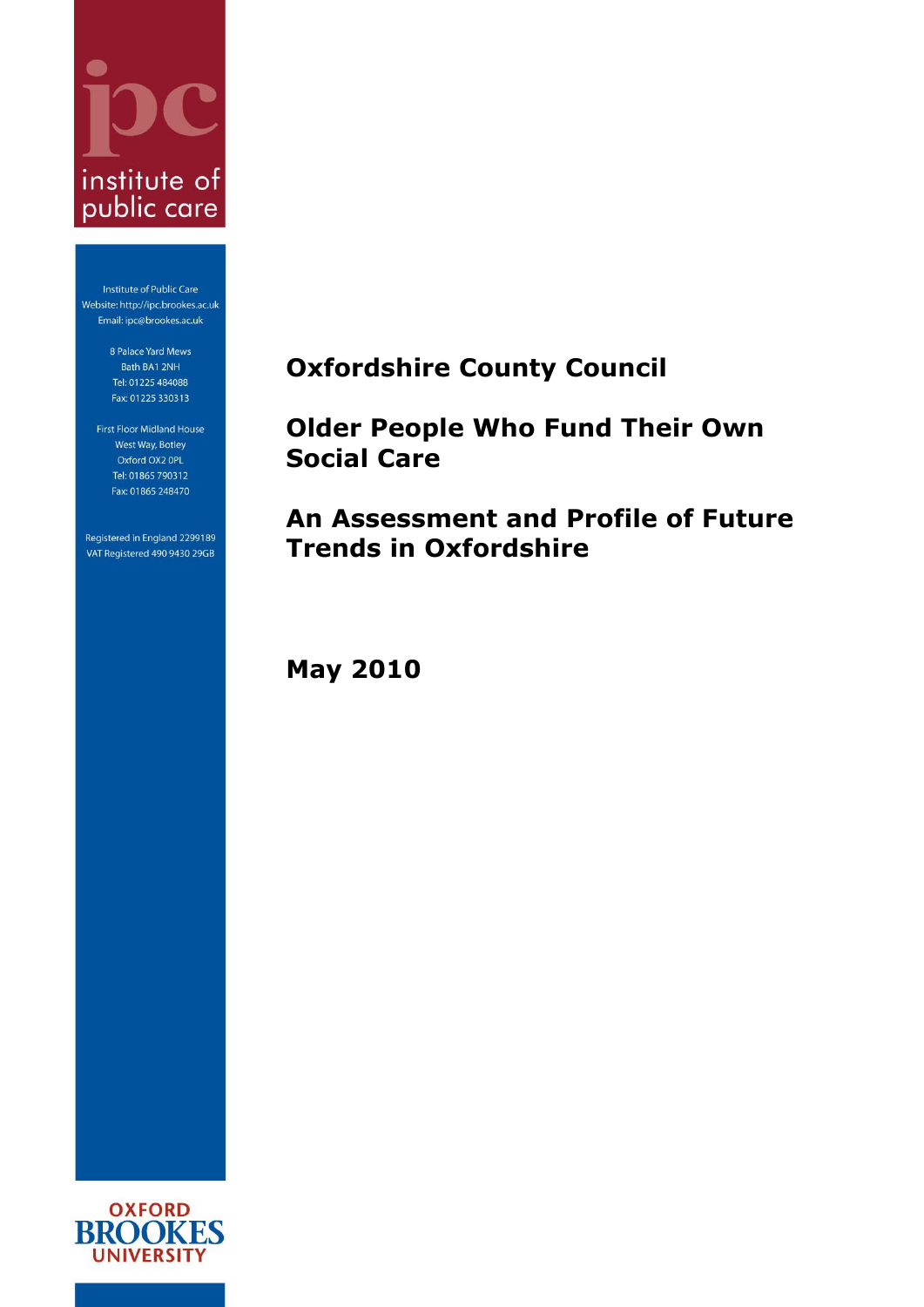# **Contents**

| $\overline{2}$ |                                                                                                                                                                                                                                                                                                                                               |
|----------------|-----------------------------------------------------------------------------------------------------------------------------------------------------------------------------------------------------------------------------------------------------------------------------------------------------------------------------------------------|
|                | Background<br>Objectives<br>Methodology<br><b>Report Structure</b>                                                                                                                                                                                                                                                                            |
| 3              |                                                                                                                                                                                                                                                                                                                                               |
|                | Defining self-funded social care<br>What does the research tell us about older people who self-fund?<br>Factors affecting the demand for care services<br>The pattern of service use<br>Data on self-funding<br>Self-funded care home places<br>Self-funded home care<br><b>Informal Care</b><br>Looking forward                              |
| 4              |                                                                                                                                                                                                                                                                                                                                               |
|                | Population<br>The pattern of need for care in Oxfordshire<br>Wealth and Housing Assets                                                                                                                                                                                                                                                        |
| 5              |                                                                                                                                                                                                                                                                                                                                               |
|                | Current care home provision in Oxfordshire<br>How many self-funders in care homes?<br>Average length of care home stay<br>Self-funding care home residents - experience and use of SCS                                                                                                                                                        |
| 6              | Self-funding in Oxfordshire - Community Based Care and Support . 25                                                                                                                                                                                                                                                                           |
|                |                                                                                                                                                                                                                                                                                                                                               |
|                | Current community based care provision<br>How many people self-fund community-based care?<br>Self-funders of community based care - experience and use of SCS<br>Personal care<br>Other types of help and support27<br>Attitudes to and experiences of using SCS<br>Who pays for care and other help<br>Why people pay for care or other help |
|                |                                                                                                                                                                                                                                                                                                                                               |
| 7              | Threshold cases and the impact of recession on self-funding  32<br>The number of self-funders falling below the income threshold<br>Time to progression to threshold funding<br>The depreciation of assets for self-funders<br>The impact of the recession                                                                                    |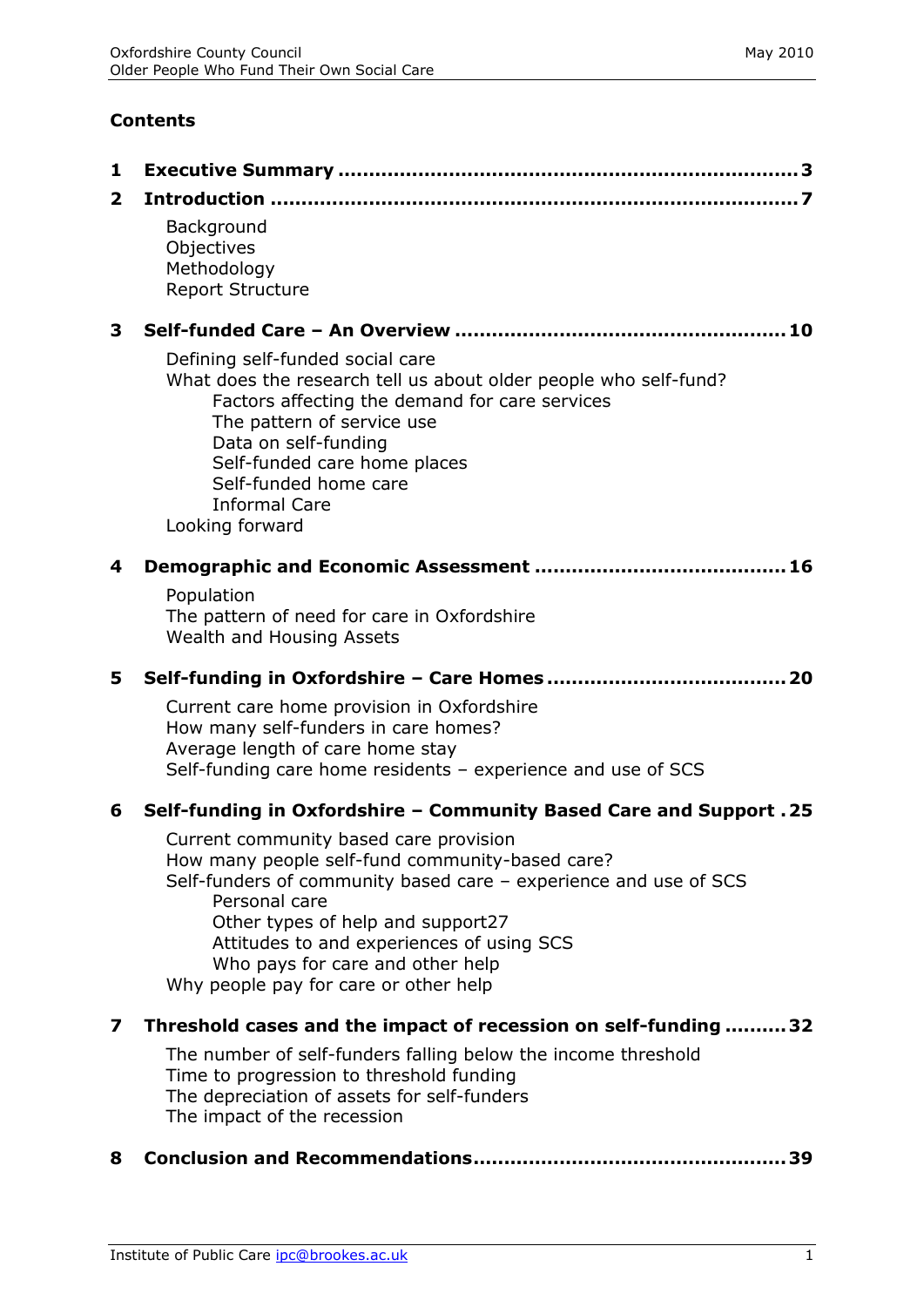| Appendix 2 – Tables – type of help received and how funded  47 |  |
|----------------------------------------------------------------|--|
|                                                                |  |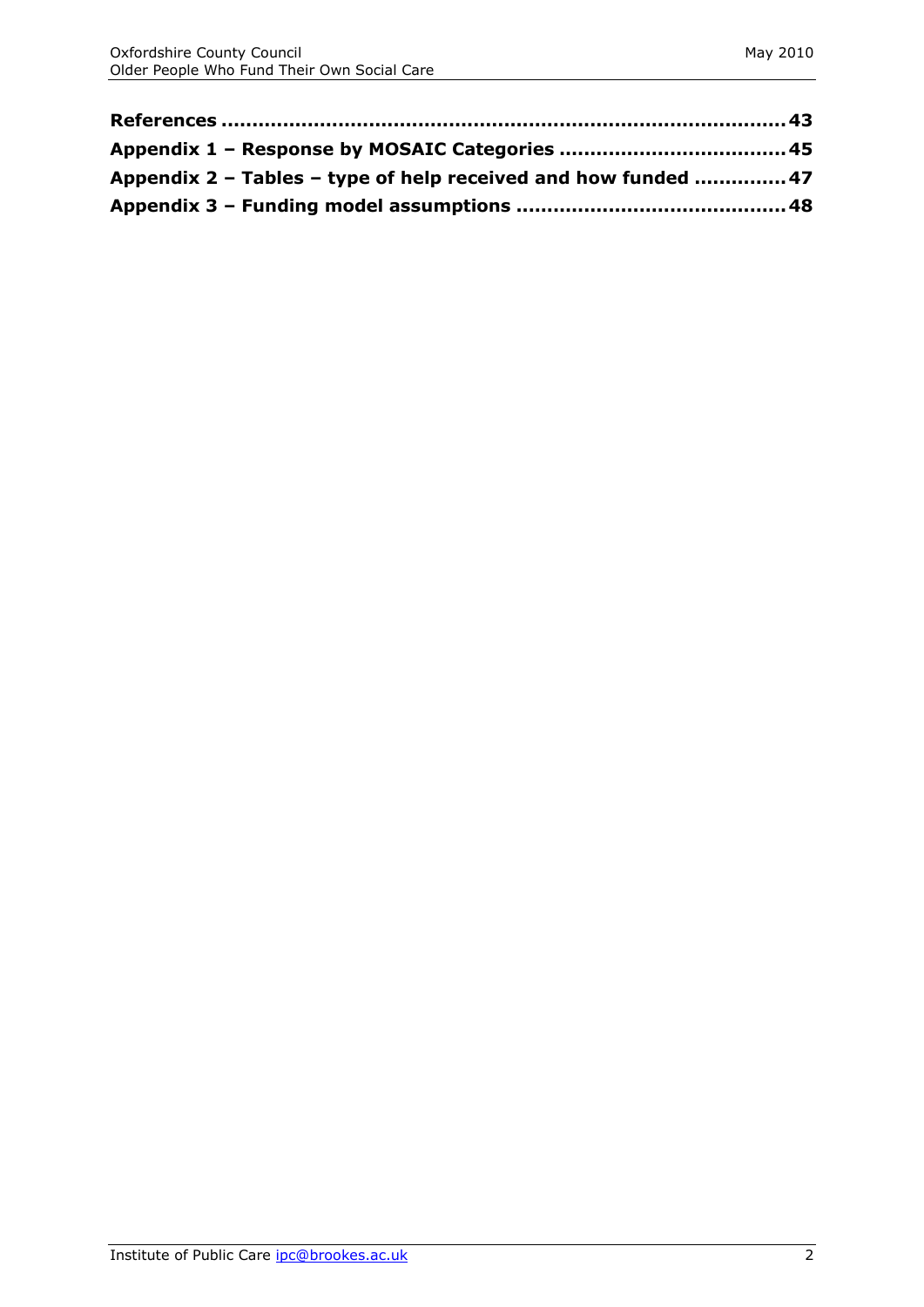# **[Oxfordshire County Council](#page-0-0)**

# **[Older People Who Fund Their Own Social Care](#page-0-1)**

# **Report**

# <span id="page-3-0"></span>**1 Executive Summary**

A combination of demographic, social care policy and economic changes has led to the need for a better understanding of older people who fund their own social care in Oxfordshire. However, there is a lack of data about this group both nationally and locally. This study sought to obtain a fuller picture of people who fund their own care and how they can be supported.

Self-funders in care homes

There are an estimated 1,977 people who fund their own care home place in Oxfordshire, representing 54 per cent of the total care home population (one and half times the national rate).

The number of self-funders in care homes could rise to 2,480 by 2020, and will grow as a proportion of residents in care homes (p21). This is due to a combination of demography, rising owner occupation, stable and rising house prices, awareness and availability of alternatives to care homes, and changing government policy on the funding of care home placements.

Threshold cases

Given the high level of home ownership among older people in Oxfordshire and the relatively high value of properties, a self-funder with an averagely priced home to sell is likely to be above the threshold level for nearly six years (p35).

Self-funded home care

An estimated 3,626 older people in Oxfordshire are paying for some or all of their community based care; and between 1,723 and 2,934 are entirely self-funding, depending on the method of estimation. The higher end of the range is likely to be closer to the actual figure given the affluent profile of the county (p25-26).

Survey evidence indicates that three per cent of the older people's population purchase their own home care and a much higher percentage buy services such as help with cleaning, shopping, gardening and repairs and improvements (p26).

Interviews indicate those aged 85 and over are more likely to pay for personal care than other age groups (p29).

Survey evidence indicates that most community based self-funders appear to make private unregulated arrangements for care and other help (p26).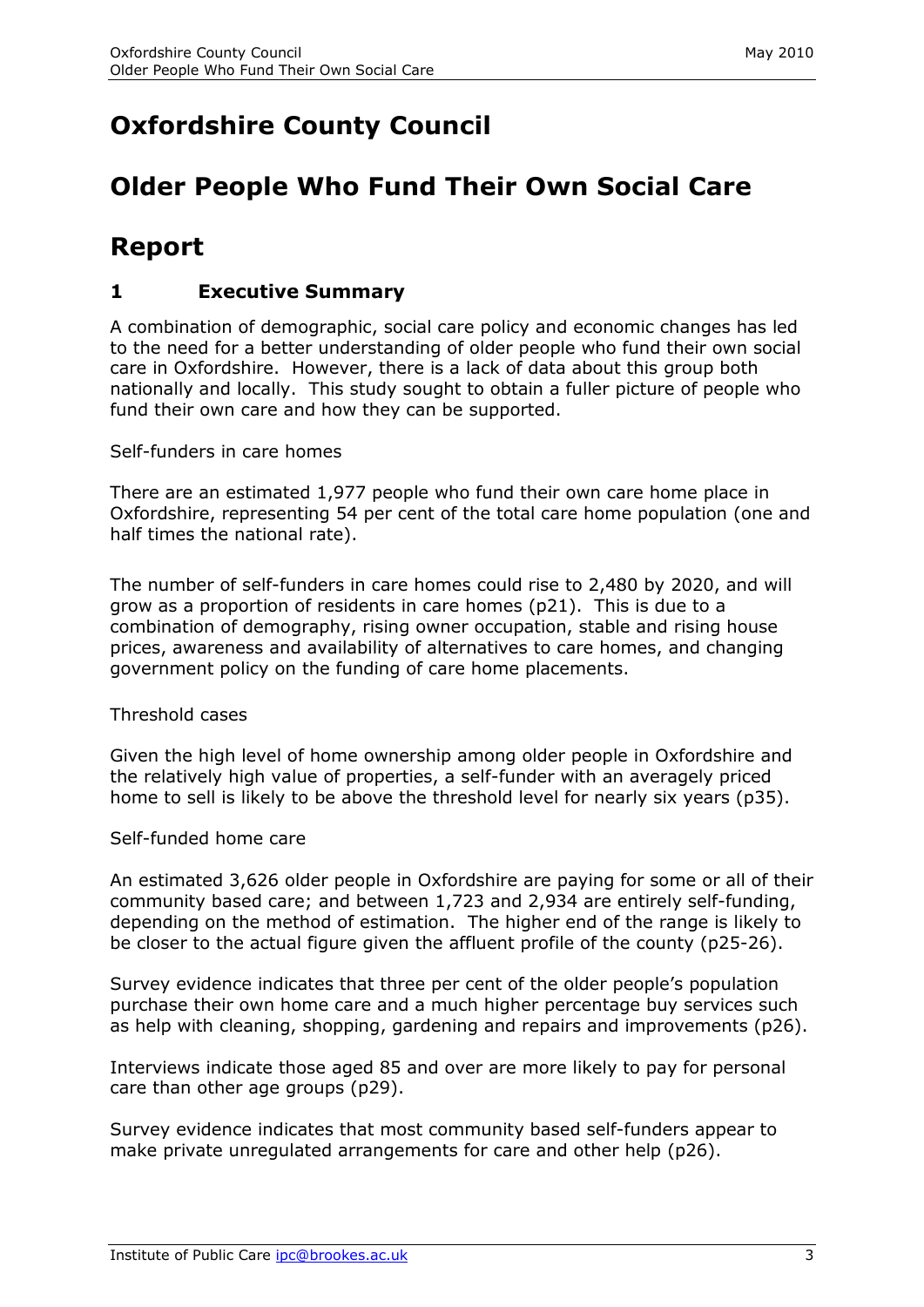Survey and interview evidence indicates that there is limited awareness of what services are available from SCS, or of entitlement to an assessment. The majority (53%) did not think they would qualify for social services and a similar proportion prefer to manage their affairs independently (p22 & 29-30).

The four self-funders in care homes who were interviewed did not approach SCS for help, and were not aware of their entitlement to an assessment of their needs, corresponding with other research evidence (p22-23).

Impact of the recession and future trends

In terms of future trends, we can be reasonably confident that the number of self funders in care homes will increase, while in terms of home care, it is less clear. Care home fees are largely funded by the sale of a home, while home care is likely to be funded from savings and the interest on them.

The recession is expected to have little impact on the numbers of self-funders in care homes: the high value of house prices in Oxfordshire, levels of owner occupation among older people, and the ageing population will continue to support the upward trend (pp35-37).

Interest on savings was a concern for some self-funding residents in Oxfordshire as elsewhere, but has a limited impact in determining the rate at which assets will depreciate (given the average value of an Oxfordshire property). However, it may affect their readiness to spend on additional care and support (p23).

There is no indication that the numbers of threshold cases will increase in the next couple of years in spite of changes in the economy. Over the next five to ten years and beyond, there may be an increase mainly among people whose partner or spouse remains in the house who run out of savings within a year, and among single people who run out of savings after a much longer stay (pp35-36).

The number of people paying for home care may be affected by the recession where savings depreciate and income from savings is reduced. This could lead to a decline in numbers. However, other important factors which may affect numbers are: rising levels of need in the older population due to increasing life expectancy and increasing numbers of older people who live alone, the availability of informal unpaid carers, changing policy on funding of and charging for home care. All of these factors may drive up the numbers of older people paying for their own home care. The interplay between them makes it difficult to conclude confidently the direction of travel for the self-funding of home care without access to more data on the current position and recent trends (pp37-38).

#### Continuing care

Changes in the level of NHS continuing care funding and tightening regulations could also have an impact, particularly in Cherwell district, resulting in more people requiring support from OCC (pp20-21 & p32).

#### Recommendations

People who pay for a care home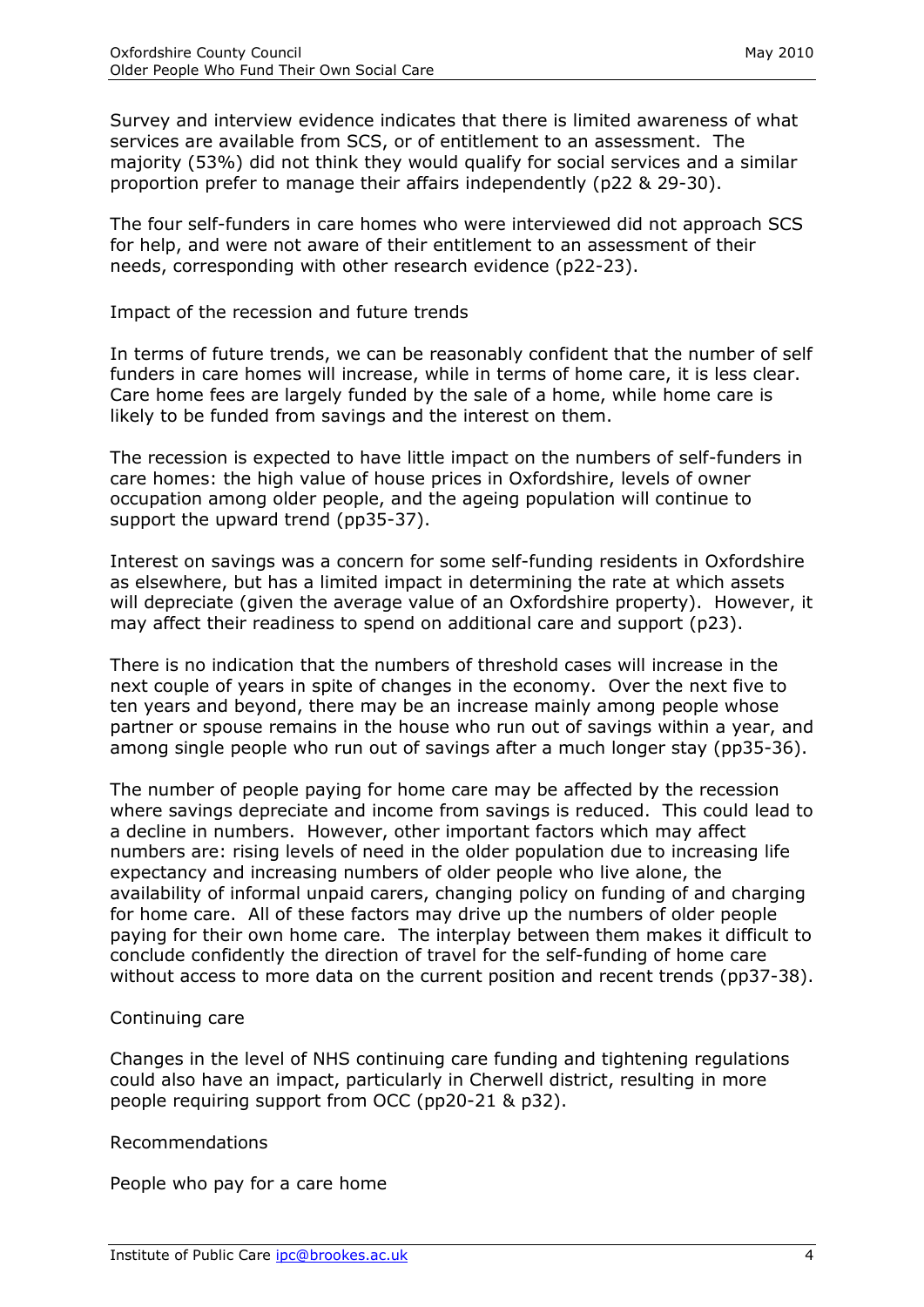- There are a relatively high proportion of people who pay for their own care home place in Oxfordshire, and both the number and proportion are expected to increase. Ensuring that as many people going into a care home as possible are properly assessed, and evidencing that assessment will be of growing importance to ensure that people are not fast-tracked into moving into a care home when they could be enabled to live at home.
- It would seem unlikely that care home managers would be willing to encourage potential self-funders to get a formal assessment prior to admission, however, this might be worth exploring with those care homes where OCC funds a high proportion of the total available places.
- For threshold cases, and particularly the significant proportion of people who become threshold within a year of admission to a care home, steps to maximize income, for example, ensuring take-up of Attendance Allowance will help to delay the move to threshold status. Such an initiative in another county yielded £220k increase in income. A target group are those where the partner remains in the family home.

People who have social care needs in the community

- Given that nearly two-fifths of people who self-fund some care in the community appear not to be aware that these services are available from SCS, there is a need to raise awareness among older people and their carers of what services are available from the local authority.
- Correspondingly, it is also important to ensure that people who are entitled to an assessment of their needs, receive one, whether or not they are eligible for local authority services. At present, current recording practices do not indicate whether or not this is happening.
- Older people are most likely to purchase low levels of help with repairs and improvements, cleaning, gardening and shopping. Establishing an approved provider list of service providers for use by older people and their carers, and available from a variety of sources would be a useful means to ensure a minimum level of quality in self-funded care.
- Given the levels of owner occupation among older people and relatively high house prices, there is scope to explore ways in which housing assets could enable older people to obtain the care and support they need, for example, through buying or leasing extra care housing, Homeshare, and equity release.

Information, advice and support

Survey evidence indicates that there is considerable scope to improve the provision of information to older people, their carers and 'tomorrow's older people' about the services and support which the council can offer. This could be done both by improving the way in which enquiries from older people are handled and recorded; and by looking at other ways to disseminate information to older people and their carers.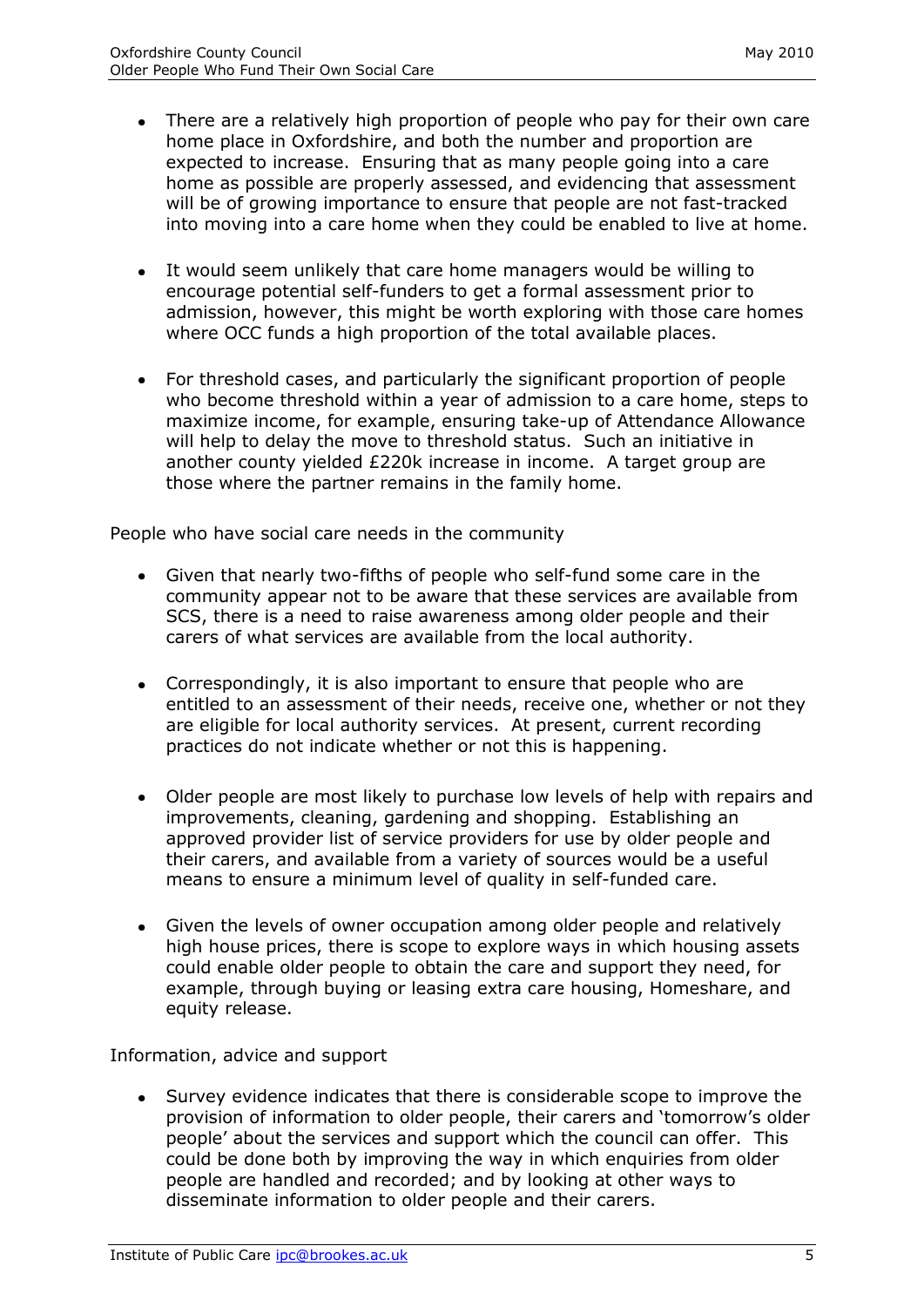- Based on the interviews with self-funders in care homes, discharge from hospital appears to be a critical point at which social care services have an opportunity to provide information about the services and support available, and if appropriate to conduct an assessment of an older person's needs.
- Evidence from another local authority indicates that older people may require more than information to help them navigate access to the care and support they require. Advocacy and advice services or 'hot handholding' may be a better description of the kind of help required.

Dialogue with 'service providers' who are supporting self funders

- The poor response from home care providers to a postal questionnaire, indicates that there may be limited understanding among home care providers of OCC's strategy and objectives in relation to care and older people. Given the expectation that local authorities will have a role influencing and shaping local care markets, this may be a good time to develop more communication.
- To develop its relationship with the less formal end of the self-funded home care market, OCC may find it most useful to work with the local voluntary sector: Age Concern and carers' organisations.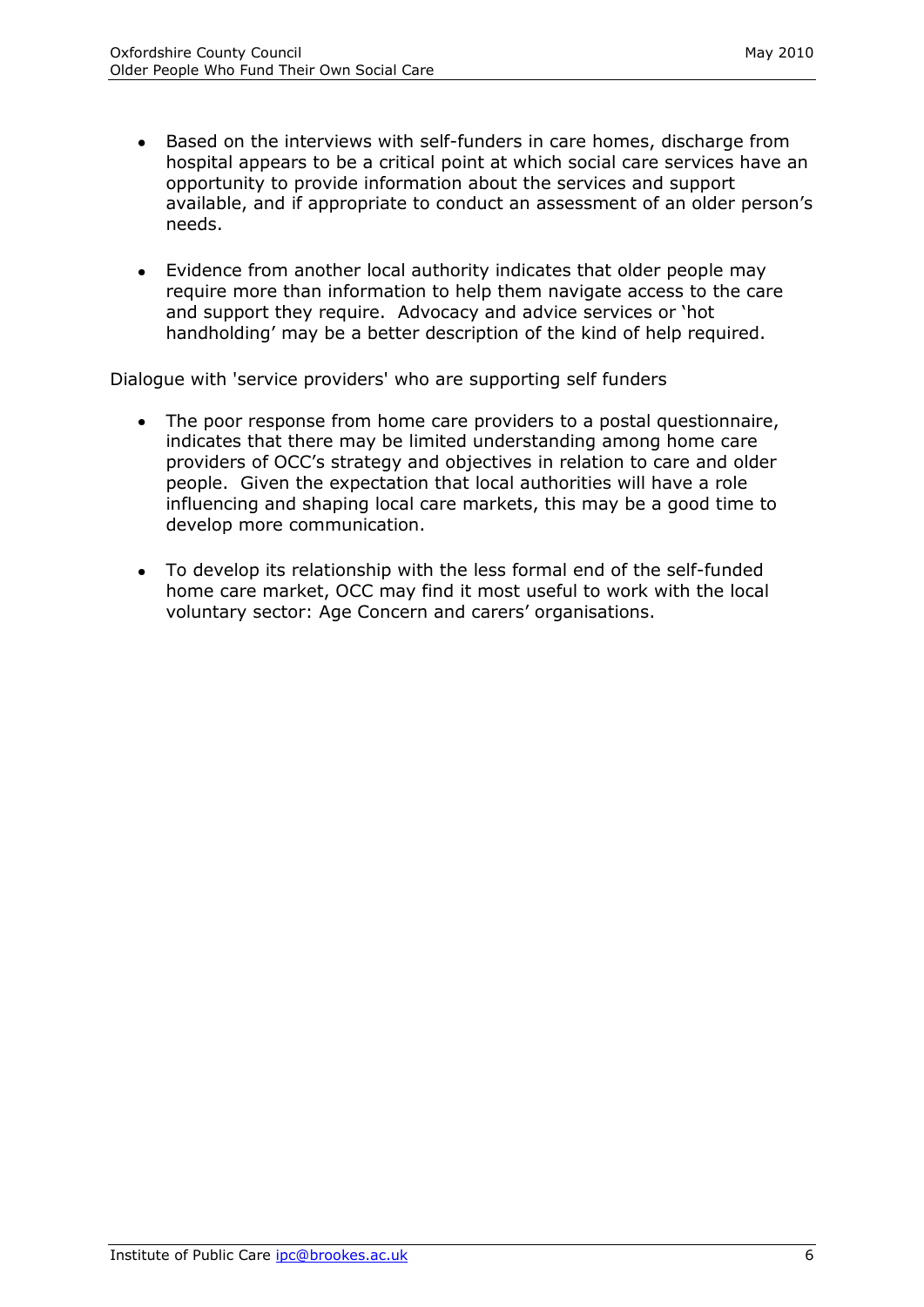# <span id="page-7-0"></span>**2 Introduction**

## <span id="page-7-1"></span>**2.1 Background**

This report presents the results of a study of older people who fund their own care in Oxfordshire which was carried out between May and November 2009. The report was prepared by the Institute of Public Care (IPC) at Oxford Brookes University for Oxfordshire County Council (OCC).

In common with many authorities, Oxfordshire County Council has been concerned that relatively little is known about the self-funding population of older people, their current and potential future activities and anticipated needs, and the relationship of self-funding to wider social care provision during a period of social and economic change.

Self-funding has been described as 'a continuum of arrangements rather than a single state' (Hudson & Henwood, 2009). It operates at a wide variety of levels from people who use friends, neighbours and local contacts to deliver low level community support such as assistance with household tasks, through to those who purchase residential care with nursing. Social Care Services (SCS) need to understand these populations better for a variety of reasons: firstly, the potential to move from self-funding through to state funding in terms of residential care as savings are used up, particularly relevant in the current economic recession when savings and investments may lose value or homes be unsaleable; secondly, there are concerns as to whether the current arrangements regarding assessment and the implementation of eligibility criteria work well; thirdly, there is a wider requirement to support the health and well being of the whole population; and lastly, the need to understand the impact that self-funding has on the wider social care market.

# <span id="page-7-2"></span>**2.2 Objectives**

The research commissioned by OCC therefore had three primary objectives:

- **The identifiable population.** Firstly, to provide a numerical picture of those who fund their own care from regulated sources, whether they approached the local authority for help and, particularly in respect of the residential care population, how long their capacity to self-fund might last, and the impact this might have on the local authority.
- **The wider population.** Secondly, a wider view of care and support needs within the population of older people, how these are currently being met, and the balance between self-funded activity and other forms of provision, as well as the reasons why people have not accessed the County's services and what could be done to help them to do so.
- **Impact of the economic recession.** Thirdly, an assessment of the current, as well as likely future, impact of the economic recession on selffunding activity.

## <span id="page-7-3"></span>**2.3 Methodology**

The fieldwork undertaken to support this report was undertaken in two parts. The first element (August - October 2009) was concerned with profiling the scale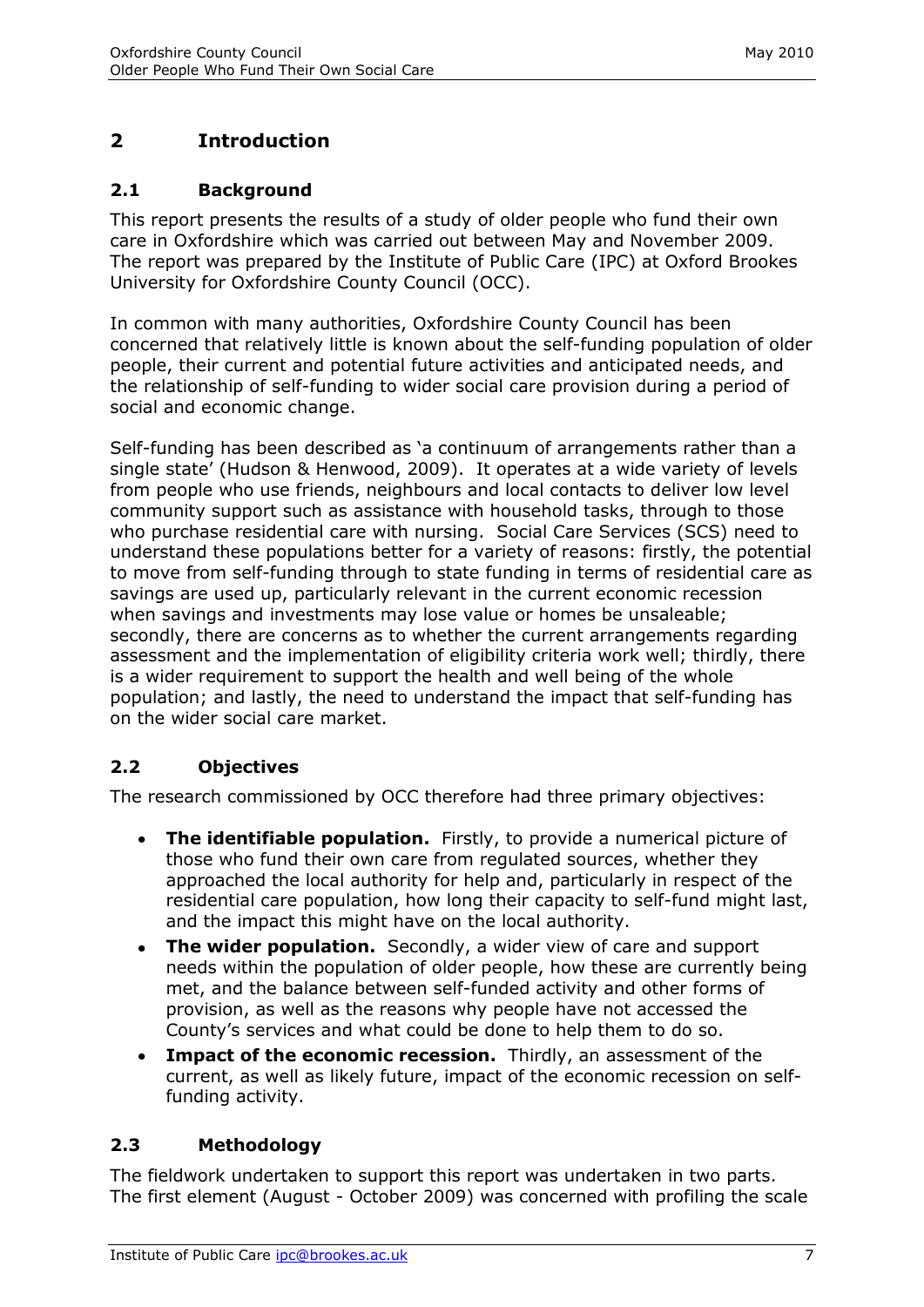and nature of regulated self-funding activity within Oxfordshire and drew on national evidence, as well as data provided by the County Council and local service providers. Wherever possible, data were obtained to cover the period prior to the current downturn (i.e. Autumn 2007) up to the present time.

Care home and home care providers were surveyed although response rates were disappointing. The study sought to obtain a profile of self-funding activity through a questionnaire based approach to care home providers. Through direct contact a sample of 22 providers covering 42 care homes (i.e. 43% of the total homes within Oxfordshire) agreed to complete the questionnaire. The sample represented a good mix of residential and nursing home provision across the five districts, of varying size and ownership type. The level of returns was disappointing. Of the six homes that did respond in full, four agreed to further involvement in the study and to facilitate interviews with self-funding residents. The data were supplemented by interviews and discussion with professional staff, the Oxfordshire Carehomes Association, care home managers and four selffunding residents.

The second element (July – December 2009) looked at the wider population. Postal questionnaires were sent to 1,016 addresses selected from 10 types of MOSAIC area in 15 different micro-neighbourhoods across Oxfordshire. Addresses were filtered to include only people of pensionable age. MOSAIC is a demographic profiling and classification system which sorts addresses into postcode-based neighbourhood types. There are 11 different groups and 61 types.

A response rate of 27% was received which is good for a postal questionnaire. More than one-third of responses (38%) came from people in Mosaic category 4; and a quarter (25%) came from people in Mosaic category 53, the two most affluent categories. Both these relatively affluent groups appear to be overrepresented in terms of response (see Appendix 1).

From those who were willing to be interviewed, 56 semi-structured telephone interviews were carried out with people of whom 28 were funding some degree of care and/or help.

A limitation of MOSAIC is that it is not possible to target people aged 75 and over – the population most likely to need social care, and in addition it does not appear totally accurate in identifying household profile so that a number of returns were from people under 65.

## <span id="page-8-0"></span>**2.4 Report Structure**

This report consists of six sections: an overview of self-funding and the available research; an outline of the demographic and economic context of Oxfordshire; a section on self-funding and self-funders in Oxfordshire care homes; a section on self-funding and self-funders of home care and support in Oxfordshire; an assessment of ex-self-funders and the impact of the recession on the number of threshold cases; and a conclusion and recommendations.<sup>1</sup>

-

 $1$  Throughout this report, reference to 'older people' means any person aged sixty-five years or over.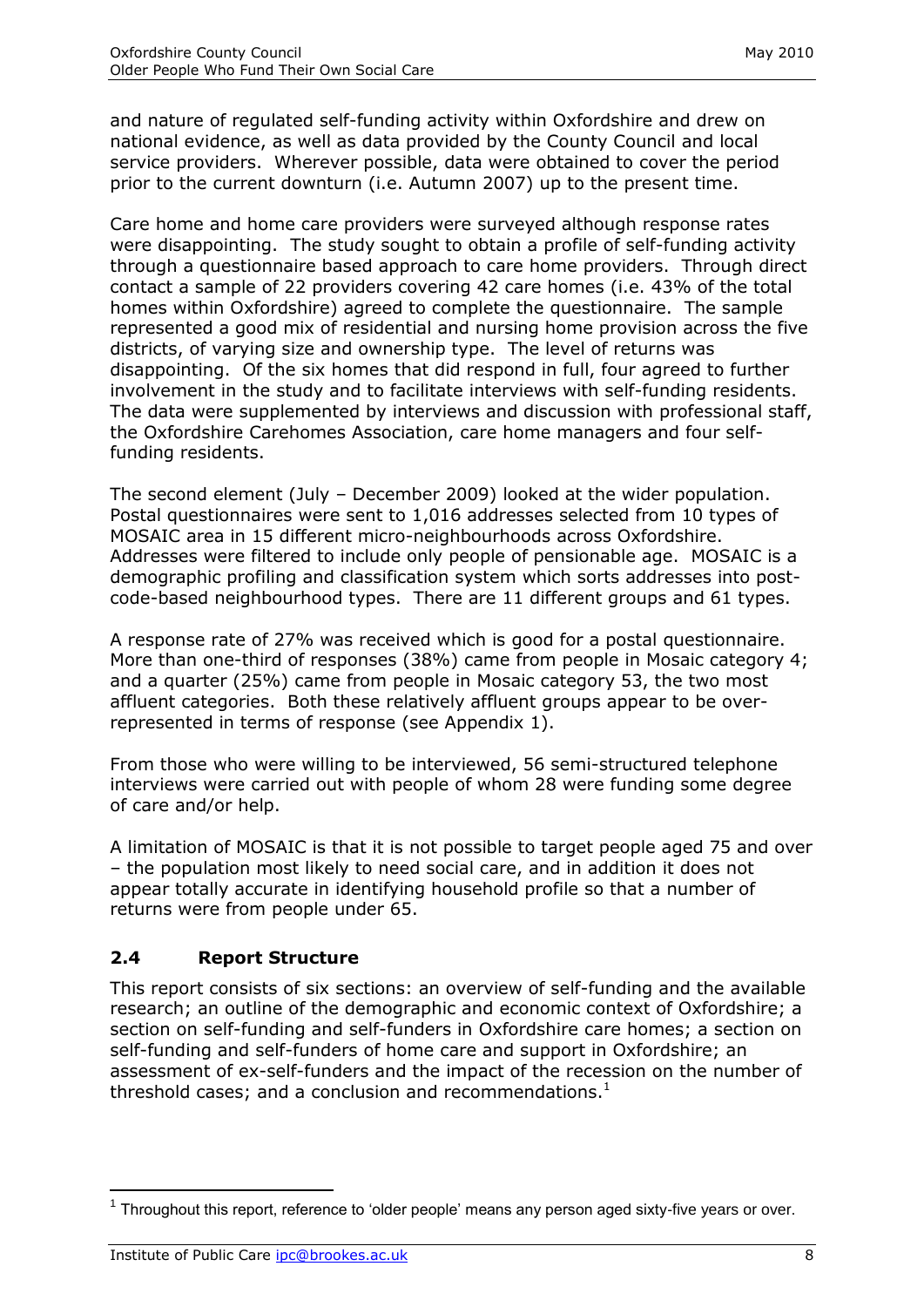IPC would like to thank the staff of Oxfordshire County Council, together with those service providers and older people, who contributed their time and commitment directly to this review.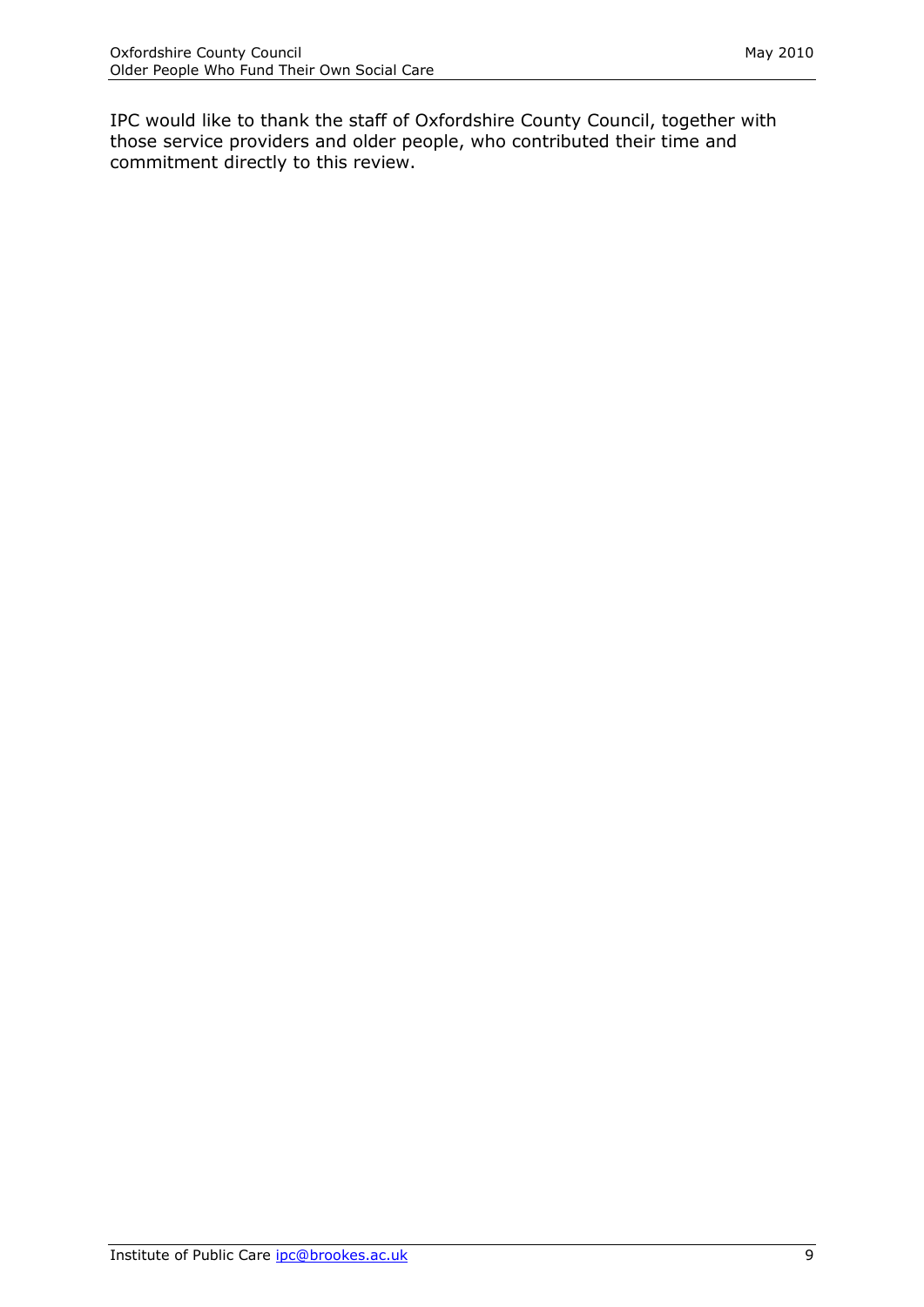# <span id="page-10-0"></span>**3 Self-funded Care – An Overview**

## <span id="page-10-1"></span>**3.1 Defining self-funded social care**

There are three principal categories of self-funder (Forder, 2007; CSCI, 2008). The following groups generally fund the full costs of their care (with or without any disability-related benefits):

- People who choose not to approach public authorities and make their own private arrangements for a care home place or domiciliary care either through an agency or directly with a care worker. In the latter case, this might supplement reliance on family or other informal or 'non-regulated' care and involve a financial transaction to those informal carers.
- People who approach their local authority in the first instance for help, but have assessed needs below the  $FACS<sup>2</sup>$  eligibility criteria operational within their local area.
- People who approach the local authority, and whose needs are assessed as eligible but who have income and assets above the relevant upper assets threshold.

Older people who are not eligible on financial and/or needs criteria will then need to make their own decisions about care and self-fund the contribution to any care they wish to use. This might include people for whom a care home place or domiciliary care is arranged by the local authority, but fully funded by the individual and/or in conjunction with their relatives.

It is these three groups that are the primary focus of this report, i.e. those who meet the full costs of their care. At the same time, it is important to remember that many older people who are classed as 'local authority supported', will still pay a contribution towards the cost of their care (Forder, 2007). These will include:

- People needing residential care (unless their income is below the personal allowance, which should not happen if Pension Credit is claimed).
- People with sufficiently high income to face a charge for non-residential care in areas where councils make a charge.
- People who are eligible for council supported care but feel that the assessed care package is insufficient, requiring them to top-up with privately purchased care.

#### <span id="page-10-2"></span>**3.2 What does the research tell us about older people who selffund?**

## <span id="page-10-3"></span>3.2.1 Factors affecting the demand for care services

The factors that drive demand for social care services are likely to be common to all older people regardless of their funding status, and include (after Darton et al, 2006):

-

 $2$  Councils are free to set their own eligibility criteria regarding needs within a national framework called Fair Access to Care (FACS).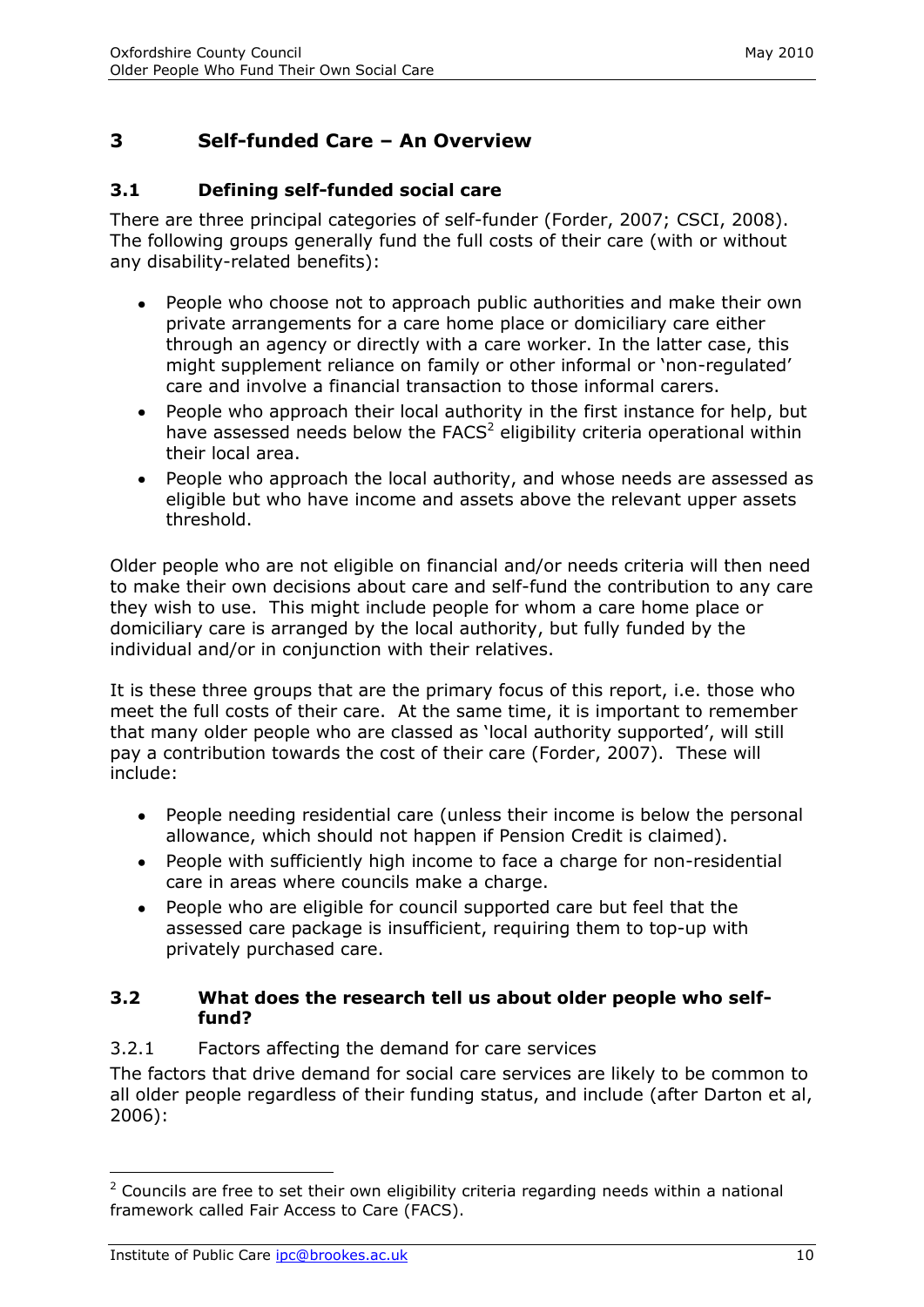- Health and disability-related impairment
- Housing circumstances
- Family and informal carer circumstances
- Availability and accessibility of services
- Ability to pay.

Typically, the greater the level of difficulty experienced by older people, the greater the provision of home-based formal care and care home usage (Forder, 2007; Huber & Hennessy, 2005; Comas-Herrera et al, 2003). Significantly, those who are most likely to need long-term care are also least likely to be able to pay for it (Wanless, 2006).

#### <span id="page-11-0"></span>3.2.2 The pattern of service use

The estimates of service use among older people range from: 3.1% of older people in residential care homes, and 1.7% in nursing homes (Huber and Hennessy, 2005), to 3.9% of older people in care homes (Forder, 2007 drawing on Laing and Buisson data, 2005a) and 2.1% of older people in a care home (Hudson and Henwood, 2009). In Oxfordshire, this would represent a range from a minimum of 2,054 to a maximum 4,694 older people in care homes.

Since 2001, there has been an overall decline of some 10% in England in the total *number* of care home placements, although there is evidence of fluctuation in the *rate* of care home placements.

Looking at home help, Huber and Hennessy calculated that around 4% of older people received local authority supplied home help and 9% bought it privately. Forder (2007) estimated that 9.3% of the *total* population of older people in England were receiving community-based services. These figures are presented in Table 1 as percentages of those receiving a service, rather than as a percentage of the total population.

Thus, using Forder's (2007) figures, an estimated 13.2% (equivalent to 1.068 million) of all older people receive funded care services (care home or community-based care), of whom 25% (263,000) are fully self-funded (See Table 1).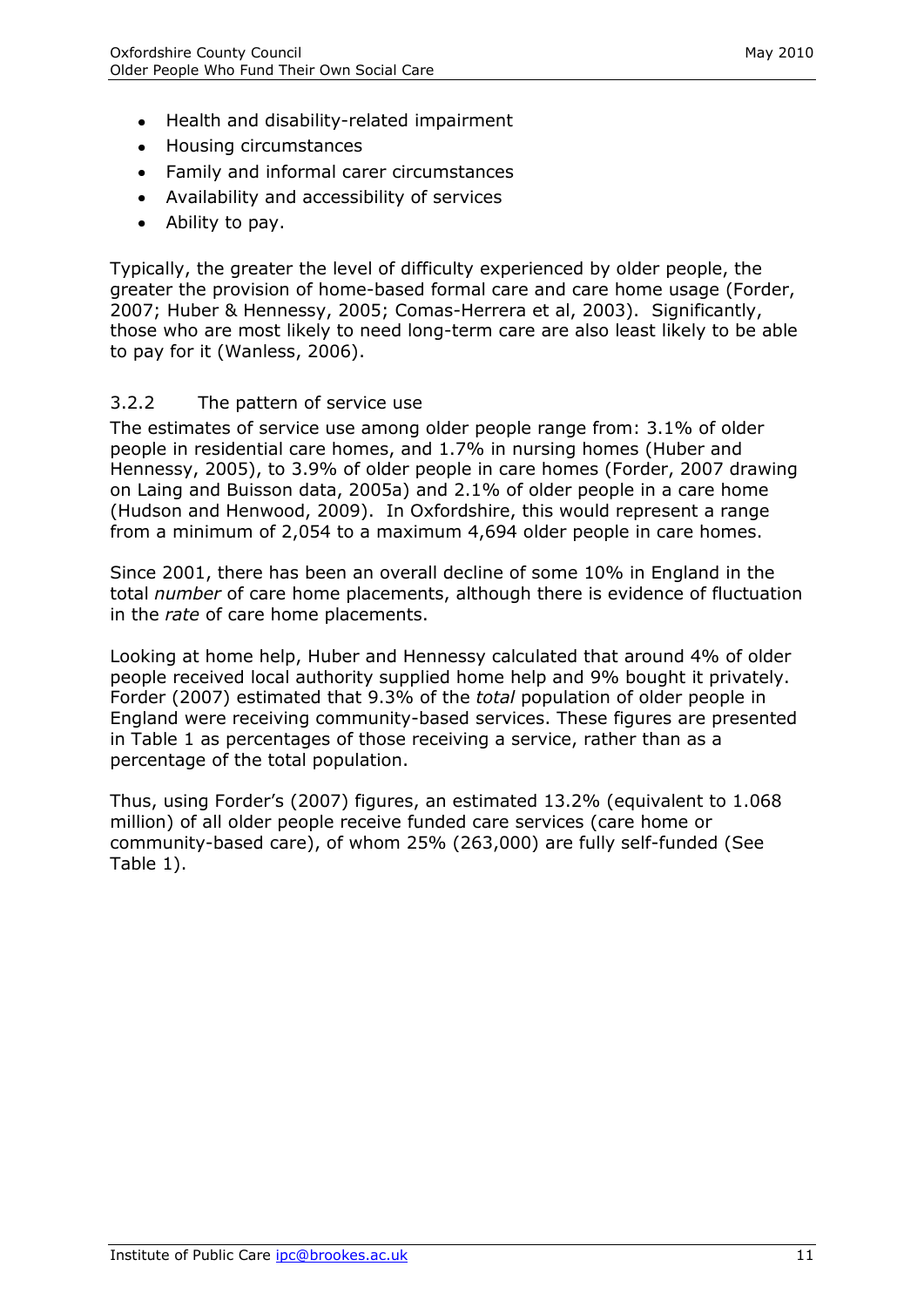|                         | All LA<br>supported<br>care | Self-<br>funded<br>only, not<br>LA funded | Top-up<br>funding on LA<br>funded care | Private<br>$pay -$<br>any | Total % of<br>population<br>receiving a<br>service |
|-------------------------|-----------------------------|-------------------------------------------|----------------------------------------|---------------------------|----------------------------------------------------|
|                         | A                           | B                                         | $C$ (part of A)                        | $B+C$                     |                                                    |
|                         | $\%$                        | $\frac{0}{0}$                             | $\frac{0}{0}$                          | $\frac{0}{0}$             |                                                    |
| Community<br>based care | 81                          | 19                                        | 21                                     | 40                        | 9.3                                                |
| Care homes              | 63                          | 37                                        | 22                                     | 59                        | 3.9                                                |
| <b>Total</b>            | 75                          | 25                                        | 21                                     | 46                        | 13.2                                               |

#### **Table 1 - Service recipients aged 65+ by type of care and funding – England**

Source: Forder, 2007

## <span id="page-12-0"></span>3.2.3 Data on self-funding

In contrast to publicly funded care, there is a lack of reliable data for the total private expenditure on care homes and self-funded domiciliary care (Wanless, 2006; Hudson and Henwood, 2009). This leaves any estimate of the total selffunding population and associated private expenditure on social care as, at best, an indication.

Whether one accepts the higher or lower estimates of use of care services, the private expenditure committed to fully self-funded social care is substantial, and is likely to form around 30% of the total spend. When local authority charges and top-up expenditure are added, total private expenditure on social care for older people was estimated by Forder (2007) to be in the region of 50% of all expenditure on personal social care for older people.

## <span id="page-12-1"></span>3.2.4 Self-funded care home places

Forder (2007) estimates that 37% of all care home placements are fully selffunded arrangements (Table 1). This proportion has remained more or less stable over recent years. The Office of Fair Trading's report into care homes for older people in the UK (OFT, 2005) found that 32% of residents were selffunding. Wanless (2006) estimated that between one-quarter and one-third of care home places are wholly privately funded, while Laing and Buisson estimated that 41% of care home places were fully self-funded in 2009.

There is very limited evidence available about the total amount paid in top-up fees: Forder (2007) estimates 22% of local authority placements are topped up by third party payments, compared with the OFT's estimate of 24% (2005). The results of recent surveys undertaken for Laing & Buisson (2009) indicate that rates of top-up funding may be as high as 28%. Broadly speaking, it is likely that nationally about a quarter of care home placements are topped up by third party payments.

Research in 2002 (Netten et al.) on the financial status of older people in residential and nursing homes found that most self-funding residents had enough assets to last for several years before they had spent down to the means-testing capital threshold. Overall, nearly two-fifths had assets *in excess* of £100,000.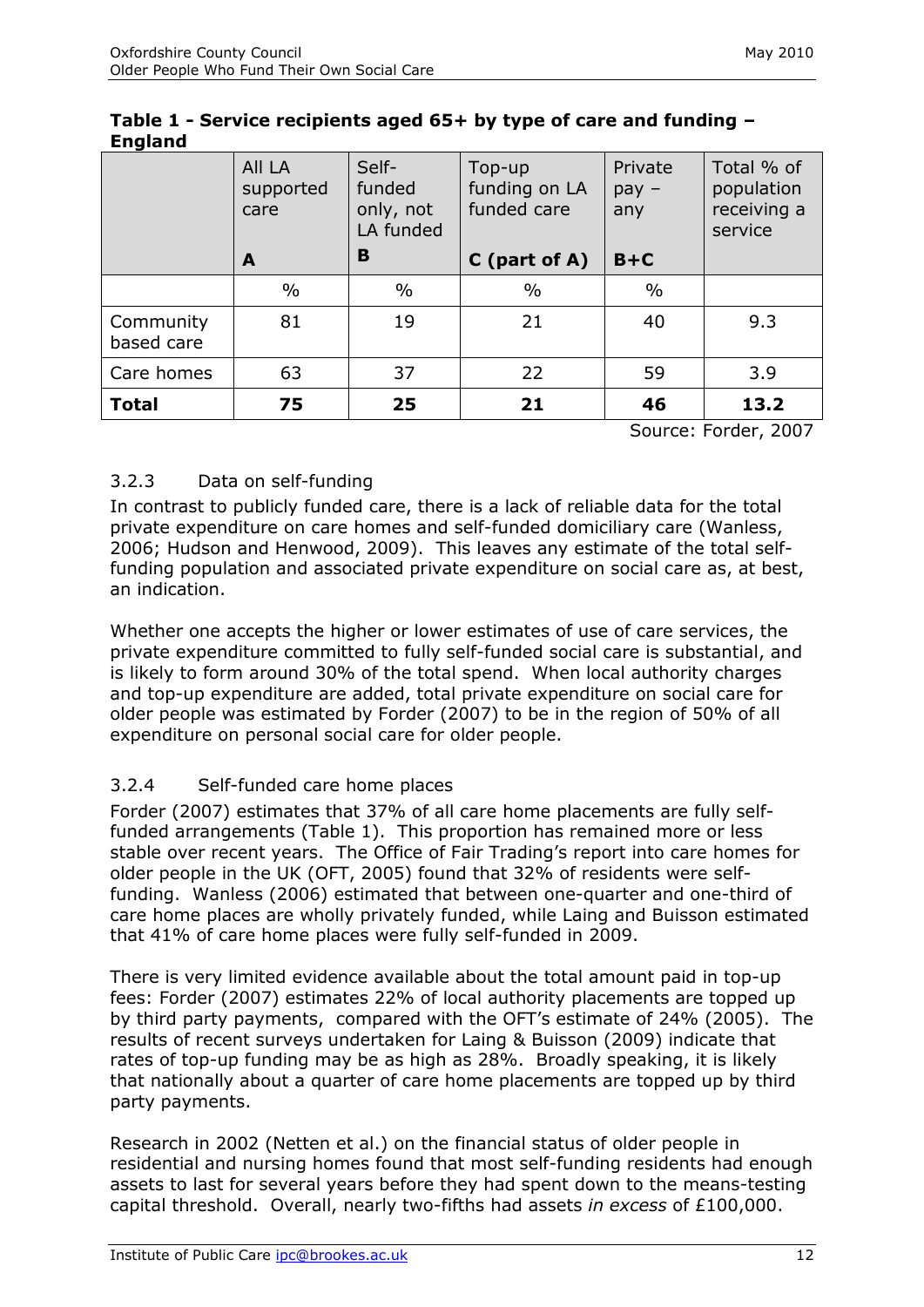However, a smaller group of residents had levels of assets that would be likely to last for a much shorter period. Overall, one-third had total assets of £60,000 or less.

## <span id="page-13-0"></span>3.2.5 Self-funded home care

There is relatively little information about the market for privately purchased home care, either in terms of hours bought, or amount spent. The data available usually relate to *all* home care, not just that for older people. The data also tend only to include self-funded care provided by local authorities and independent agencies, and not payments to care workers directly employed by the older person. 'Self-funded' in these studies almost always refers only to care which is wholly privately funded; it does not include local-authority funded home care for which the means-tested recipient pays a part-contribution through charges.

Forder (2007) estimated that there were 751,000 older people receiving community based care, of whom: 145,000 (19%) paid for their own care, and 154,000 (21%) topped up local authority provided care. Usually the additional amount of care purchased is modest at around 4 hours a week, although some older people buy a lot more. This contrasts with the OFT report (2005) which indicated that 35% of council supported people also received private third-party payments.

There is uncertainty about whether the volume of home care purchased is growing or declining (Laing and Buisson, 2005b). Two surveys undertaken in 2004 by the UK Home Care Association (UKHCA) found a decline in the number of privately purchased hours of home care in England (McClimont and Grove, 2004). This result was unexpected, given both the ageing population, and the tightening of local authority eligibility and funding criteria, which were expected to increase the amount of privately purchased home care. While there are a number of caveats to the study, UKHCA nonetheless concluded that the survey results could point to a significant downward trend.

## <span id="page-13-1"></span>3.2.6 Informal Care

The provision of long-term care to older people relies very heavily on the contribution from informal carers provided primarily by a spouse or close relative. It has been estimated that over half of older people needing care receive it from an informal carer (Comas-Herrera et al, 2003), with an additional third receiving a combination of informal and formal care services. The Wanless Review (2006) found that the provision of informal care across the UK varies considerably by region and local authority. There are, nonetheless a number of general trends, two of which are particularly relevant:

- a higher proportion of adults provide informal care within rural areas
- some evidence for lower levels of informal caring in more affluent areas, such as London and the South East and South-Central England.

This latter point is by no means conclusive and there continues to be disagreement over whether a person's wealth and economic status is associated with the level of informal care they receive. Young et al (2005) suggest a correlation between levels of informal caring and levels of deprivation and poor health, with those from less advantaged backgrounds more likely to provide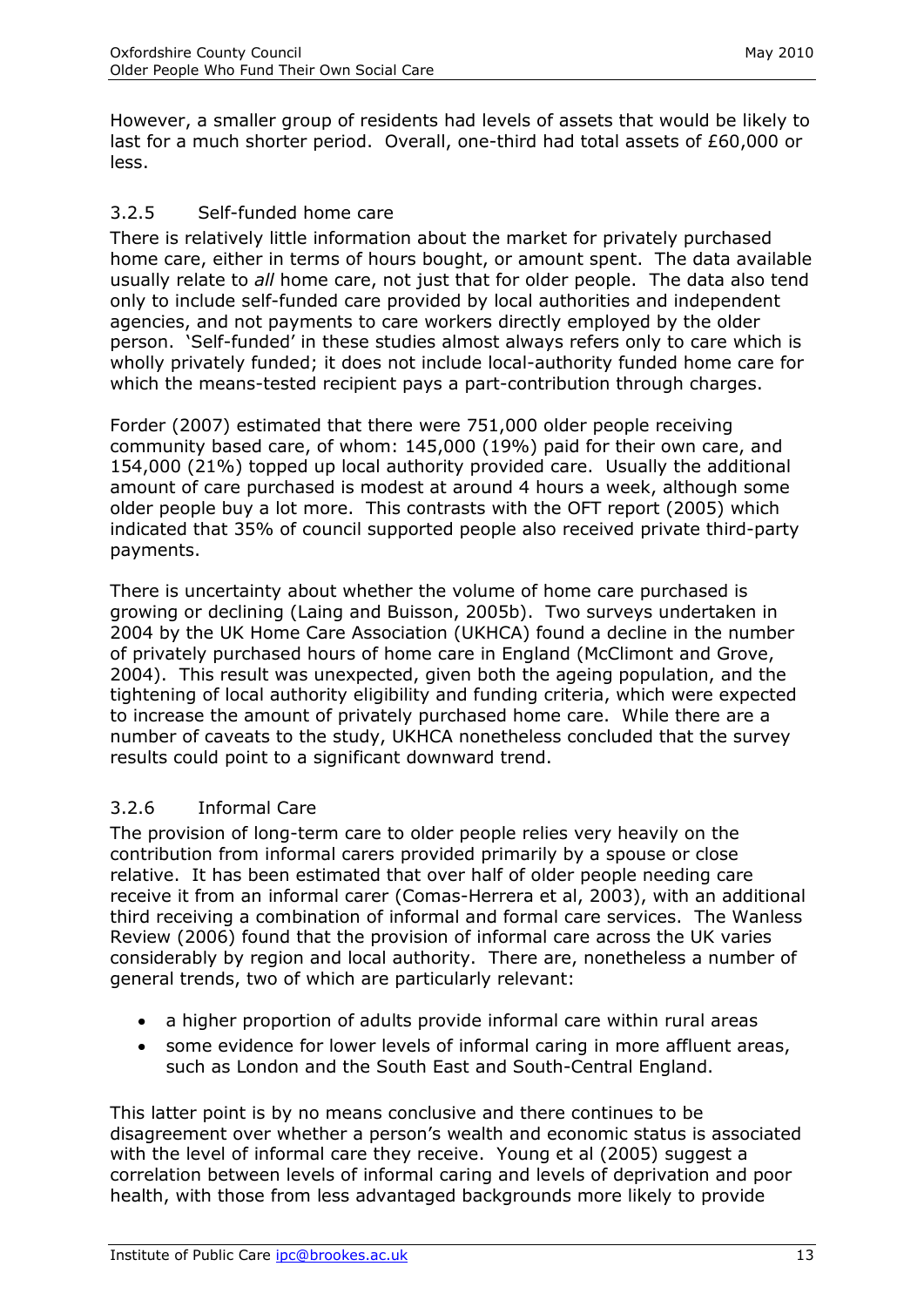intensive care, especially to a spouse. In contrast, Leontaridi and Bell (2005) state that wealth is not a deciding factor in the provision of informal care; additional income does not reduce the probability of individuals providing informal care, assuming other factors remain constant. Importantly, increases in mainstream formal services to older people appear to have little impact on how much informal care is provided.

# <span id="page-14-0"></span>**3.3 Looking forward**

Forder (2007) concluded that currently:

*Around half of the expenditure on personal social care for older people comes from private contributions, either in the form of charges and top-ups on council supported care, or from spending on privately purchased care. This is the case for formal services, before we even begin to add in the private contribution of resources in the form of informal caring.* 

Three significant pressures were identified concerning the future affordability and costs of social care:

- demographic pressures, and in particular, evidence that the extra years of life are spent in relatively poor health
- anticipated increases in unit costs of care services
- expected reductions in the availability of informal carers.  $\bullet$

Countervailing these affordability pressures is the expected real terms increase in pensioner wealth and rising levels of owner occupation among older people.

Determining the overall consequences of the interplay between these factors is not straightforward. However, there is a broad consensus that as a result of the effects of increasing income, expanding rates of owner occupation amongst older people, and means-testing, the percentage of self-funded expenditure will increase significantly over the next 20 years (Wanless, 2006; Laing & Buisson, 2009).

#### **Summary**

- Most older people do not use regulated services and rely on informal support to meet additional care needs. This might or might not involve a financial transaction. Informal care will continue to provide a very significant input to social care.
- Of the 13% of older people who use regulated services, one in four (25%) fully self-funds.
- The proportion of self-funded places in care homes is estimated to be 37%, nearly double the rate of self-funding for community-based care (19%).
- The estimated contribution of self-funding to overall spend on social care services in 2007, was about one half of all expenditure when private pay top-ups for community-based and care home placements are included.
- Wealth and income are positive correlates of self-funding activity and therefore influence the use of formal care services. The relationship of wealth and income to informal care activity is less clear-cut.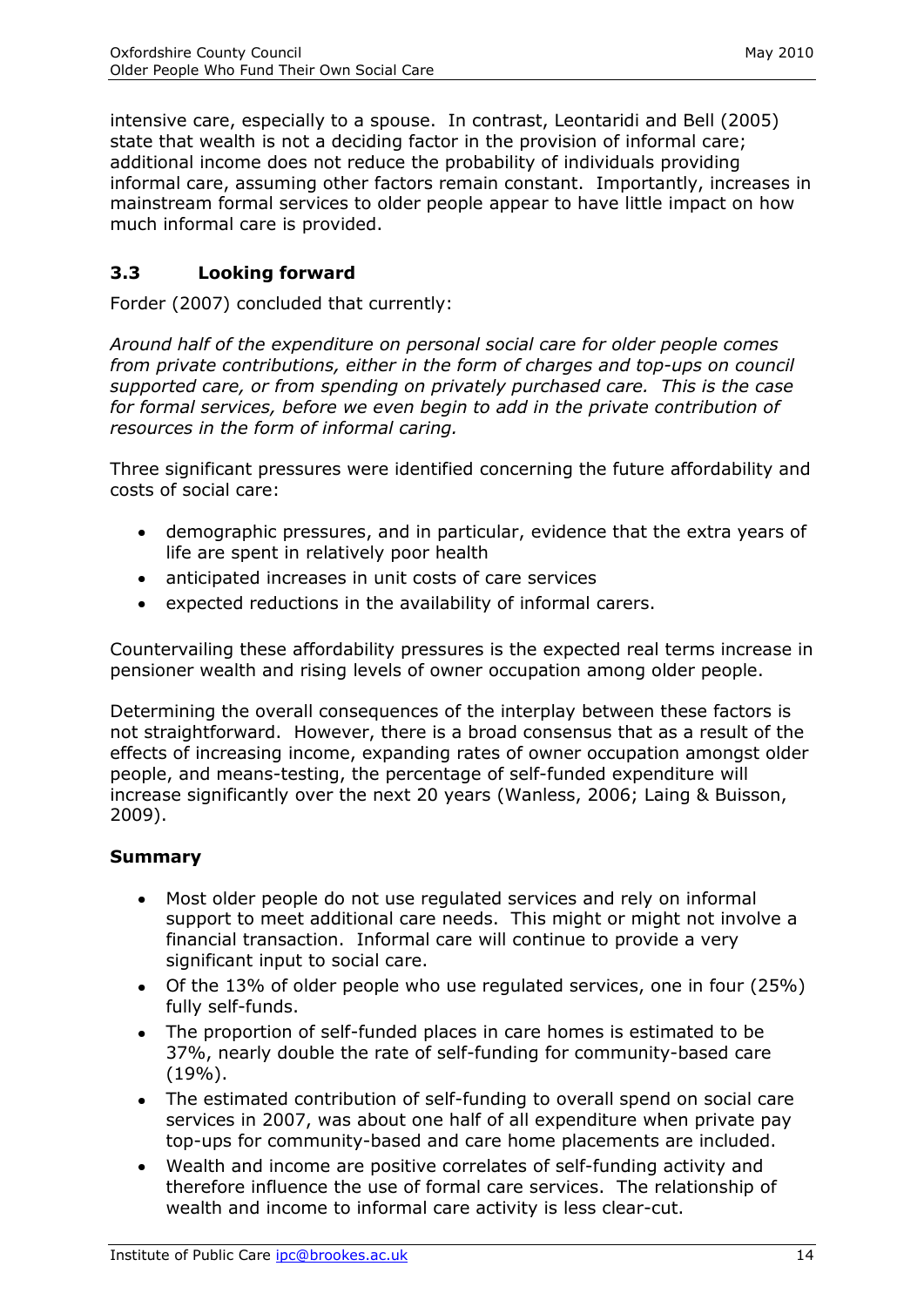The proportion and overall contribution of self-funded activity to total expenditure on social care services for older people is expected to grow quite significantly over the next five to ten years.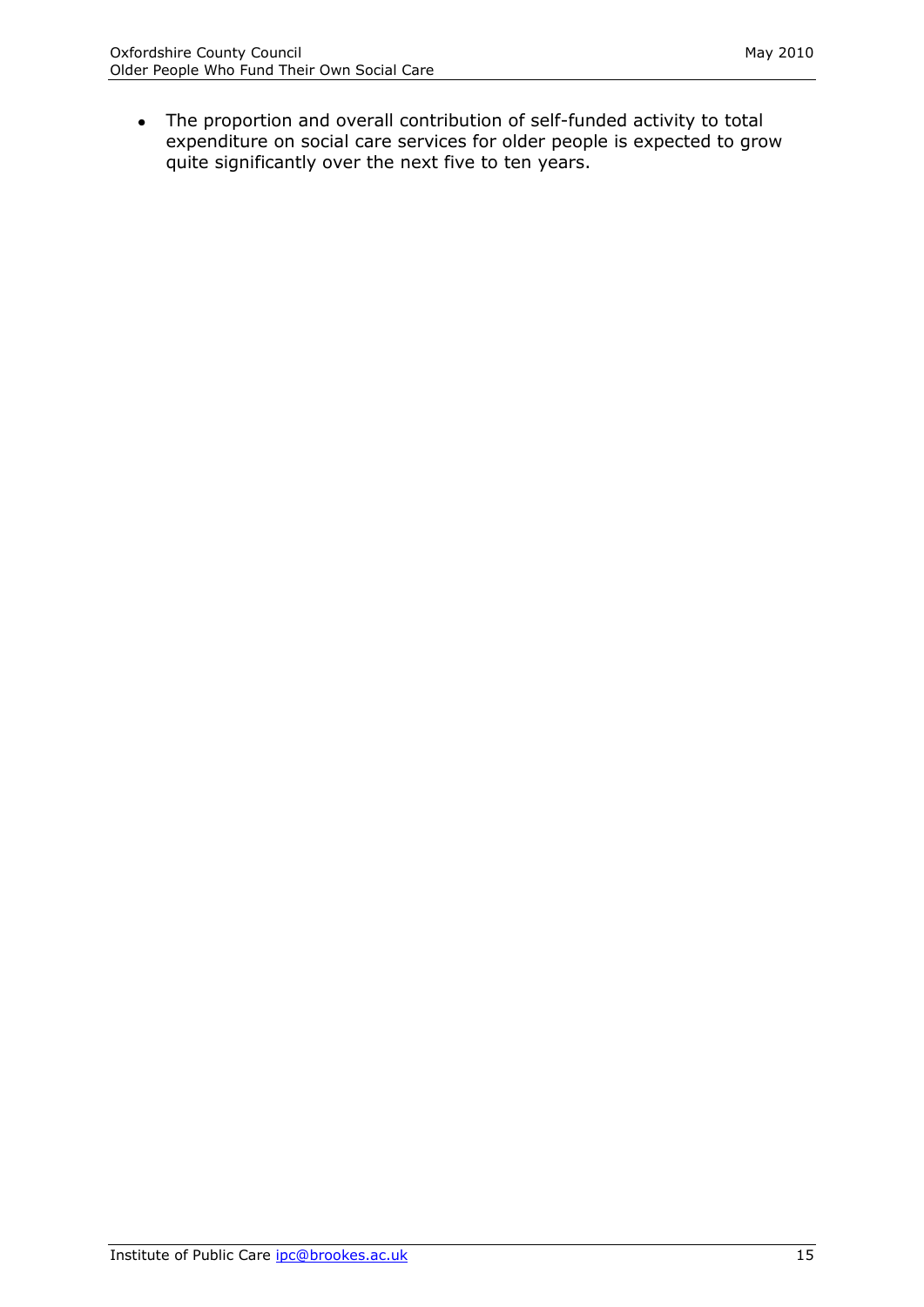# <span id="page-16-0"></span>**4 Demographic and Economic Assessment**

## <span id="page-16-1"></span>**4.1 Population**

Oxfordshire has an ageing population: the numbers of older people are projected to increase both absolutely, and relative, to the total population between 2009 and 2030 (see Table 2). The growth in the number of households, particularly single person households and those headed by people over 65, is a key demographic driver for the county.

| ulvusullus <i>I</i> |       |       |       |       |       |            |
|---------------------|-------|-------|-------|-------|-------|------------|
| Age group           | 2009  | 2015  | 2020  | 2025  | 2030  | % increase |
|                     |       |       |       |       |       | 2009-2030  |
| 65-69               | 27.2  | 33.8  | 30.3  | 33.3  | 37.7  | 39%        |
| $70 - 74$           | 22.9  | 25.9  | 31.6  | 28.4  | 31.4  | 37%        |
| 75-79               | 18.9  | 21.0  | 23.7  | 29.1  | 26.3  | 39%        |
| 80-84               | 14.5  | 16.0  | 18.2  | 20.8  | 25.7  | 77%        |
| $85+$               | 14.3  | 17.1  | 20.2  | 24.6  | 30.0  | 110%       |
| Total $(65+)$       | 97.8  | 113.8 | 124.0 | 136.2 | 151.1 | 54%        |
| % total population  | 15.1% | 16.7% | 17.6% | 18.7% | 20.1% |            |

**Table 2: Projected population of people aged 65+ in Oxfordshire (thousands)**

*Source: Mid-year 2006 population estimates, POPPI Figures may not sum due to rounding. Crown copyright*

The fastest growing cohort of older people in the next 20 years is projected to be those aged 85 years and over, which is expected to more than double between 2009 and 2030 in all districts apart from Oxford.

## <span id="page-16-2"></span>**4.2 The pattern of need for care in Oxfordshire**

The estimates for the number of people by district aged 75 years or over, who are living alone with a self reported long-term limiting illness in 2009 indicate variations across the county with the highest rates of potential need in South Oxfordshire, Oxford and Cherwell districts, where they constitute more than onefifth of the population aged 75 and over (Table 3). The numbers in this group are projected to increase in all districts between 2009 and 2025, although in Oxford, this increase is relatively slight.

The increase in the number of older people living alone is mainly driven by the overall increase in the number of older people. Factors, such as rising divorce rates may also contribute to the rise in the number of older single person households.

People who live alone with a long-term limiting illness are a good proxy indicator for vulnerable older people who may have an emerging or imminent need for an intensive level of home care and/or be at highest risk of admission to care home provision (Extra Care Housing Strategy, 2008).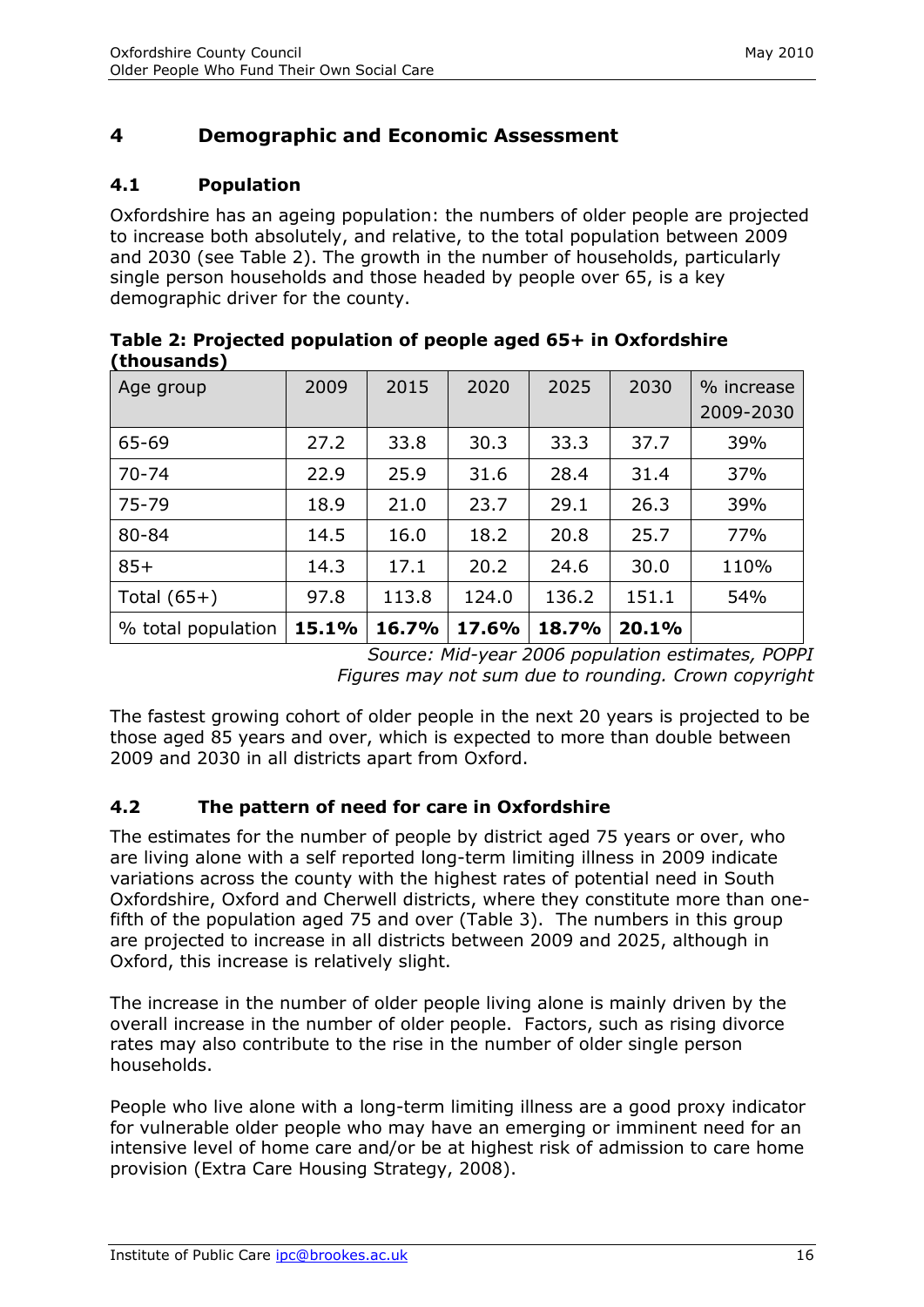|                        | Living alone & LLTI 75+<br>(2009) | Living alone & LLTI<br>$75+$<br>(2025) | % change<br>$2009 -$<br>2025 |
|------------------------|-----------------------------------|----------------------------------------|------------------------------|
| Cherwell               | 2,439                             | 4,258                                  | 74.6%                        |
| Oxford                 | 2,552                             | 2,776                                  | 8.8%                         |
| South Oxfordshire      | 2,542                             | 4,142                                  | 62.9%                        |
| Vale of White<br>Horse | 2,359                             | 3,906                                  | 65.6%                        |
| West Oxfordshire       | 2,100                             | 3,710                                  | 76.7%                        |
| Total                  | 12,039                            | 18,792                                 | 56.1%                        |

#### **Table 3: Living alone and long-term limiting illness (LLTI) for 75+ by district 2008 - 2025**

*Source: Mid-year 2006 population estimates, POPPI Figures may not sum due to rounding. Crown copyright*

An alternative approach is to apply the national prevalence rates identified by Forder (2007) to the Oxfordshire population of older people of 97,800 in 2009 (ONS 2008 projection based on mid-year 2006 population estimates). This would indicate that:

• An estimated 10.5% of the population aged 65 and above has high levels of need in terms of their ability to perform a range of activities of daily living (ADLs) such as dressing, feeding, washing, toileting and so on. This is equivalent to 10,269 older people with high levels of need in Oxfordshire.

## <span id="page-17-0"></span>**4.3 Wealth and Housing Assets**

Oxfordshire is an affluent county with a diverse, historically resilient and adaptable economy. The proportion of older people receiving pension credit in Oxfordshire (21%) is almost half the England average (40%) indicating the relative affluence of older people in the county. Although levels of social exclusion are low compared with England as a whole, there are some pockets of deprivation, particularly in Oxford and Cherwell districts.

Owner occupiers can normally afford to pay care home fees. This means that the rate of home ownership among older people has a potentially big impact on the number of self-funders and the resources available to them. Overall, levels of owner occupation among older people in Oxfordshire are above the England average for all age groups. In each of the five districts, between three-fifths and three-quarters of the retired population are now owner-occupiers (see Table 4).

#### **Table 4: Proportion of population aged 65-74, 75-84, and 85 and over by tenure in Oxfordshire (2001)**

|       | <b>People</b><br>aged 65-74 | <b>People</b><br>aged 75-<br>84 | <b>People</b><br>aged $85 +$ |
|-------|-----------------------------|---------------------------------|------------------------------|
| Owned | 78.5%                       | 70.5%                           | 65.7%                        |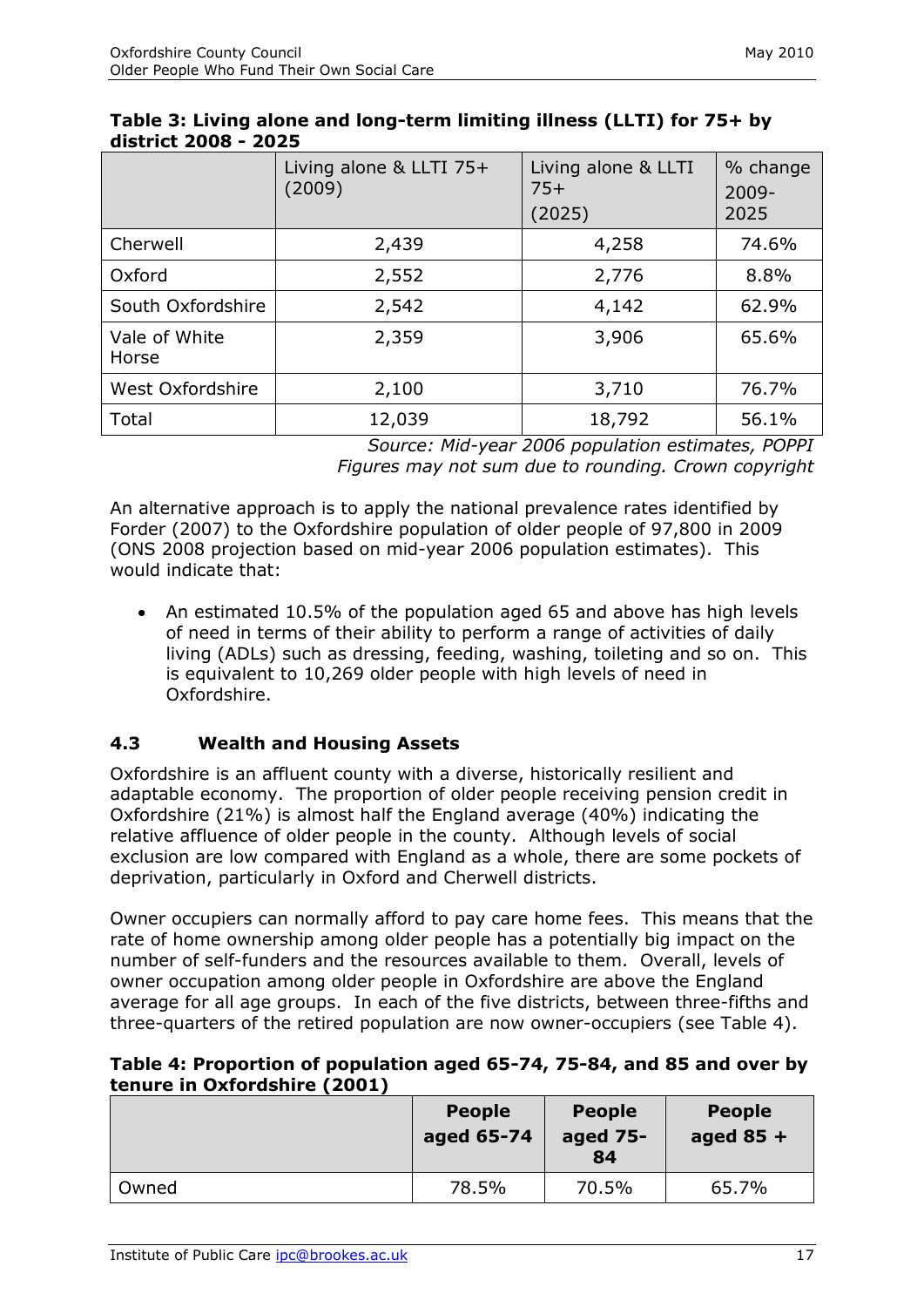| Social rented                      | 16.5%   | 22.2% | 23.6% |
|------------------------------------|---------|-------|-------|
| Private rented or living rent free | $5.0\%$ | 7.3%  | 10.7% |

Source: POPPI accessed 8/12/09

Oxfordshire is the seventh highest priced area in England and Wales (Land Registry, accessed 31/8/09). District and county house prices are consistently above the national average. Property prices for all housing types are highest in Oxford (Table 5). Of the remaining four districts, prices generally tend to be higher in the south of the county compared to the north and west of Oxfordshire, with an average differential of about 40% between Cherwell and South Oxfordshire districts.

| <b>Authority</b>                   | Detached<br>Semi-<br>Terrace<br>detached |         | Flat    | All     |         |
|------------------------------------|------------------------------------------|---------|---------|---------|---------|
| Cherwell                           | 313,814                                  | 171,949 | 172,963 | 130,070 | 212,844 |
| Oxford                             | 537,652                                  | 308,955 | 267,773 | 201,568 | 303,145 |
| South Oxfordshire                  | 428,542                                  | 247,891 | 219,275 | 179,525 | 292,446 |
| Vale of White Horse                | 419,501                                  | 242,124 | 193,040 | 172,714 | 273,243 |
| West Oxfordshire                   | 356,166                                  | 219,193 | 181,901 | 139,711 | 245,772 |
| Sales based<br>Oxfordshire average | 342,159                                  | 199,792 | 182,634 | 151,990 | 229,625 |
| <b>UK average</b>                  | 235,552                                  | 143,408 | 118,717 | 143,528 | 153,046 |

#### **Table 5: District house prices by type (£s)**

*Source: Land Registry for England and Wales (HPI June 2009) accessed 28/07/09*

Over the past ten years, the movement of average house prices in Oxfordshire has been broadly in line with UK house price movements. The rate of decrease since 2007 has been below both regional and national averages, reflecting the relative buoyancy of the local housing market (Land Registry data).

Although completed just before the current deterioration in market conditions, the 2007 Housing Market Assessment assumption of a relatively cohesive and resilient housing market area in Oxfordshire looks likely to hold over the next 5 to 10 years. The limited supply of dwellings coming on to the market and the lack of sufficient new building combined with the effects of a strong economy and continuing demand, driven primarily by a backlog of need and newly forming households (including the 85+ cohort) are likely to sustain the high house prices in the county.

#### **Summary**

The overall growth of smaller households, including single person households and those headed by people over 65, is a key demographic driver for the county.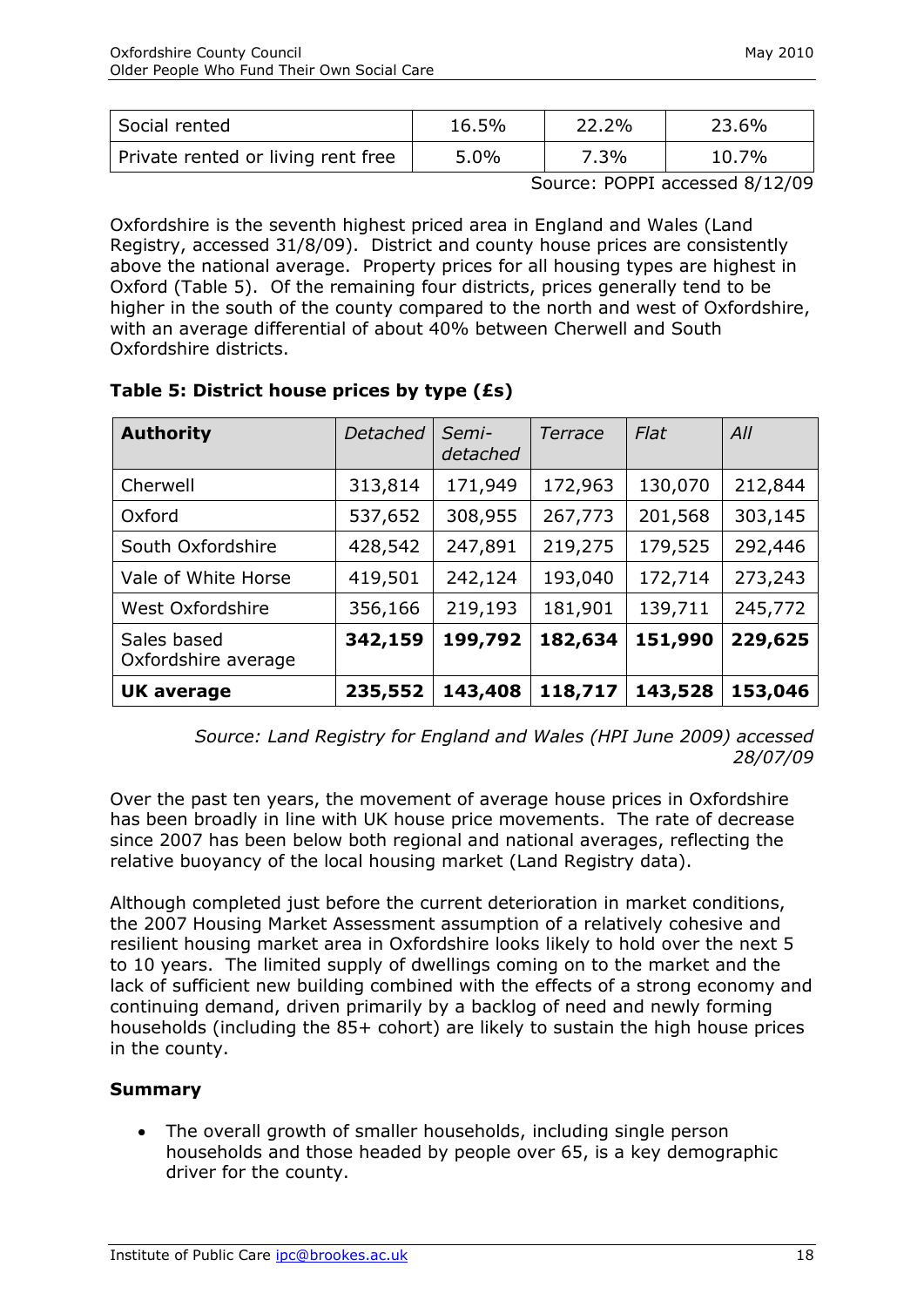- The fastest growing cohort of older people is expected to be people aged 85 years or more: the greatest rates of increase will be outside Oxford city.
- Across Oxfordshire, an estimated 10,269 older people have a high level of need and 12,039 people aged 75 and over live alone with long-term limiting illness. They are likely to have an emerging or imminent need for care.
- Oxfordshire is an affluent county overall, and only 21% of older people receive pension credit compared with 40% in England overall indicating their relative prosperity. There are some areas of deprivation particularly within Oxford city and Cherwell districts.
- Home ownership rates for older people are higher than the national average and above 70% for those aged 65-84. House prices for all types of property are consistently well above national averages.
- The overall fall in house prices has been less in Oxfordshire than the regional or national averages. The longer term strength of the local economy and the increased demand coming from projected demographic changes are strong indicators that the pressures on the housing market are likely to continue, over the short to medium term (ie, up to 10 years). The demand-supply imbalance, evident throughout much of the south-east region, will continue to be an important factor in maintaining house prices.
- <span id="page-19-0"></span>Given the levels of owner occupation among older people and relatively high house prices, there is scope to explore ways in which housing assets could enable older people to obtain the care and support they need, for example, through buying or leasing extra care housing, Homeshare, and equity release.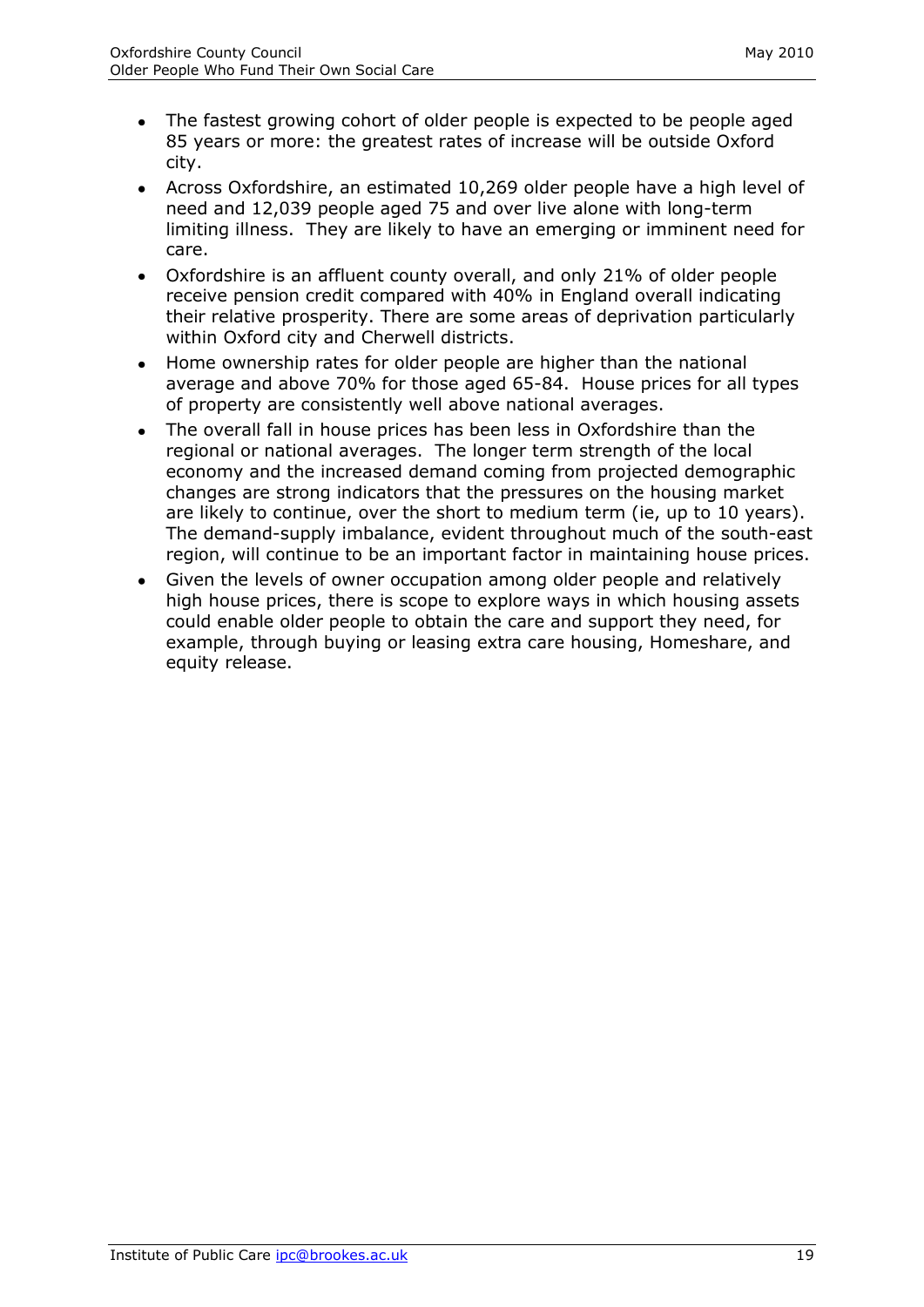# **5 Self-funding in Oxfordshire – Care Homes**

## <span id="page-20-0"></span>**5.1 Current care home provision in Oxfordshire**

CQC data indicate that there are currently 48 residential care homes and 49 nursing homes within Oxfordshire providing just under 4,000 residential and nursing home beds in the county (Table 6). Figures provided by the Oxfordshire Care Homes Association indicate a lower number of nursing homes within Oxfordshire (40 at October 2009). The difference may be more a matter of definition given the close approximation in total beds (ie, residential and nursing) provided by the CQC and the local Association.

This represents a relative decline in overall care home provision, particularly residential provision, which would be consistent with the objectives of the OCC Service Model (2008) and ECH strategy (Concept Management Solutions 2008). This capacity, which equates to 41.3 beds per 1,000 people aged 65 years or more, is below the England average of 47.7 per 1,000 (Kings Fund, 2005).

Within Oxfordshire, the average size of residential care homes is 29 beds, and for nursing homes is 51 beds. This differential is consistent with the national picture (CSCI, 2008) although the overall county average of 41 beds (for both forms of provision) is above the England average of 34 beds.

| <b>District Council</b> | <b>Nursing</b> | Residential | Total |
|-------------------------|----------------|-------------|-------|
| Cherwell                | 522            | 247         | 769   |
| Oxford                  | 345            | 303         | 648   |
| Vale of White Horse     | 339            | 360         | 699   |
| South Oxfordshire       | 672            | 168         | 840   |
| West Oxfordshire        | 664            | 331         | 995   |
| <b>Oxfordshire</b>      | 2,542          | 1,409       | 3,951 |

#### **Table 6: Number of Care Home Beds – Oxfordshire**

Source: CQC accessed 16/09/09

Data made available by Oxfordshire SCS indicate that at the year-end 2008-9, there were 691 publicly funded beds in nursing care and 749 publicly funded beds in residential care, 1,440 altogether or 36.4 per cent of the total. The percentage of publicly funded beds has slowly but steadily declined for both forms of provision over the past 5-7 years.

# <span id="page-20-1"></span>**5.2 How many self-funders in care homes?**

In order to estimate the total number of self-funding residents in Oxfordshire at the beginning of the research period, an occupancy rate of 93% was assumed which represents the average in vacancy rates reported by the Oxfordshire Carehomes Association (OCA) for the past eight quarters, together with their figure for continuing care placements. The number of beds purchased by Social Care Services and those funded by NHS continuing care in the county were then deducted from the total available beds for the County (see Table 7 below).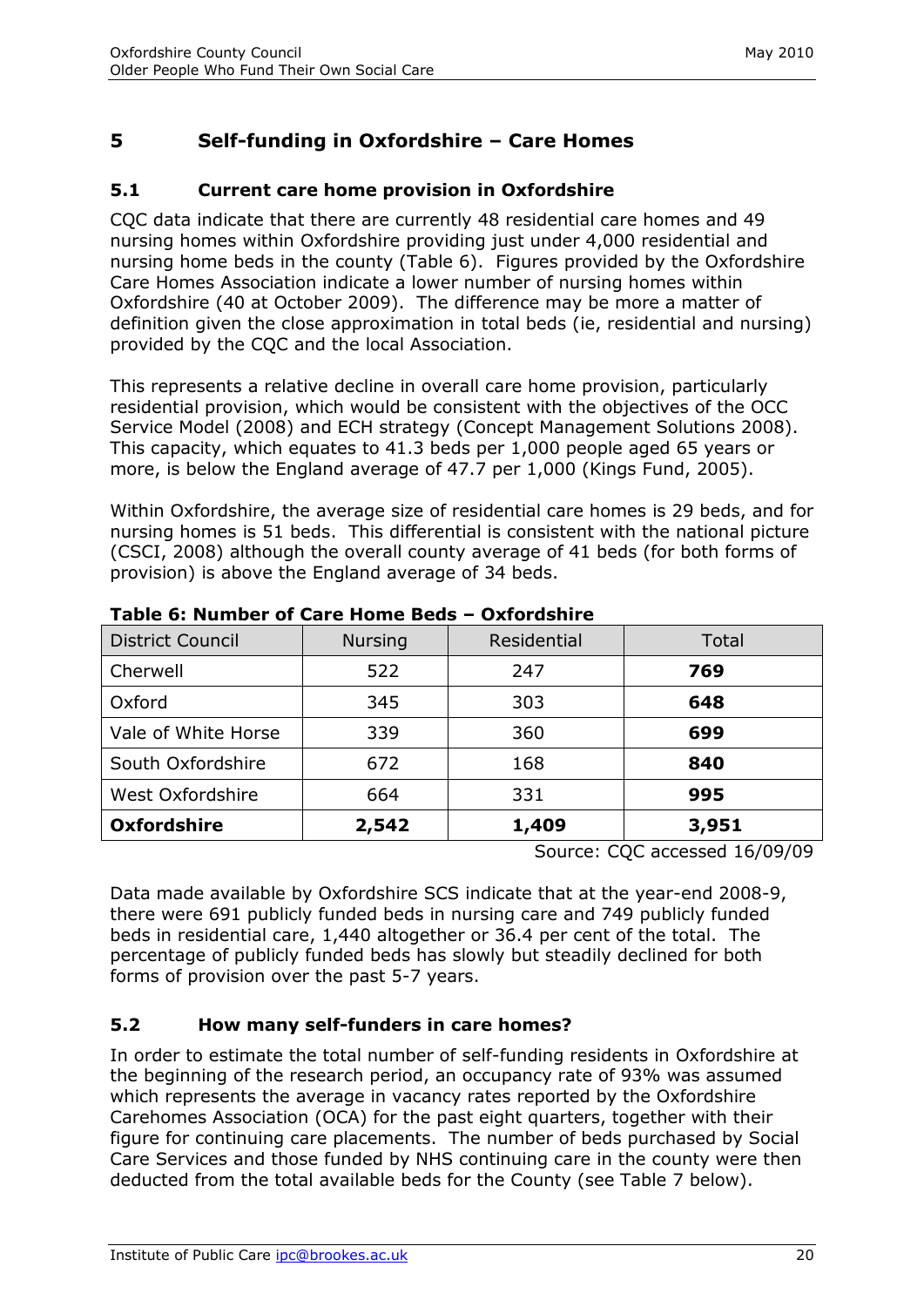This indicates that an estimated 1,977 or 53.8% of all care home beds were occupied by full self-funders in 2008-2009. This is likely to be an over-estimate as the figures do not take into account beds purchased by other local authorities and PCTs which will take up some of the available capacity in Oxfordshire. Data on the number of beds purchased by other local authorities in Oxfordshire and the number of people moving into care homes from outside the county were not available.

The number of partial self-funders (ie, SCS funded with a third party top-up) was reported to be low by the Oxfordshire Carehomes Association, but a reliable figure was not available.

Given the growth in the older population, the growth in the number of older owner occupiers and the resilience of the local housing market, it is anticipated that the number of self-funders in residential care will increase.

|                | Number<br>of beds | <b>Number</b><br>at 93%<br>occupancy | <b>NHS</b><br>continuing<br>care $*$ | <b>SCS</b><br>funded | Self-<br>funded | % Self-<br>funded |
|----------------|-------------------|--------------------------------------|--------------------------------------|----------------------|-----------------|-------------------|
| <b>Nursing</b> | 2,542             | 2,364                                | 257                                  | 691                  | 1,416           | 59.9              |
| Residential    | 1,409             | 1,310                                |                                      | 749                  | 561             | 42.8              |
| <b>Total</b>   | 3,951             | 3,674                                | 257                                  | 1,440                | 1,977           | 53.8              |

#### **Table 7: Type of care home funding at year-end 2008-09 – Oxfordshire**

*Source SCS (\* Oxfordshire Care Homes Association – 24/11/09)* 

The self-funding rate of 53.8% is lower than an earlier estimate of 61% provided in a County Council briefing paper *Support to people who fund their own care*  (June 2008), but markedly above Forder's national figure of 37% (2007), OFT's 32% (2005) and Wanless' (2006) range of one quarter to one third. However, these national rates are not weighted for key local socio-economic factors. They are therefore likely to under-estimate the actual numbers of self-funders in Oxfordshire because of the high proportion of older owner occupiers, relatively high house prices in the county, and the possible lack of alternative services in some rural areas.

Applying the estimated number of self-funded places in care homes to the current projected population indicates 2% of the older population in Oxfordshire is paying to be in a care home. Applying this to the projected population for 2020 indicates that all things being equal, the number of self-funders will increase to 2,480 older people fully funding their own care home place in 2020. Given the number of people aged 75 and above who live alone with a long-term limiting illness is projected to increase by more than 30% by 2020, this is likely to be a conservative estimate.

Although continuing care is a small proportion of the total, figures from OCA indicate that NHS continuing care funds approximately one-third of nursing home beds in Cherwell district (33%) and between four per cent and 15 per cent of beds in the other four districts.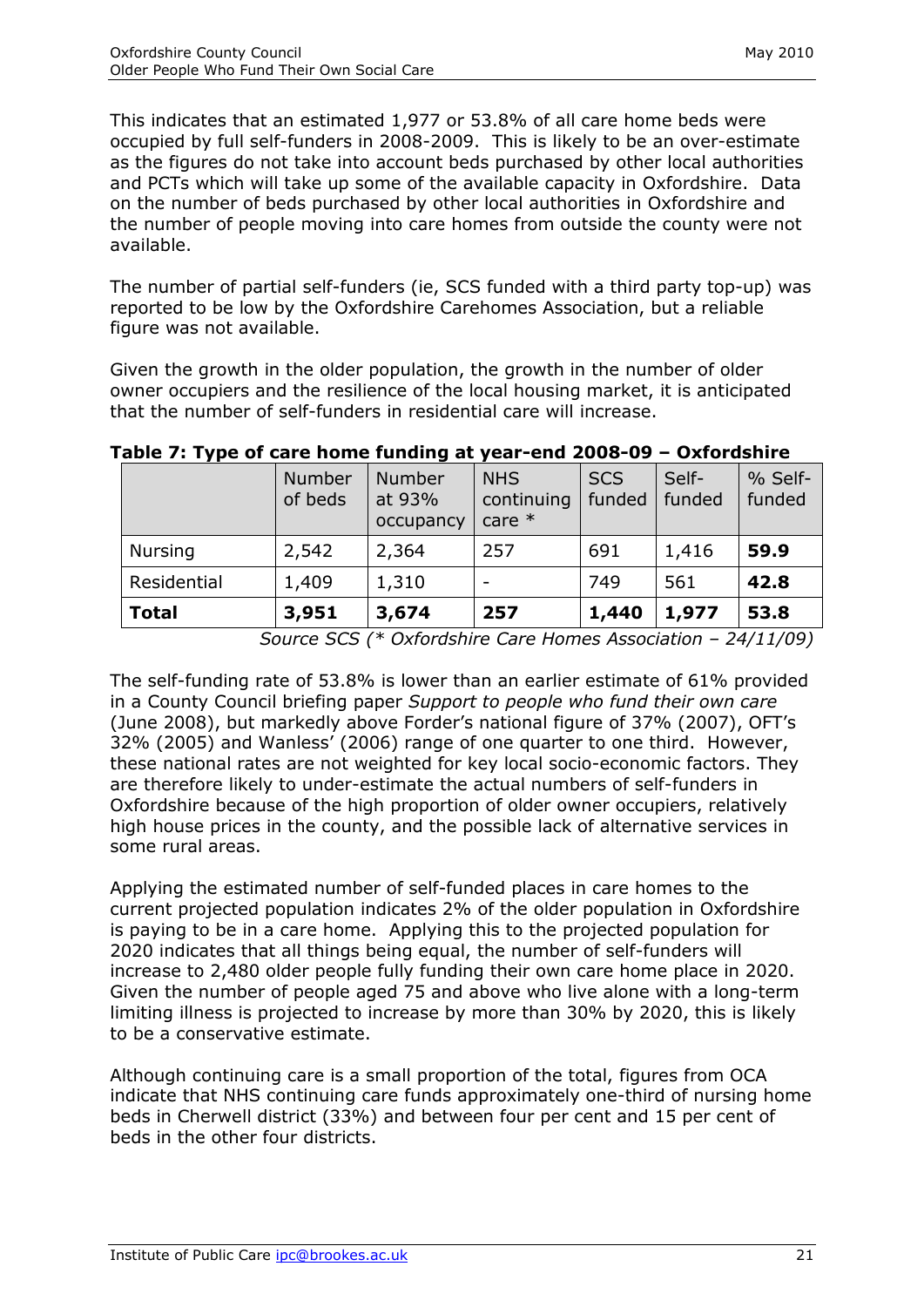# <span id="page-22-0"></span>**5.3 Average length of care home stay**

Oxfordshire County Council data on placement duration were not available for this study. The picture in Oxfordshire is likely to reflect national trends for average life expectancy in homes, ie, self-funders are not staying longer than publicly funded residents (Netten et al, 2002).

The research evidence (eg, Rothera et al, 2002; McCann et al, 2009) suggests higher median stays for residential care than for nursing home care, although the range of survival rates identified is wide, and will be linked to a number of factors including: age at admission, morbidity and gender (Dale et al, 2001). McCann et al found average placement stays of 2.33 years for nursing home residents and 4.51 years for residential homes. An analysis of self-funding activity in another county with a similar socio-economic profile to Oxfordshire by IPC found the majority of placement stays below five years with around 60% being 2.5 years or less. Length of stay for the very frail and elderly will be much shorter than this, and likely to be one year or less.

From the interviews with care home managers, it appears that the age of selffunders at admission has increased, and the differential in age of admission compared with publicly funded residents has narrowed significantly.

## <span id="page-22-1"></span>**5.4 Self-funding care home residents – experience and use of SCS**

There was a lack of data available to the researchers on the application to and receipt of an assessment by SCS of people who are self-funders in care homes. Therefore it is not possible to be clear to what extent this group were previously known to SCS; how much information they had received; and about what types of care.

Four self-funding residents were interviewed for this study. All were female and aged seventy-five years or more and had been admitted from their family home in Oxfordshire within the past two years. With one exception, all were surviving spouses. The other resident had moved into residential care with her husband who died just a few months later. Although there were clearly differences in their social and economic backgrounds and life experiences, the following themes emerged:

- Admission to permanent care tended to happen quite rapidly following a significant event in the family home – usually a fall or sequence of falls resulting in admission to hospital.
- Discharge from hospital back to the family home was accompanied by some short-term intervention and support. Neither in the period during which this support was provided or at the point of its conclusion could any resident recall being involved in a comprehensive assessment of their needs which involved identifying the full range of available options and an effective plan to meet these needs – *"Had I had this I would have stayed at home…I could have carried on for a year or two".*
- Two residents had purchased relatively small amounts of domiciliary care to help their identified needs and supplement informal arrangements. Two of the residents were, on reflection, able to envisage a more comprehensive package that would have enabled them to remain in their homes for a longer period of time. The emphasis here was very much on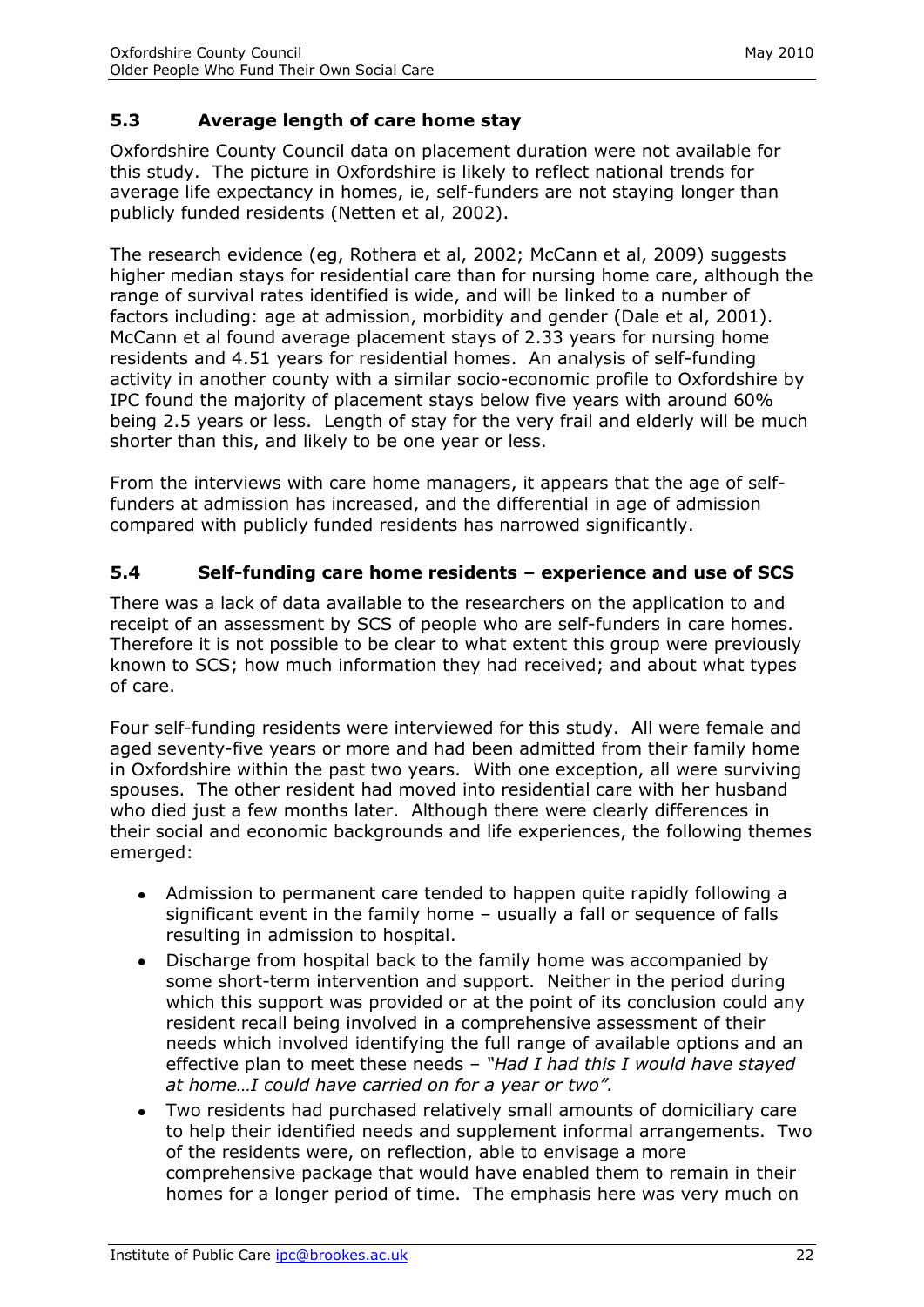practical tasks such as housework and shopping. Although each one of the residents was comfortable within their current placement and felt that the placement was now appropriate for them, this expressed desire to remain at home appeared to be very strong, even when they had been lonely and isolated at home.

- There was little or no awareness of their rights and entitlement to an assessment of need and most identified a need for additional support to assemble a good package of care in the community. Some, but not all residents had received this support from their immediate family. This lack of awareness, the idea of 'entitlement' stems in part from a set of expectations about the help that is available from public agencies – *"I don"t suppose we ever thought there would be anything for us".* This lack of contact with statutory services was confirmed by care home managers who thought that the significant majority of self-funders have no contact with social care services in the period prior to their admission, and appear to be largely unaware of their rights to information, advice or entitlement to an assessment of need.
- Where self-funders were managing their assets, some appeared anxious about the continuing impact of lower interest rates on their assets, although they were not immediately concerned about any risks to their placements. In all cases there was evidence of cutting back on additional personal expenditure.

This last point was corroborated by care home managers who mentioned an increase in anxiety among some, but by no means all, self-funders concerning the impact of lower interest rates on savings. In addition, those residents who had recently sold their homes to pay for care home fees had experienced lower sale prices consistent with market trends, but this had not altered their decision to move into a care home.

The low response rate to the survey of care home providers means that their views need to be treated with some caution, although they tend to correspond with existing reports on older people who self-fund. For example, the key findings of the CSCI report (2008) *The state of social care in England 2006-07 pp142-3* concerning outcomes for self-funders:

- *People had low expectations and modest desires about what help they might get…or were simply trying to find their own way in the system with little or no help.*
- *People are resourceful and find ways of getting help from a combination of informal sources alongside privately organised support but these arrangements are fragile and likely to break down at any time.*
- *People funding their own care …risk being fast-tracked into residential care before other options have been properly explored; the decision to move into residential provision is rarely planned and well considered, but often seems to be the only option.*
- *Any contact with social services by people funding their own arrangements is the exception rather than the rule; none of those people interviewed for this study had experienced a social care assessment prior to entering a home.*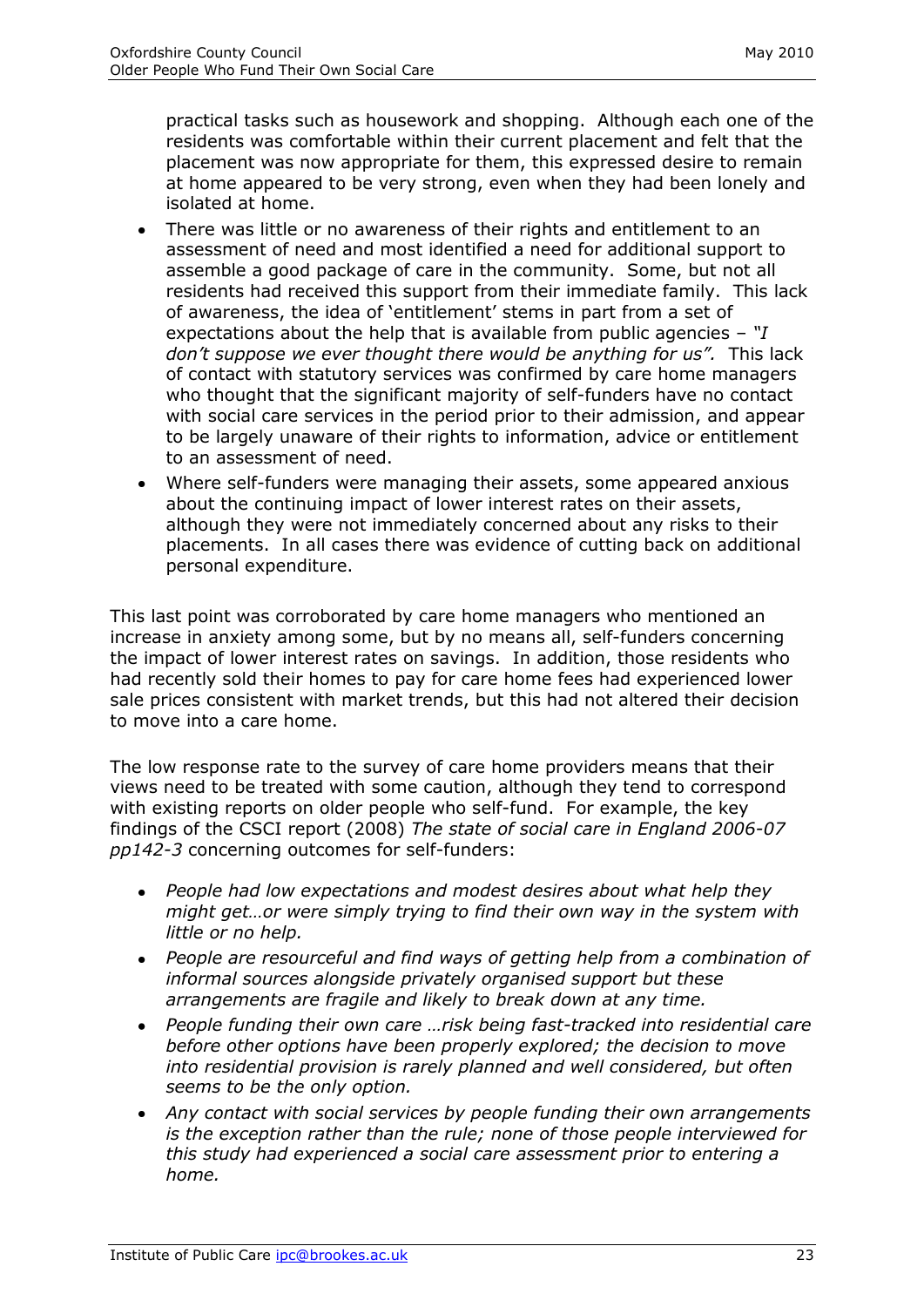- *People paying for their own care in a home… are often fearful about their savings running out…*
- *There was a pervasive view among social services staff that people do not "need" support with simple tasks…Our study shows this is not the case.*

# **Summary**

- **There are an estimated 1,977 care home beds occupied by full selffunders in Oxfordshire**, nearly 54% of the available care home beds. The rate of self-funding is nearly one and a half times the national rate.
- There has been a relative increase in self-funded care home placements in Oxfordshire, coinciding with the decline in publicly funded residential provision. All indicators suggest that the proportion of self-funded beds is likely to increase further. **All things being equal, the number could rise to 2,480 by 2020.**
- It appears that the age of self-funders at admission has increased, and the difference in age of admission compared with publicly funded residents has narrowed significantly.
- It is not clear to what extent self-funders in care homes were previously known to SCS, but it appears that most have little awareness of their right to an assessment and have had little or no contact with social care services prior to going into a care home.
- <span id="page-24-0"></span>Ensuring that older people are made aware at an earlier stage of the options that are available to them (including alternatives to care home provision) and better supported to plan for their current and future needs is a key service improvement area.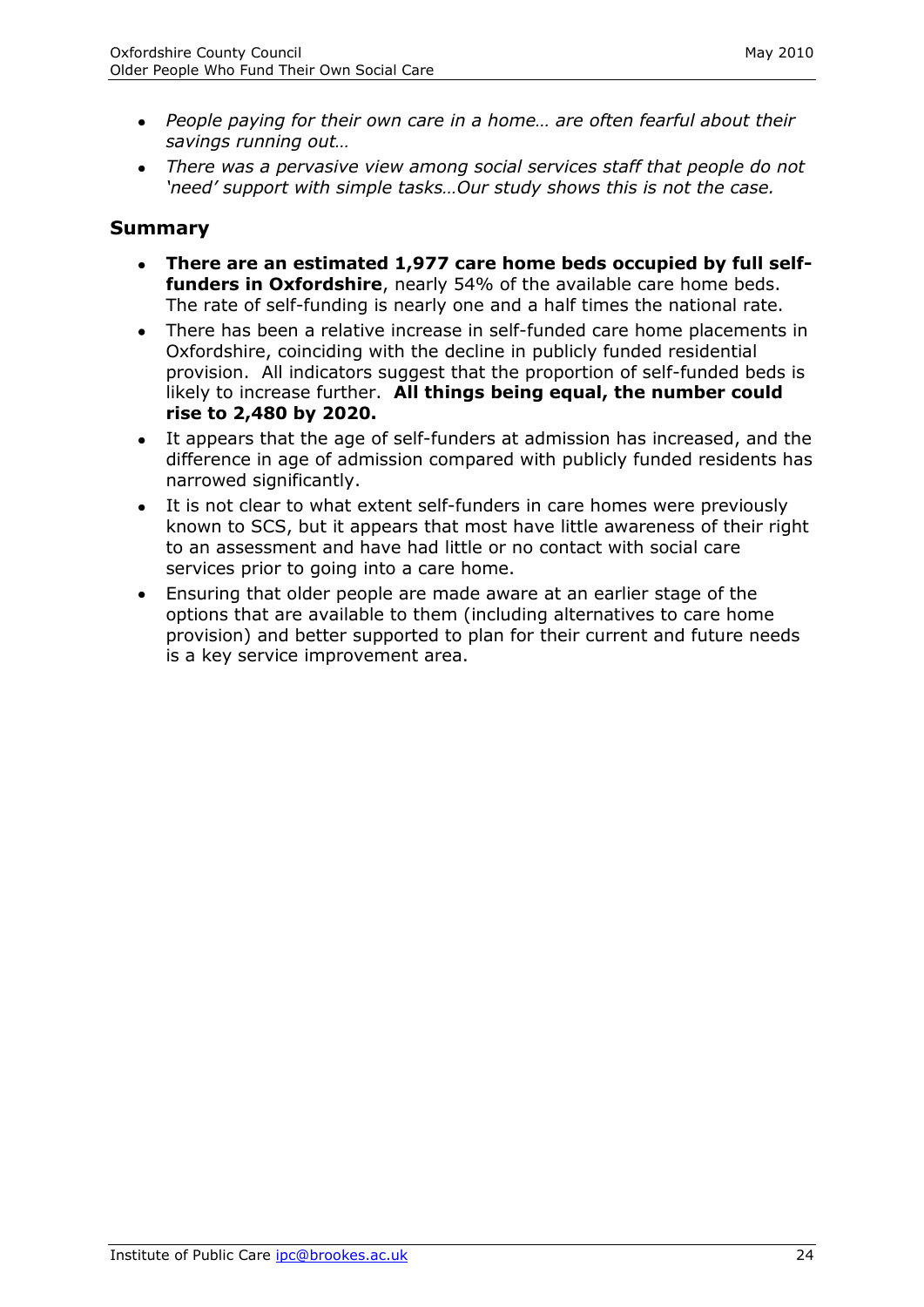## **6 Self-funding in Oxfordshire – Community Based Care and Support**

#### <span id="page-25-0"></span>**6.1 Current community based care provision**

There are currently about seventy domiciliary care agencies within Oxfordshire providing services to older people. Through direct contact with these agencies a sample of 14 agencies (i.e. 20% of the total) agreed to take part in the questionnaire-based research. However, the returns were not sufficient to inform any assessment of the extent and nature of self-funding activity.

Figures from CCS/RAP/POPPI show that 11,568 people were receiving community based care in 2008 in Oxfordshire; and of these 4,436 older people were receiving domiciliary care.

An alternative approach is to apply the national prevalence rates identified by Forder (2007) to the Oxfordshire population of older people of 97,800 in 2009 (ONS 2008 based on mid-year 2006 population estimates). This indicates that:

9.27% or 9,066 of the total population of older people in Oxfordshire, (slightly lower than the 10,269 older people estimated to have high levels of need in Section 4.2) are in receipt of community based care.

#### <span id="page-25-1"></span>**6.2 How many people self-fund community-based care?**

Due to the poor response rate to the survey of home care providers and lack of data available on domiciliary care provision from OCC, the number of people paying for community based care has been calculated by applying the national prevalence rates identified by Forder (2007) (see Tables 1 and 8) to the projected Oxfordshire population of older people of 97,800 in 2009.

This indicates that of the 9,066 older people predicted to be receiving community based care:

- 3,626 (or 40%) of those in receipt of community based care will be paying for all or some of their care.
- 7,343 (81%) will be local authority supported of whom 1,903 will be topping up their package of care privately (partial self-funding).
- 1,723 (19%) older people receiving community based care will privately purchase all their home-based care requirements.

#### **Table 8 - Service recipients aged 65+ by type of funding – Oxfordshire**

|                         | LA supported care |               | Self-funded only,<br>not LA funded<br>В |               | Private pay $-$ any<br>$B +$ part of A | Total         |       |
|-------------------------|-------------------|---------------|-----------------------------------------|---------------|----------------------------------------|---------------|-------|
|                         |                   | $\frac{0}{0}$ |                                         | $\frac{0}{0}$ |                                        | $\frac{0}{0}$ |       |
| Community<br>based care | 7,343             | 81            | 1,723                                   | 19            | 3,626                                  | 40            | 9,066 |

Based on Forder, 2007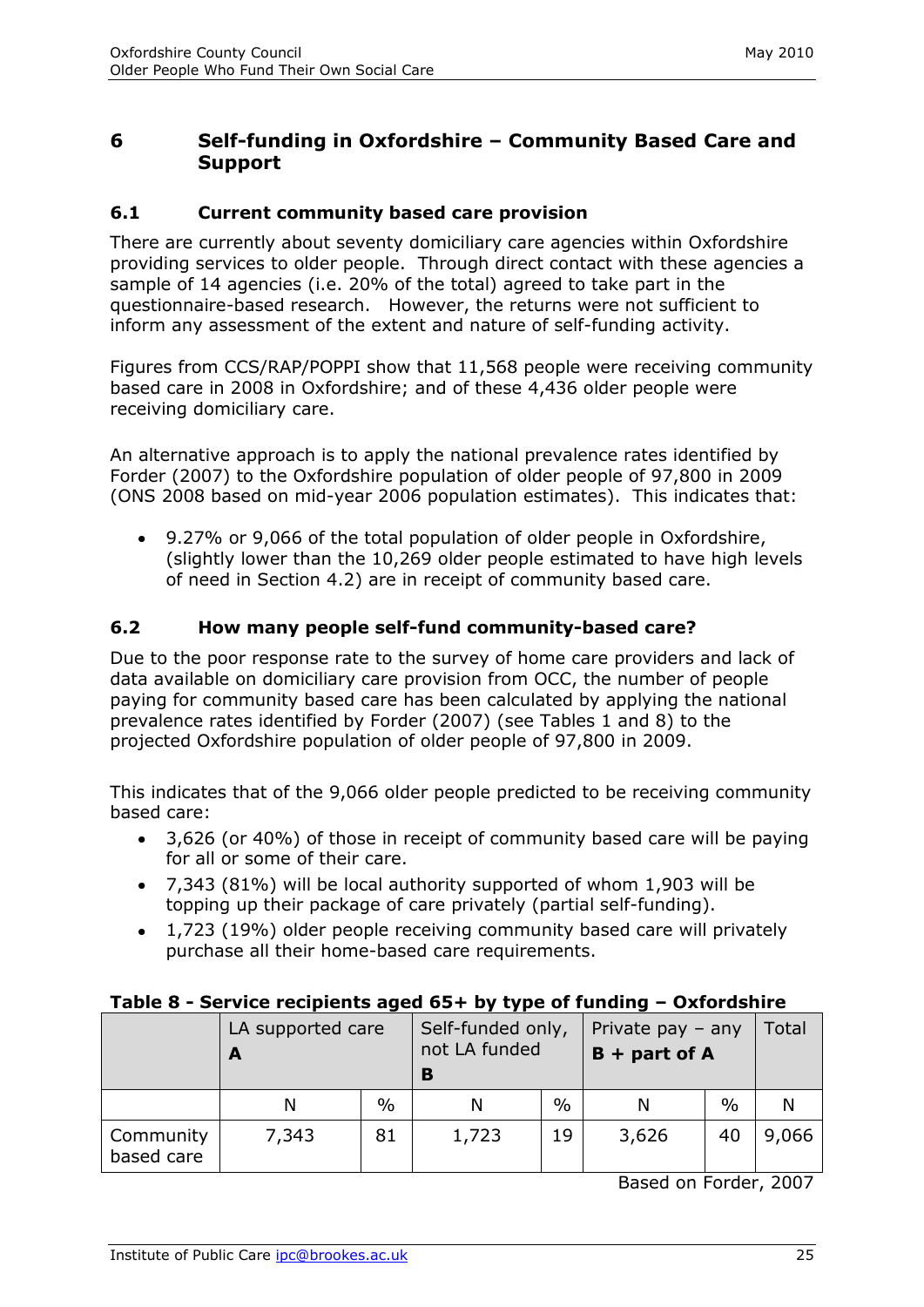An alternative approach is to apply the percentages from the postal survey of older people to the projected population which found that 3% of older people pay for personal care. This indicates that there are 2,934 older people who fully fund their personal care in Oxfordshire. **Thus the possible range of full selffunders for personal care at home is 1,723 to 2,934.** Given the relative affluence of the county discussed in Section 4.3, it seems likely that the higher estimate will be closer to the actual figure.

Should data become available on the breakdown of how many people pay towards the cost of care provided by SCS, it will be possible to refine the current estimate.

#### <span id="page-26-0"></span>**6.3 Self-funders of community based care – experience and use of SCS**

The postal survey of older people provided information about the activities and perspectives of self-funders living in their own homes. The survey included questions to establish what kind of help older people have in the county.

#### <span id="page-26-1"></span>6.3.1 Personal care

Nine per cent of survey respondents had help with meals and six percent with personal care (Chart 1). Of these, three per cent reported self-funding personal care and five per cent reported self-funding meals and a much higher percentage reported paying for other kinds of help such as gardening, cleaning and help with repairs and improvements. There were four interviewees who paid for varying amounts of personal care: from a fortnightly bath to four visits a day. All of those paying for personal care also received some informal care. One respondent provided rent free accommodation to a nurse in return for help with some aspects of personal care. The other types of help or care which interviewees paid for were: meals, being taken to the doctors or the shops, laundry and help with lifting.

Most community based self-funders appear to make private unregulated arrangements for care and other help.

Charts 1 and 2 include a bar for help or services received but not paid for or provided by OCC. This was obtained by deducting self-funded services and OCC provided services from help received to estimate the proportion of help or care that people receive on an unpaid basis from friends and family. Levels of this kind of informal help and care are highest for shopping (6%) and home repairs and improvements (5%). The survey responses indicate that only 1% of older people receive unpaid personal care from friends or family and no other kind of personal care or help. Fuller details of the survey responses are in Appendix 2.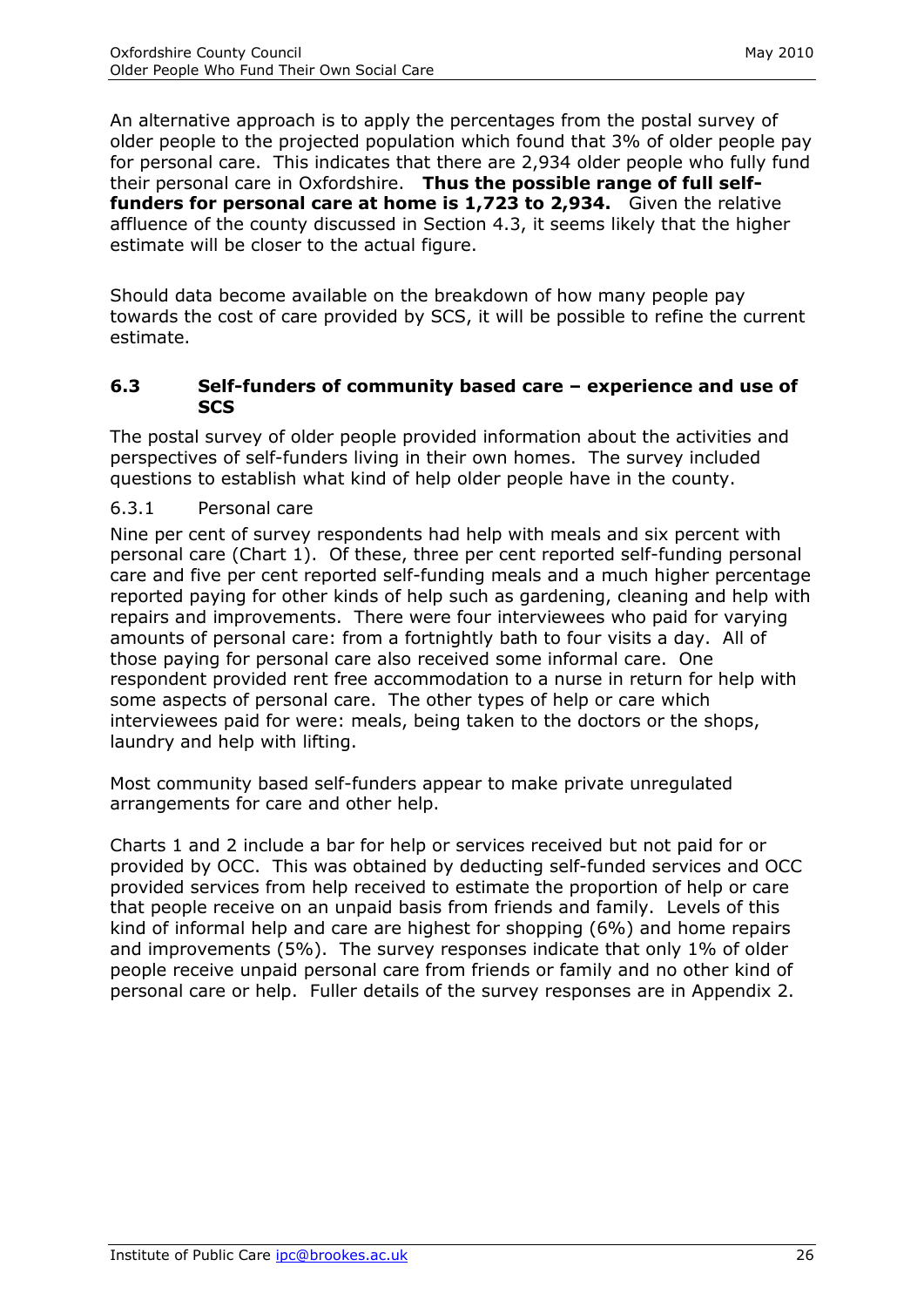

## **Chart 1: Type of help people have and how funded**

Using the survey data to calculate the proportion of people who were provided with care and support by OCC and also paying for care and support (either paying an OCC charge or paying for a separate service privately) indicates this group was less than one percent of the total.

#### <span id="page-27-0"></span>6.3.2 Other types of help and support

Half of the respondents (50%) said they have help with home repairs and improvements; nearly two-fifths (39%) have help with looking after their garden; and 30 percent had help with cleaning (Chart 1). This kind of help is not necessarily associated with a need for care, but research does indicate that older people value it highly as they become frailer. In the telephone interviews, the most common types of help that people paid for were: cleaning, gardening and shopping. It was not clear that paying for cleaning and gardening were services which the person had previously carried out themselves.

Interviewees were asked about other types of help that they had received. Ten people mentioned a range of help which they had received from the Council or the NHS: aids and adaptations, equipment such as a walking frame, telecare, dial a ride, and Warm Front insulation.

People were asked if they attended or had ever received a number of other services. Nearly one-fifth (18%) had an alarm pendant or sensor, and nearly one in ten (9%) attended a day centre or lunch club and had received occupational therapy or equipment to enable them to live independently (Chart 2). The response to the question about having an alarm seems high and may indicate some people included burglar alarms as well as alarm pendants and sensors.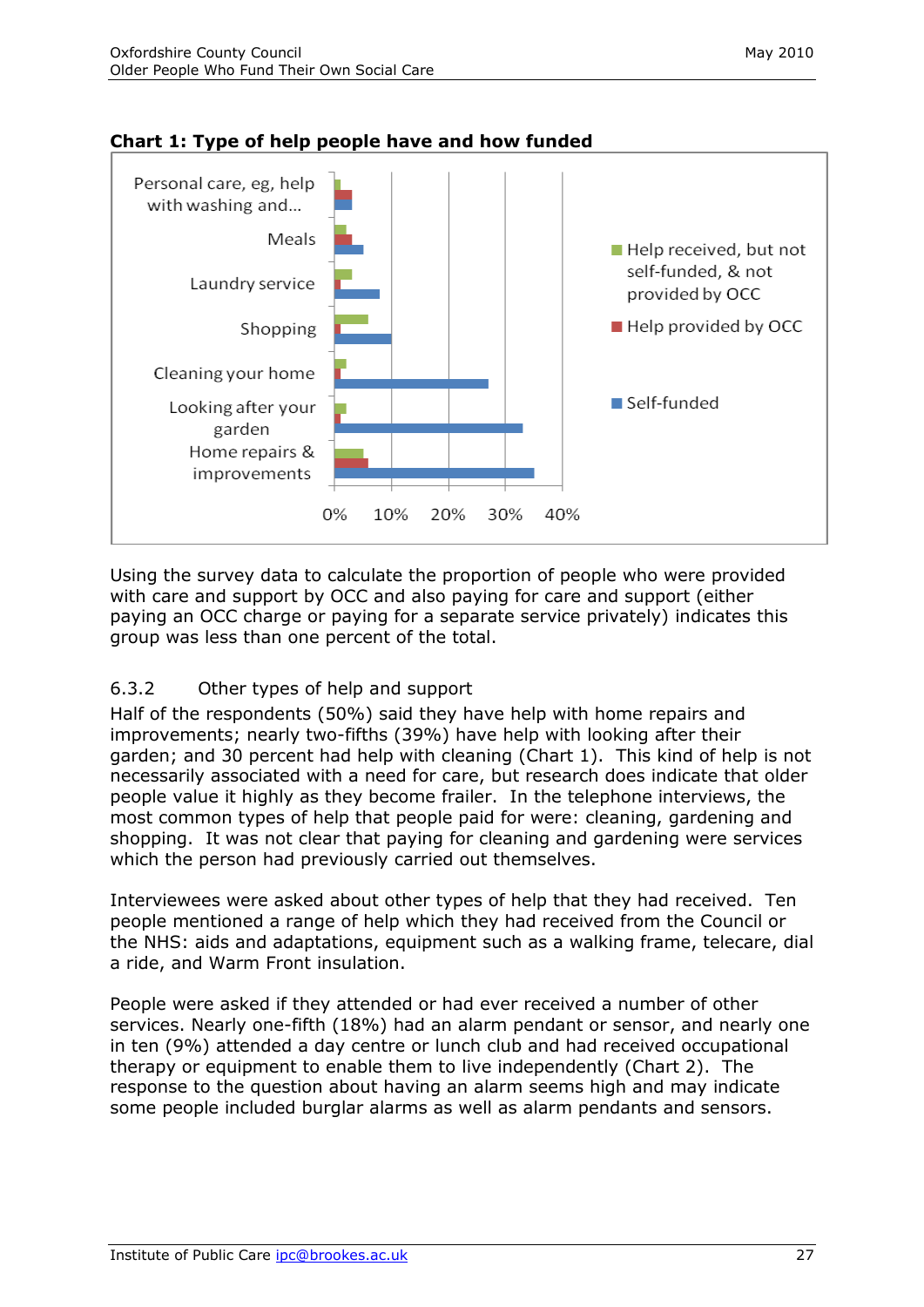

## **Chart 2: Type of service have attended or received and how funded**

## <span id="page-28-0"></span>6.3.3 Attitudes to and experiences of using SCS

Most of those interviewed did not think that they needed or wanted any help from SCS. For many people this was because they did not have a need for care or support; although a couple of interviewees thought they would not be entitled to help. Other reasons included: *haven"t got round to it, don"t know where to go; not come to a crisis but thinking about it; have coped and have help; poor quality of care.* One interviewee commented that they *speak to lots of people that don"t know where to go for help, eg, can the claim council tax (sic)*.

However, there were 12 interviewees who had contacted SCS. Five of whom had been refused care by SCS on income grounds in two cases and on FACS criteria in two others. In the fifth case, it was not clear what the reason was.

When asked if there was other help that SCS could provide, most did not think so. A few specific types of help were mentioned was: home help, transport, handyman for minor repairs and decorating, grabrail, a walk in shower, gardening (*not for me but I wish there was some facility to help older people with their gardens*) and taps.

#### <span id="page-28-1"></span>6.3.4 Who pays for care and other help

The interviews provided some information about who paid for care and other help. However, it is important to bear in mind that the interviews were focused on people who paid for care or other help, or had a need for care.

Just over thirty percent of those interviewed were aged 85 and above; and 40% were aged between 75 and 84. The higher proportion of people paying for home based care and support aged 75 to 84 may reflect an age bias in the sample, although those aged 85 and over are generally less well off than the more recently retired and thus less likely to be able to afford care and support. Some people were receiving a combination of informal care (mainly from family) and paid for care.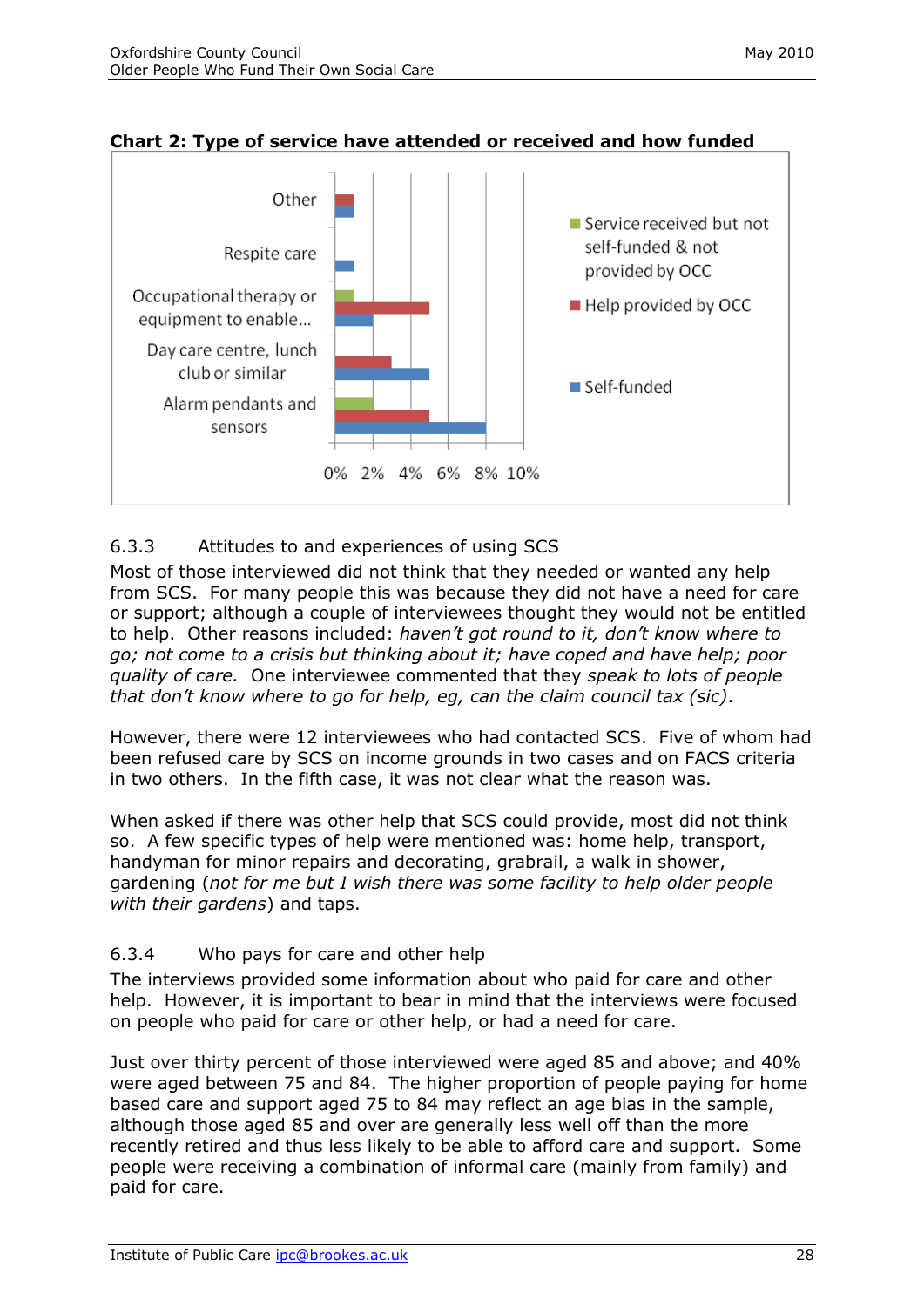| Age<br>group | <b>Lived alone</b> | <b>Need for care</b><br>or help | <b>Paid for care</b><br>or help | <b>Total</b><br>No. |
|--------------|--------------------|---------------------------------|---------------------------------|---------------------|
| Under 65     |                    |                                 |                                 |                     |
| 65-74        |                    | 6                               |                                 |                     |
| 75-84        |                    | 14                              |                                 | 14                  |
| $85+$        |                    | 10                              |                                 |                     |
| Total        | 22                 | 33                              | 28                              | 35                  |

#### **Table - Profile of interviewees**

Of those paying for care and support, a high proportion were in the two older age categories (75-84; 85+) and were living alone, possibly reflecting the greater likelihood of living alone in advanced old age and/or the greater need to pay for care and support without the support of a partner.

Those aged 85 and above tended to be paying for higher levels of care, such as personal care and meals, reflecting the higher levels of need that are experienced as people grow older.

## <span id="page-29-0"></span>**6.4 Why people pay for care or other help**

People were asked in the postal survey why they paid for help. The most commonly cited reasons were that they preferred to manage their own affairs independently, or thought that they would not qualify for social services (Tables 9 and 10).

| Table 9: Reasons why pay for help (all) |  |
|-----------------------------------------|--|
|-----------------------------------------|--|

| Reasons why pay for help (all)                                                                      |     |
|-----------------------------------------------------------------------------------------------------|-----|
| Prefer to manage your affairs independently                                                         | 35% |
| Think that you would not qualify for social services                                                | 32% |
| Did not know that the County Council could provide this                                             | 21% |
| Prefer not to use social services because other people need it more                                 | 19% |
| Do not want to reveal personal information                                                          | 7%  |
| Prefer no to use social services because you think the quality of<br>service is poor                | 5%  |
| Have been refused help from social services because you were told<br>you needs were not high enough | 5%  |
| Have been refused help from social services because you are above<br>the income threshold           | 3%  |

For those paying for social care (Table 10), only 8% said that they were paying because they had been refused help. In nearly two-fifths (38%) of cases, people said they were not aware that the County Council could provide the help they were paying for. This corresponds with the interviews of care home residents who also appeared unaware of what help might be available from statutory services. It indicates that there is considerable scope to raise awareness of the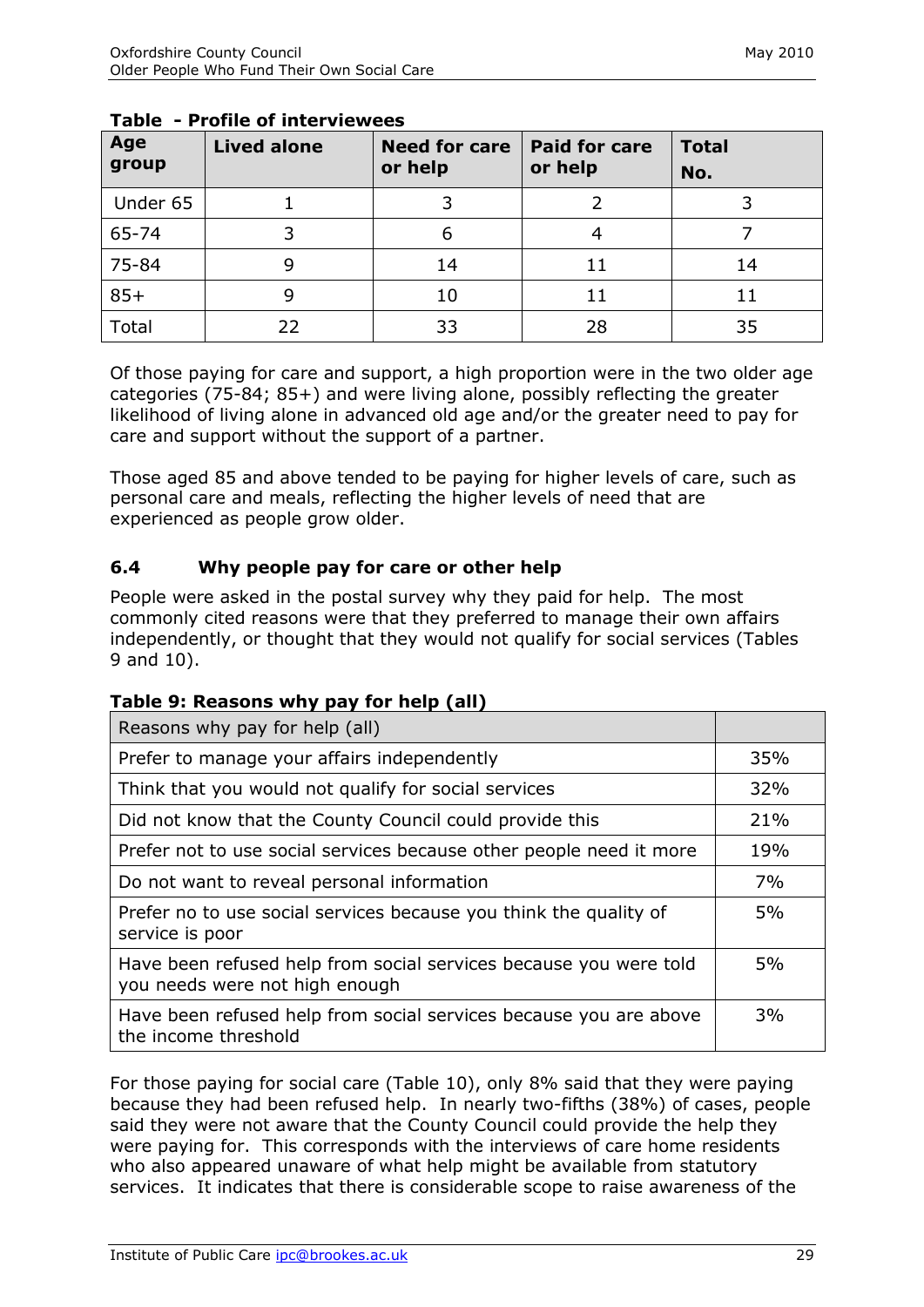services available and to ensure that people receive a proper assessment of their needs.

#### **Table 10: Reasons why pay for care or help (either: laundry, meals, personal care, day care, respite care, alarm or occupational therapy)**

| Reasons why pay for care or help (where pay for either: laundry,<br>meals, personal care, day care, respite care, alarm or occupational<br>therapy) |     |
|-----------------------------------------------------------------------------------------------------------------------------------------------------|-----|
| Think that you would not qualify for social services                                                                                                | 53% |
| Prefer to manage your affairs independently                                                                                                         | 53% |
| Did not know that the County Council could provide this                                                                                             | 38% |
| Prefer not to use social services because other people need it more                                                                                 | 33% |
| Do not want to reveal personal information                                                                                                          | 18% |
| Prefer no to use social services because you think the quality of<br>service is poor                                                                | 10% |
| Have been refused help from social services because you are above<br>the income threshold                                                           | 3%  |
| Have been refused help from social services because you were told<br>you needs were not high enough                                                 | 5%  |

More than half of the 60 people who are paying for considerable levels of care or support replied that this was because they did not think they would qualify for social care; and a similar proportion (53%) said that they prefer to manage their affairs independently.

The results of the postal survey indicate that there are a striking number of older people who are self-funding community based care and support, because they are unaware of what help might be available, or whether they might be eligible.

The quality of services does not appear to be a serious concern.

## **Summary**

- An estimated 3,626 older people in Oxfordshire are paying for some or all of their community based care, of whom between 1,723 and 2,934 are entirely self-funding.
- Survey results indicate that the main kinds of help that older people pay for are: home improvements and repairs, gardening, and cleaning.
- Survey results indicate that 6% of older people in Oxfordshire receive personal care, and 3% pay for this care themselves. Only 1% of older people receive unpaid personal care from friends or family and no other kind of personal care or help.
- Most community based self-funders appear to make private unregulated arrangements for care and other help.
- Survey results indicate that the highest proportion of help or care that people receive on an unpaid basis from friends and family are shopping (6%) and home repairs and improvements (5%).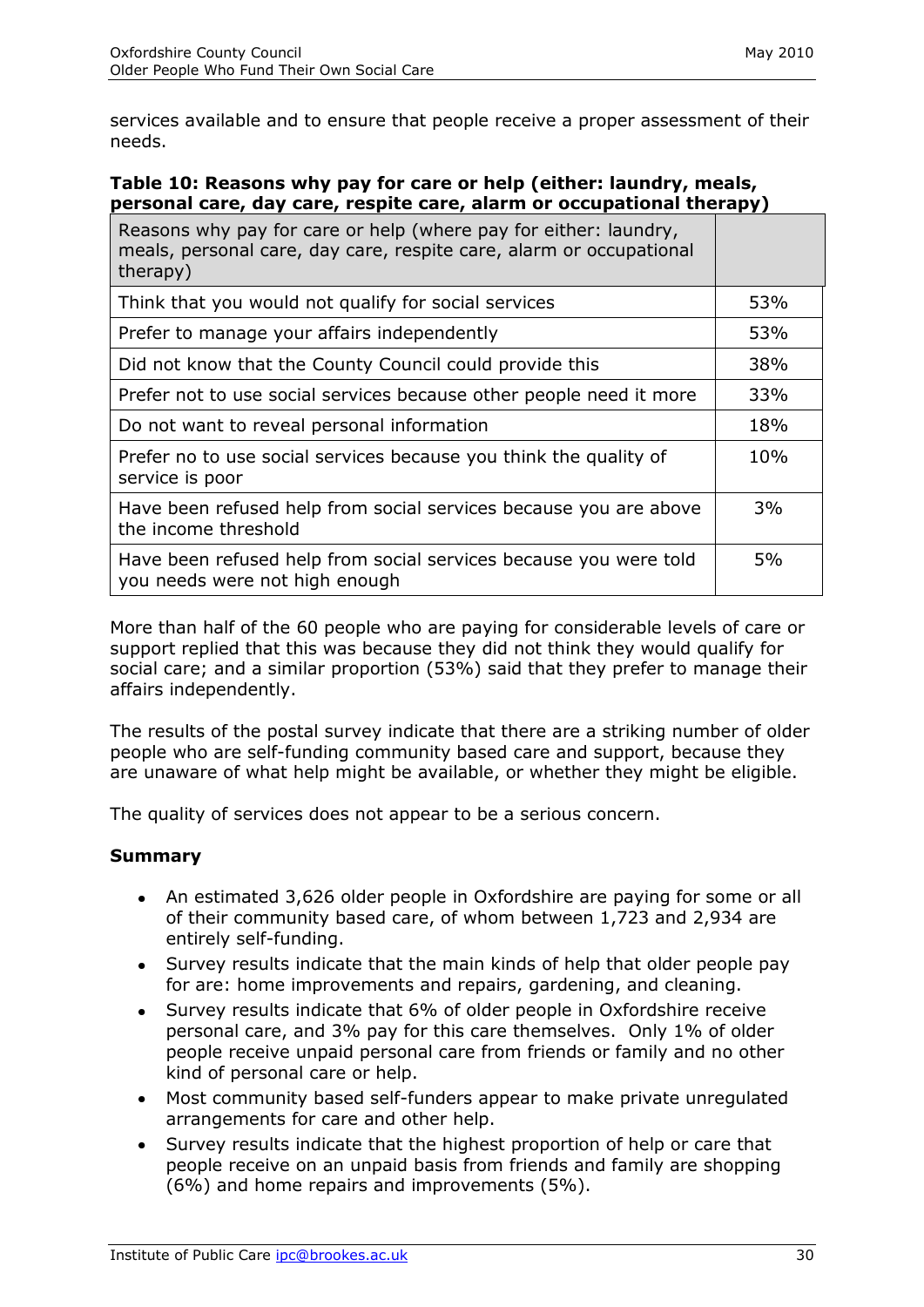- The greater the level of care required, the higher the proportion provided by SCS.
- 38% of those paying for social care said that they were not aware that OCC provided the kind of help they were purchasing; and 53% said they did not think they would qualify.
- <span id="page-31-0"></span>Lack of awareness of what services are available is a barrier to asking SCS for help and support.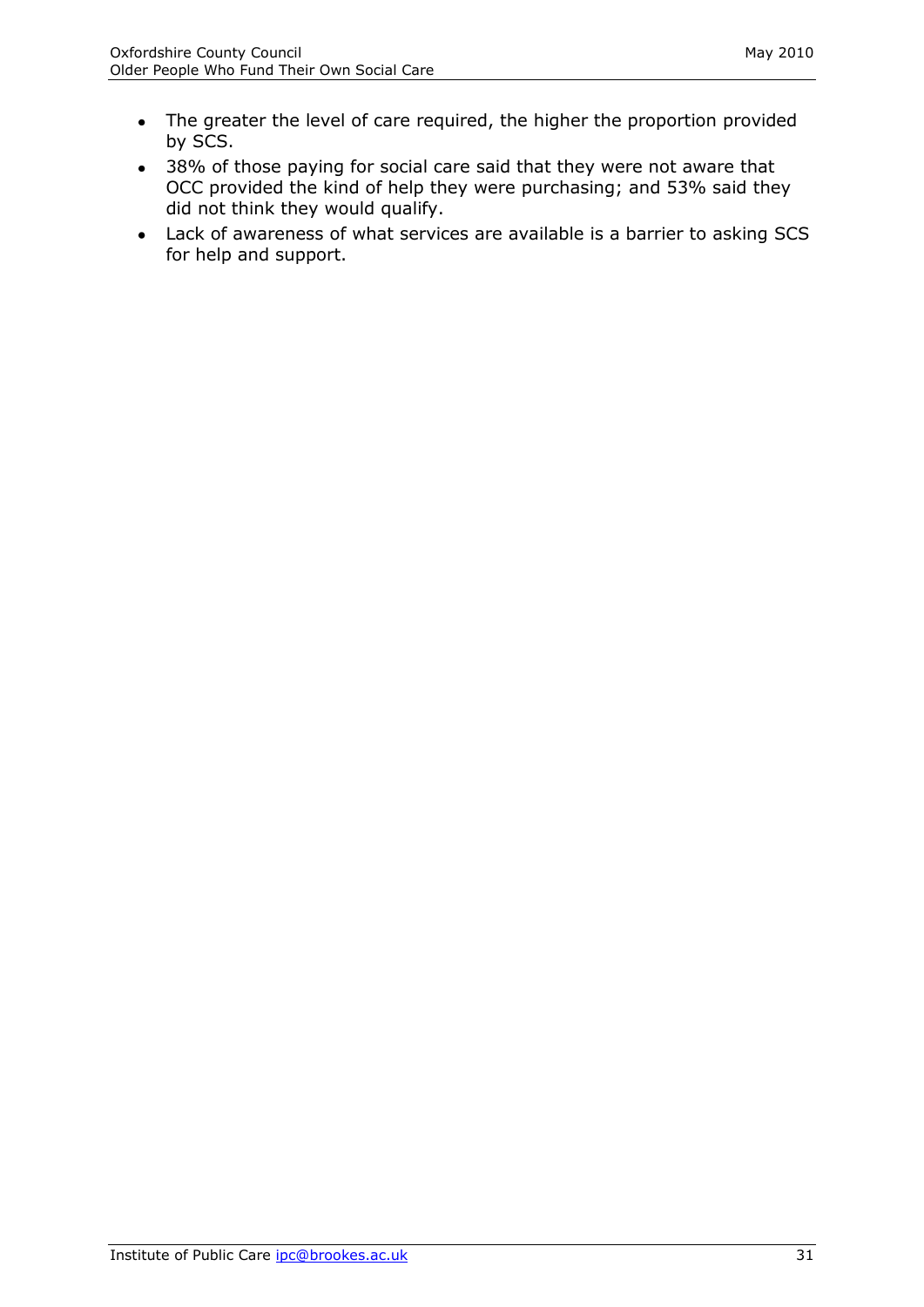# **7 Threshold cases and the impact of recession on selffunding**

## <span id="page-32-0"></span>**7.1 The number of self-funders falling below the income threshold**

SCS data indicate that the number of self-funders falling below the threshold to be OCC funded has fallen from 123 in 2007-2008 to 109 in 2008-09, although the rate of decline appears to be flattening for the year 2009-10 (see Fig. 1 below).

Members of the Oxfordshire Carehomes Association confirmed that a key factor in people becoming threshold cases was whether or not their spouse remained in the family home, and they had used up their non-housing wealth. The Oxfordshire Carehomes Association members were not experiencing an increase in self-funders becoming threshold cases, although they did report that the recent tightening of continuing care criteria in October 2009 had resulted in more people becoming self-funders.





*Source: OCC*

Data confirming the total number of former self-funders who are threshold cases were not available to the researchers, but it seems reasonable to assume that this profile would closely follow the trends for admissions given the evidence for placement length. The average rate of admission to threshold funding is at present more or less the same for both residential and nursing home placements.

Over twice as many women than men qualify for threshold funding, although men qualify for threshold funding at an earlier age than women. This may simply reflect the higher proportion of women than men aged 85 and above in the county.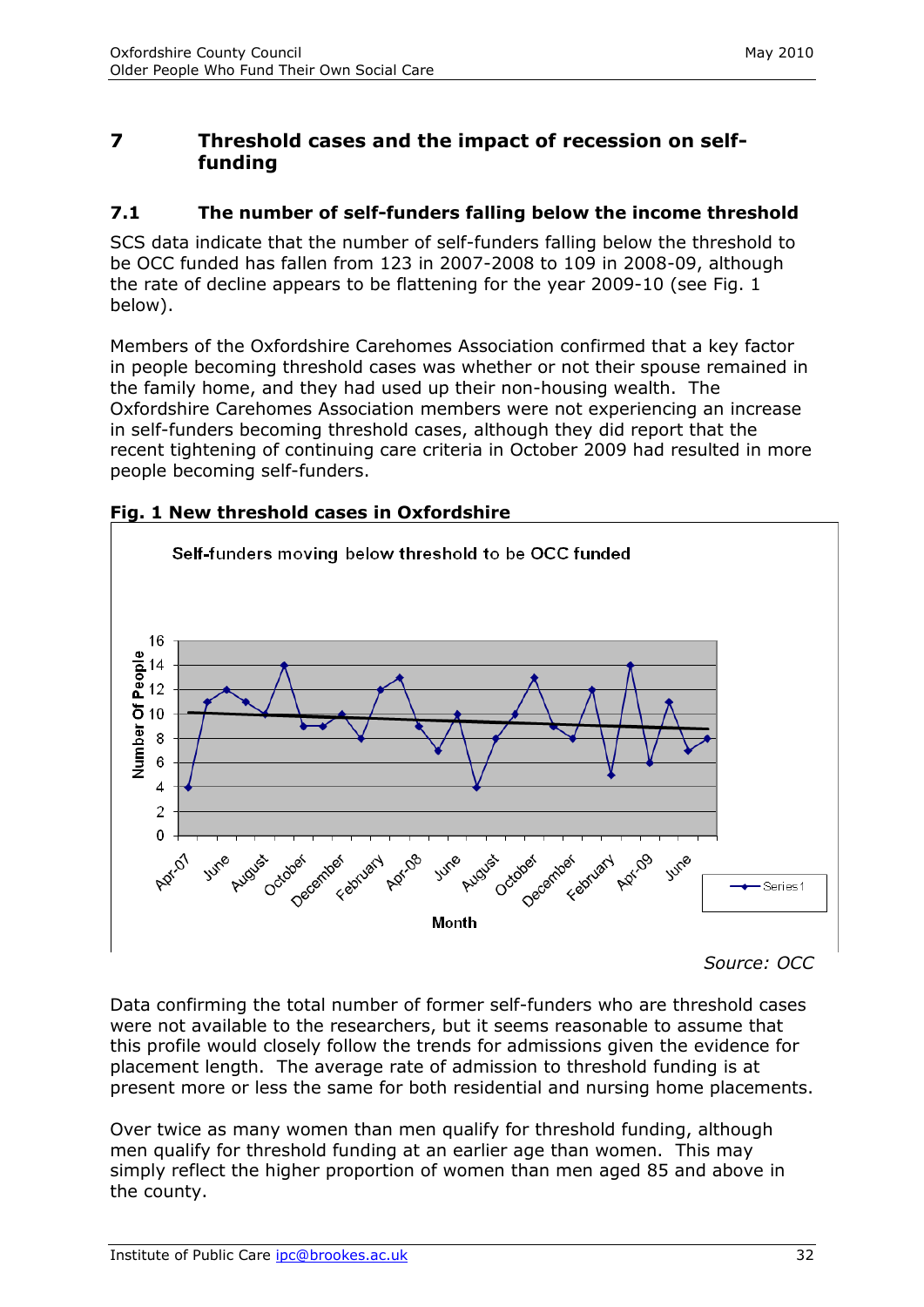# <span id="page-33-0"></span>**7.2 Time to progression to threshold funding**

The average period from admission to a care home to reaching threshold status for all placements has fluctuated slightly over recent years at around 80 weeks. The average figure masks a considerable variation in the number of individuals who reach the threshold and the time that elapses before they do so (Table 10).

There is a clear inverse correlation between age of original admission and the period of time that elapses between admission and moving to threshold status: for the period in excess of five years, the average age on admission is 74 years; in excess of three years the average age is 83 years; for the period of one year or less, the average age is 87 years. Thus, if the age of admission continues to rise, it is likely that people will require threshold funding sooner in the duration of their stay in a care home. This is because as people age after retirement, their assets tend to decline.

|          | Total of<br>threshold<br>admissions | Number (% of<br>total) reaching<br>threshold<br>(more than<br>150 weeks) | Average<br>period<br>(weeks) | Number (% of<br>total) reaching<br>threshold (less<br>than 150<br>weeks) | Average<br>period<br>(weeks) |
|----------|-------------------------------------|--------------------------------------------------------------------------|------------------------------|--------------------------------------------------------------------------|------------------------------|
| 2007-08  | 123                                 | 21 (17%)                                                                 | 290                          | 102 (83%)                                                                | 41                           |
| 2008-09  | 109                                 | 19 (17%)                                                                 | 246                          | 90 (83%)                                                                 | 43                           |
| 2009-10* | 31                                  | 6(19%)                                                                   | 311                          | 25 (81%)                                                                 | 34                           |

#### **Table 10: Distribution of threshold numbers**

*Source: SCS data (\* April-July figures only)*

More than 60% of the threshold cases arose within a year of admission. It seems likely that these are mainly spouses whose partner has remained in the family home and whose non-housing assets have fallen below the threshold. Care home managers referred to this phenomenon as 'spouse in the house' indicating that it is a familiar situation resulting in the need for threshold funding. Changes in life expectancy and the demographic profile for Oxfordshire both suggest that this group will increase steadily in size over the next 10 years and beyond.

Single people who may have been widowed or divorced are probably the main element of the smaller group (17%) who do not become threshold cases for at least three years after admission to a care home. These people will probably have been owner occupiers (given that an estimated 65% of people aged 85 and over in Oxfordshire are owner occupiers, and 58% of care home placements are occupied by self-funders). Both groups could potentially benefit from income maximisation measures, such as the promotion of Attendance Allowance.

## <span id="page-33-1"></span>**7.3 The depreciation of assets for self-funders**

It is possible to provide a reasonable assessment of the average period of time that will elapse before the assets of a self-funder in a care home reduce to the upper capital threshold (£23,000 in 2009/10). Using the average sale price of a property in Oxfordshire (£230,000 in September 2009), a weekly care home fee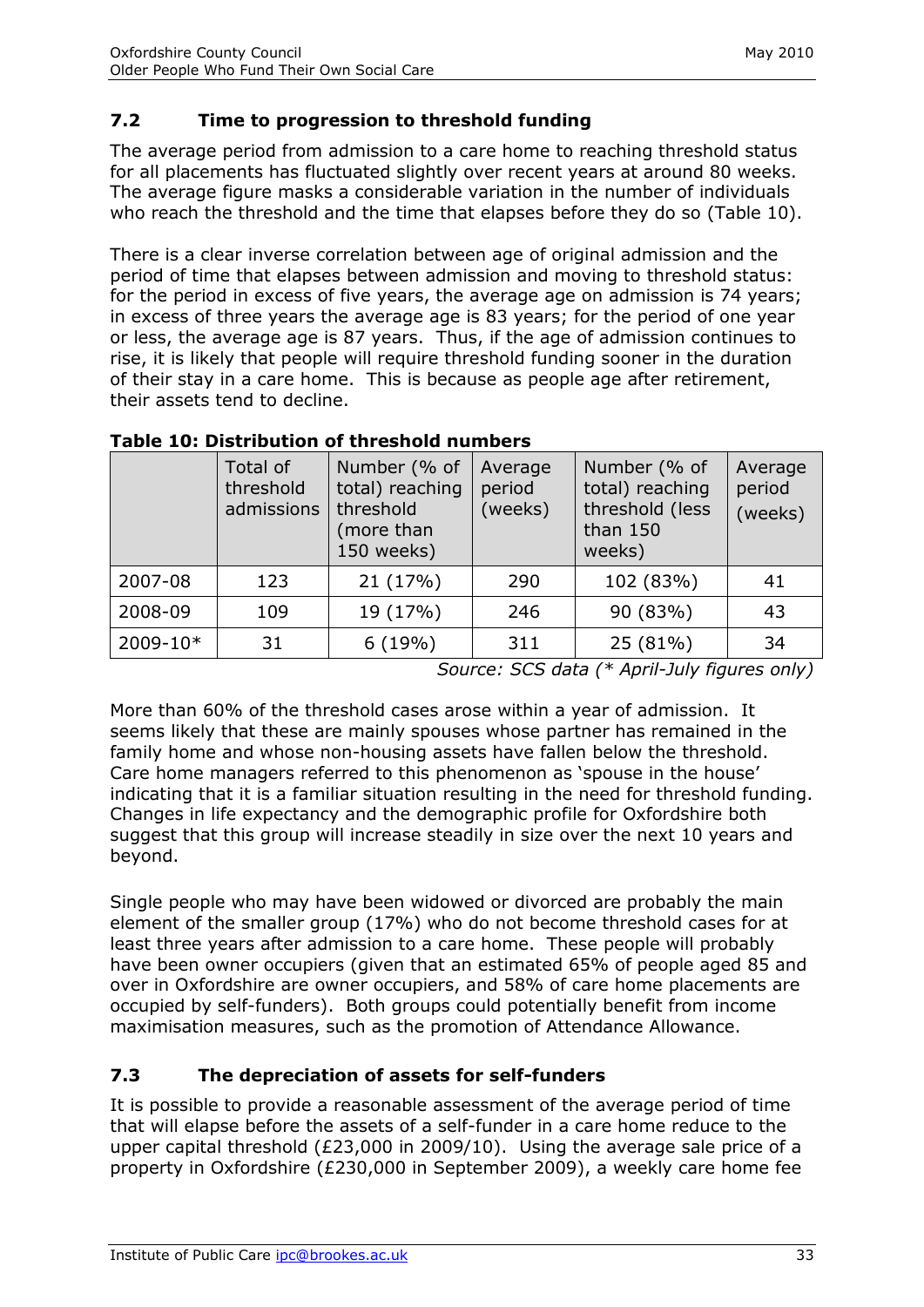of £750 and the assumptions set out in Appendix 3, Table 12 indicates the balance of assets at the end of each full year following placement start.

|                                                                            | Year $1$ Year 2 | Year 3    Year 4    Year 5    Year 6 |  |  |
|----------------------------------------------------------------------------|-----------------|--------------------------------------|--|--|
| Balance of assets   180,253   151,782   121,510   89,356   55,240   19,082 |                 |                                      |  |  |

#### **Table 12: Asset depreciation assuming average property sale price**

*Source: IPC model*

In this case, the upper capital threshold will be reached in year 6 (5.89 years) of the placement. It is important to emphasise in this case (and the further three examples below) that the model excludes any private pension payments or funded nursing care (or FNC) award, Attendance Allowance or Disability Living Allowance (care element). Any such additional income would clearly slow the rate of asset reduction.

The impact of property value can be seen by applying the same assumptions but to a property sale price of £330,000. This produces the levels of depreciation set out in Table 13.

| Table 13: Asset depreciation assuming above average property sale price |
|-------------------------------------------------------------------------|
|-------------------------------------------------------------------------|

|                        | Year 1                                                    | l Year 2 | Year 3 | l Year 4 | l Year 5 | Year 6 |
|------------------------|-----------------------------------------------------------|----------|--------|----------|----------|--------|
| l Balance of<br>assets | 272,503   246,340   218,432   188,701   157,069   123,457 |          |        |          |          |        |

*Source: IPC model*

In this case, the upper capital threshold will not be reached until year 9 (8.67 years) of the placement. Broadly speaking, every £100,000 difference in sale price, either above or below the average sale price of £230,000 will respectively increase or decrease the period of time taken to reach the threshold by 2.78 years.

Residents who were interviewed did express concern at the recent falls and relatively low-level rates of return on savings and investments. The figures in Table 14 retain all the assumptions used in Table 12 above, but modify the net interest rate on savings to 5% for an averagely priced property.

| Table 14: The impact of higher interest rates on asset depreciation |  |  |  |  |  |  |  |
|---------------------------------------------------------------------|--|--|--|--|--|--|--|
|---------------------------------------------------------------------|--|--|--|--|--|--|--|

|                                                                             | Year 1 | $'$ Year 2 | Year 3   Year 4 | Pear 5 Pear 6 |                                      |
|-----------------------------------------------------------------------------|--------|------------|-----------------|---------------|--------------------------------------|
| Balance of assets   185,034   160,901   134,459   105,556   74,035   39,736 |        |            |                 |               |                                      |
|                                                                             |        |            |                 |               | $C_1, \ldots, C_n, C_n, \ldots, C_n$ |

*Source: IPC model*

In this instance, the upper capital threshold will be reached in year 7 (6.44 years). Assuming all other factors remain constant, every 0.5% increase in interest rates only equates to an additional 5.72 weeks before the threshold is reached.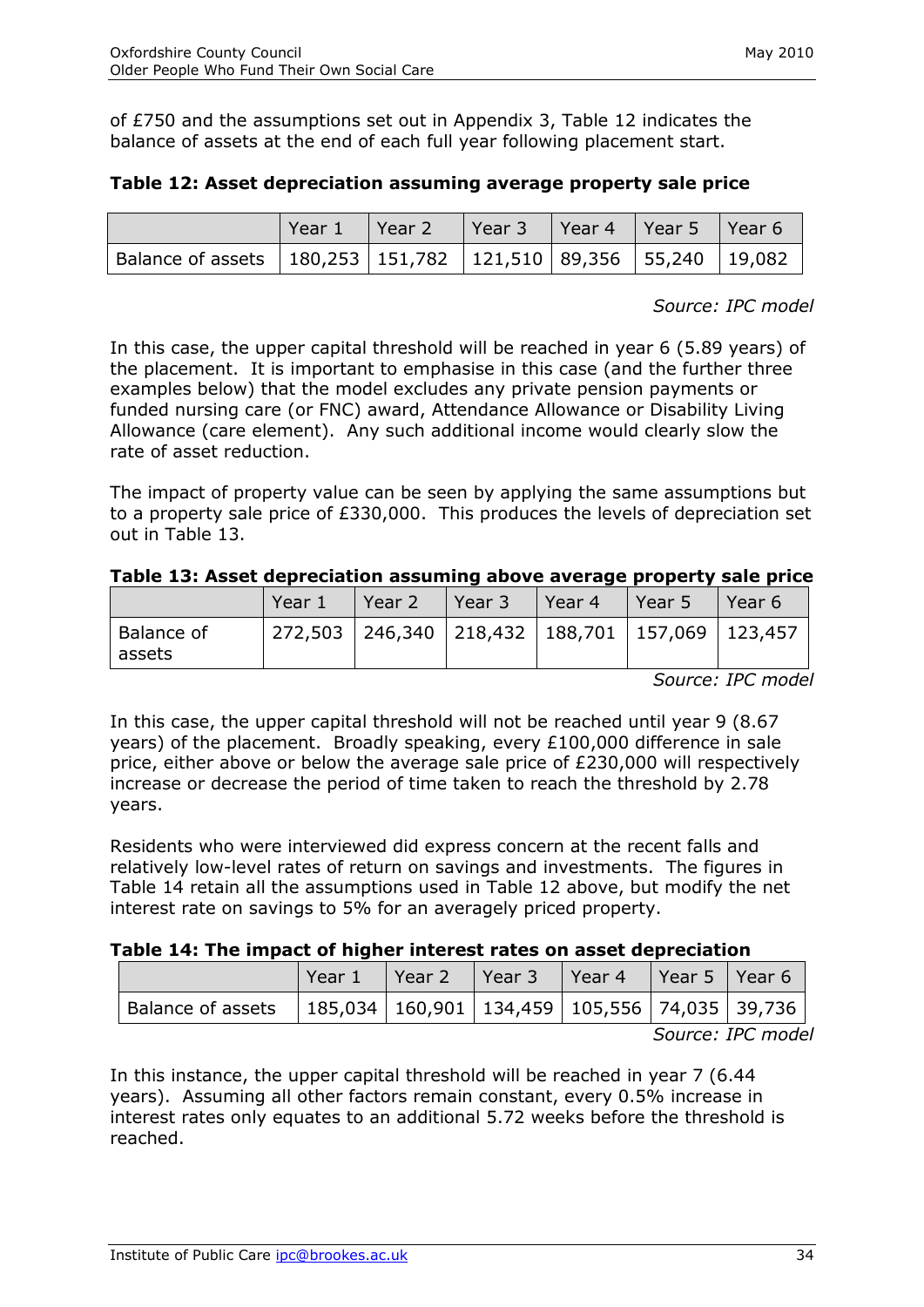By way of contrast, the impact of entry-level fees is more central to the rate of asset depreciation. The figures in Table 15, retain all the assumptions used in Table 12, but modify the care home fees to £850 per week.

|                                                                       | Year 1 | Year 2   Year 3   Year 4   Year 5   Year 6 |  |  |
|-----------------------------------------------------------------------|--------|--------------------------------------------|--|--|
| Balance of assets   174,982   140,956   104,825   66,497   25,877   - |        |                                            |  |  |

|  |  |  | Table 15: The impact of higher-level fees on asset depreciation |
|--|--|--|-----------------------------------------------------------------|
|--|--|--|-----------------------------------------------------------------|

*Source: IPC model*

In this case, the upper capital threshold will be reached in year 6 (6.07 years). Therefore, every £100 increase in the weekly fee payable at admission will accelerate the rate at which the upper threshold is reached by about 0.8 years.

# <span id="page-35-0"></span>**7.4 The impact of the recession**

## 7.4.1 Self-funders in care homes

The main factors driving the numbers of people paying for their own care home place now and in the future are: the rising population of older people, especially the very old, living alone with a limiting long-term condition; the growing numbers of older people who are owner occupiers (and therefore with a considerable housing asset); stable and rising house prices in Oxfordshire; and the narrowing of eligibility for local authority or continuing care funded places in care homes. These factors are likely to provide a steady upward pressure on the number of self-funders in care homes in Oxfordshire. Placement data confirm this with the proportion of self-funded placements increasing in recent years.

However, it would be surprising for an economic downturn not to impact on selffunding activity, particularly where this is associated with a period of public sector retrenchment and evidence of a continuing tightening of eligibility for council funded services (CSCI 2008). The difficulty lies in identifying reliable indicators for gauging that impact, allowing for other underlying factors that might produce similar results, and understanding the interaction between these different factors.

From interviews with care home residents, it appears that the decision to move into a care home is very likely to be influenced by the information and alternatives that are made available and discussed with them in the period following a critical incident, and therefore unlikely to be delayed due to a depreciation in assets. The one group for whom this may be an issue are those where there is a partner who will be remaining in the family home and therefore available assets are limited to income and do not include a property. The availability of alternatives to care homes, such as extra care housing which enable both partners to continue to live together are clearly important for this group.

## 7.4.2 Threshold cases

As noted in section 7.1, it does not appear that the number of self-funders becoming threshold cases in care homes is increasing, although the downward trend in the number of threshold cases has flattened over the course of the downturn. Given the high average value of properties in Oxfordshire, and the average length of stay in a care home, it seems likely that for self-funders in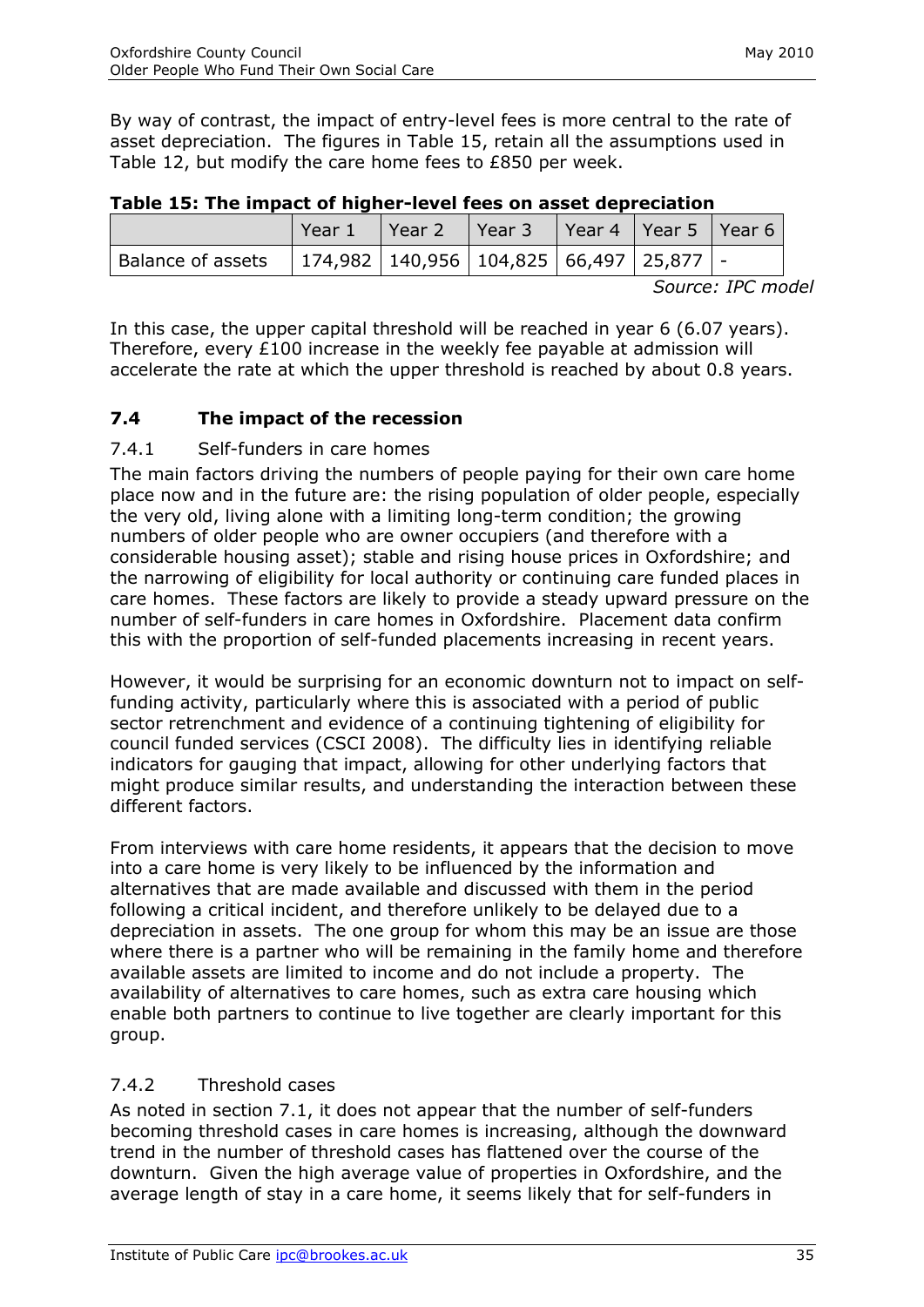care homes who were previously living alone, the recession will have little impact. However, it does seem likely that the number of threshold cases of one particular group will increase over time. This group is composed mainly of couples where the other partner remains in the family home and seeks to fund the cost of a care home and their own living expenses out of savings and income. The possibility of accessing the value of the property to fund care costs through equity release, downsizing or other approaches may help to delay the need for threshold funding. Extra care housing could also help to avoid the need for threshold funding.

# 7.4.3 Community based care

It is not possible to establish whether the number of older people using local authority community based services has been affected by the recession and there was no data on the level of, or changes to, the amount of domiciliary care services purchased by top-up funding; or the number of previously self-funded older people approaching SCS for domiciliary care. It is possible that the numbers of people approaching SCS for community based, including domiciliary, care will increase as a result of the recession and the decline in income from savings.

The postal survey indicated that 2% of older people received SCS funded equipment or occupational therapy services, and 5% self-funded this service. Information concerning the trends of this specific activity was not available to the research team, but it is possible that as a result of the recession and a decline in income from savings requests for equipment services will increase.

The likely decline in income from savings could also impact on SCS in terms of a reduction in the number of people willing or able to meet local authority charges for services.

## 7.4.4 Carers

It is possible that the impact of the economic downturn will introduce an increased level of stress on informal carers leading to earlier breakdown in family support arrangements and an increase in demand for regulated services including care home placements. So far as the latter is concerned, this is not currently indicated by care homes admission data. Information concerning levels and trends of general referral activity to SCS, and specifically requests for carer support were not available to the research team.

Higher rates of unemployment could produce an increase in the numbers of people entering the informal social care workforce. This might be indicated by an increase in the number of family members acting as paid personal assistants via direct payments provision. Information concerning the level and trends of this specific activity were not available to the research team.

## 7.4.5 The market

Constraints on development and/or commercial failure of external care providers as a result of the recession could increase levels of service disruption and a reduction in choice of care services for older people and carers. This might be expected to produce an increase in the number of older people approaching SCS for an assessment of need as the result of a breakdown or shortfall in externally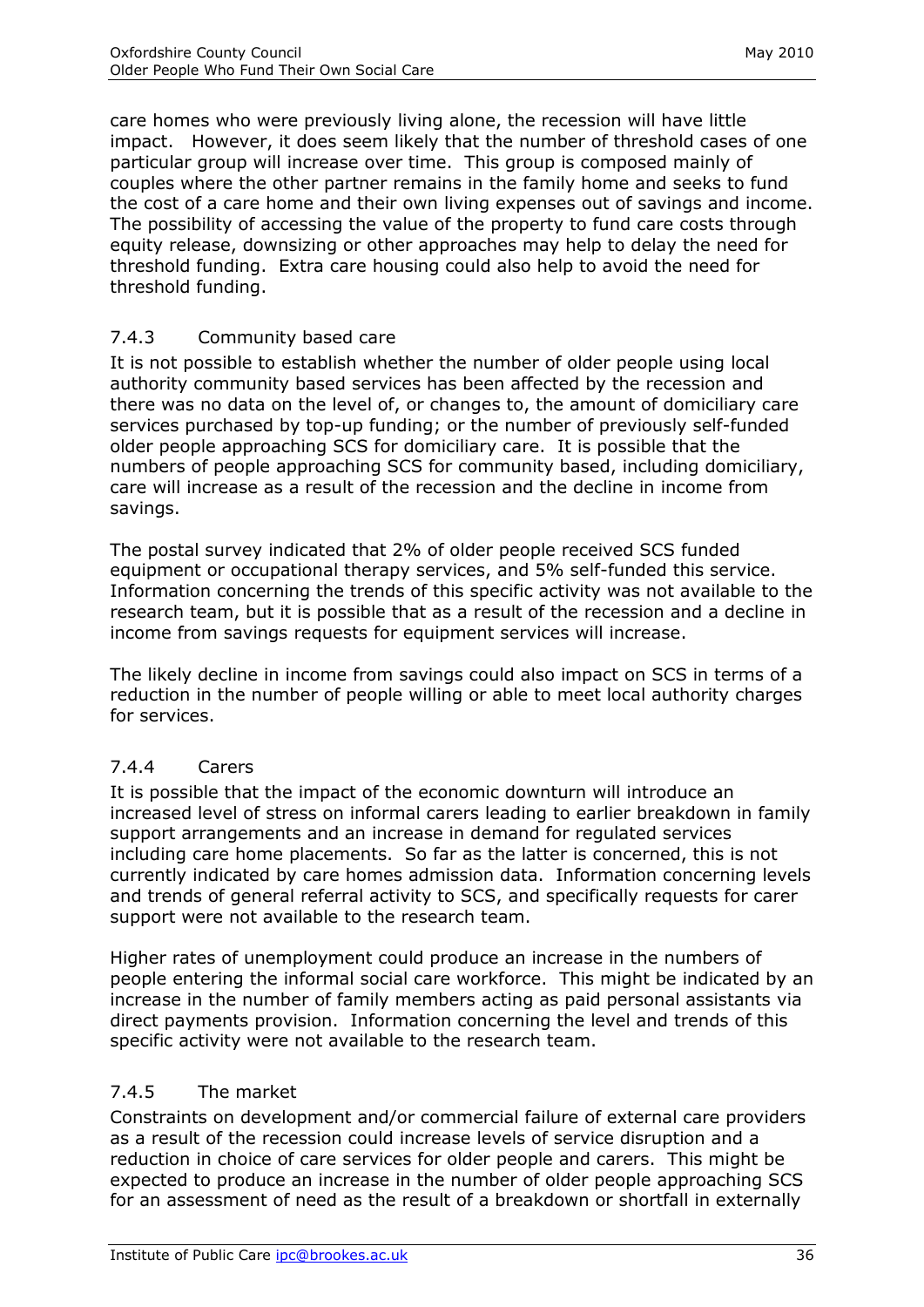provided support packages. However, information concerning the level and trends of this specific activity were not available to the research team and there is no evidence to suggest that services have been disrupted.

The information made available to this study by care home providers suggests that there is currently a balanced market with demand by self-funders being met by current capacity. Demographic, rather than economic, changes will see an increase in demand over the longer-term with a concomitant need for the market to deliver increased capacity within the care homes and alternative sectors as identified, for example, within the Extra Care Housing strategy for Oxfordshire (2008).

## 7.4.6 Data availability

The availability of data to assess the impact of the recession on self-funders was limited. OCC might want to consider what steps could be taken to refine data specification, collection and analysis to support robust monitoring of trends over the next two to five years.

#### **Summary**

- There has been a decline in the numbers of admissions to care home placements via threshold funding, although the rate of this decline appears to have flattened during the economic downturn.
- The value of house price sales together with the level of care home fees are the most critical factors in determining the length of time that elapses before people run out of money and become eligible for local authority funding. Given (i) the average price of housing in Oxfordshire (and the factors that look likely to sustain this market within the county), (ii) typical care homes fees (and anticipated uplift over the medium-term) and (iii) the evidence for placement duration, the overwhelming number of single older people are unlikely to reach the upper assets threshold.
- A large majority of residents accessing threshold-funded placements will  $\bullet$ do so in six months or less of their admission to a care home. It seems likely that these comprise individuals who are married with their spouse remaining in the family home ('spouse in the house') and therefore relatively cash poor. Unless or until the rules concerning disregards of shared assets are changed, it would seem prudent to assume continuing pressure on pooled budgets. Changes in life expectancy and the demographic profile for Oxfordshire both suggest that this cohort will increase steadily in size over the next 10 years and beyond.
- The proportion of beds funded by the revised Continuing Care arrangements from October 2007 will have increased. Reviews of these placements, together with any tightening of eligibility following implementation of the revised guidance in October 2009, and reductions in the PCT budget will result in a number of residents reverting to selffunding status. Countywide, the numbers are likely to be relatively small, but some parts of the county (Cherwell district) may be vulnerable.
- Interest on savings is a concern for self-funding care home residents in  $\bullet$ Oxfordshire as elsewhere, but has a limited impact in determining the rate at which assets (eg, from the sale of a house) will depreciate. It may however affect the readiness of people to spend on additional care and support.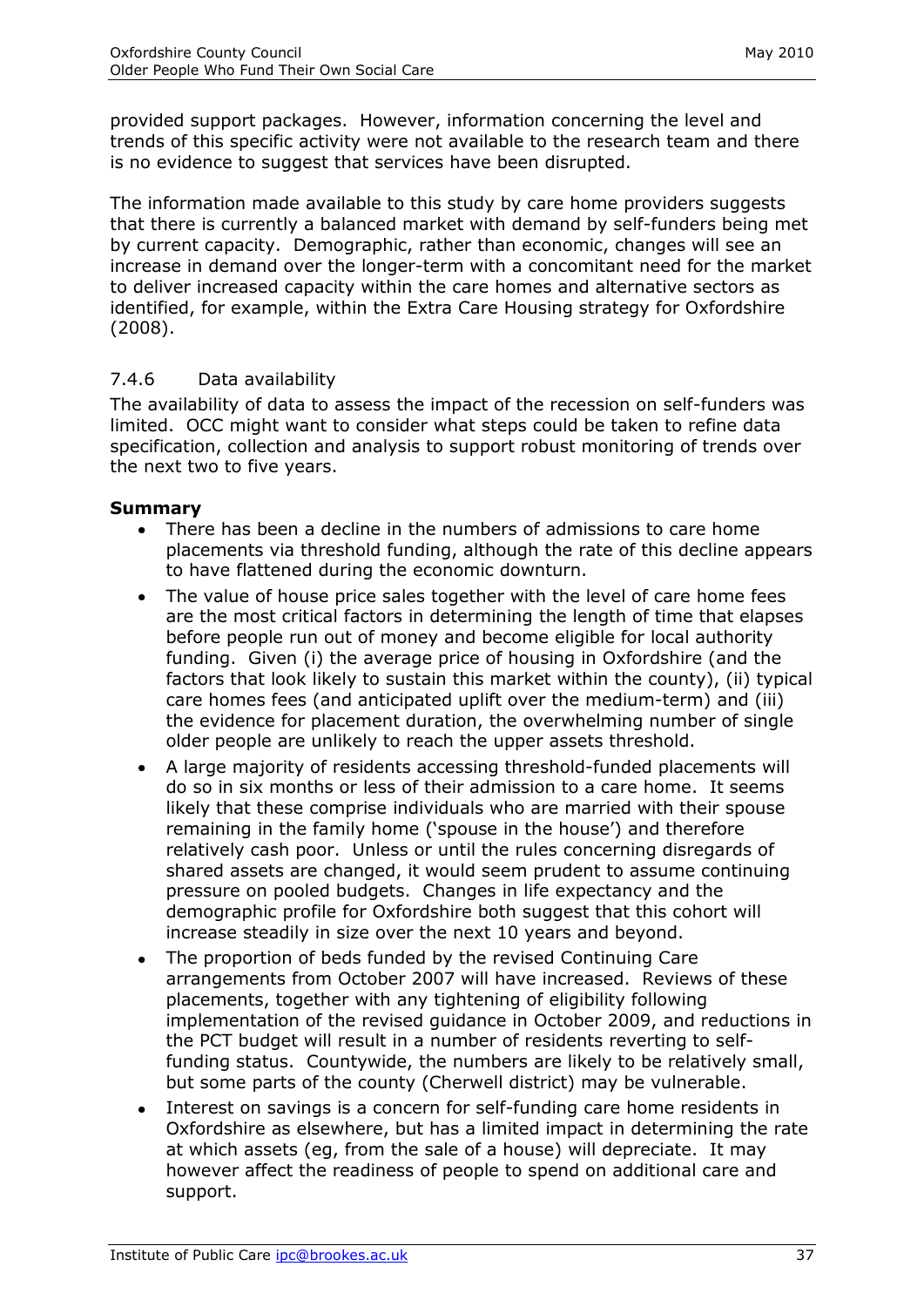- The limited data and survey information made available to this review do  $\bullet$ not indicate any measureable impact of the economic recession, either positive or negative, on self-funding to date. It is important to emphasise that the data cover only a few of the potential indicators, and therefore represent a partial assessment only. It should be expected that there will be a delay in the fuller consequences of this downturn on individual circumstances and decision-making becoming apparent.
- No single measure will be adequate to provide a robust assessment on the impact of the economic downturn on self-funding activity. The current specification for data collected by SCS may not be adequate to provide a satisfactory framework for the assessment and monitoring of the economic downturn on social care provision, including those older people who selffund. The framework that is established should allow for multiple sources of information and local intelligence, including local providers and service users.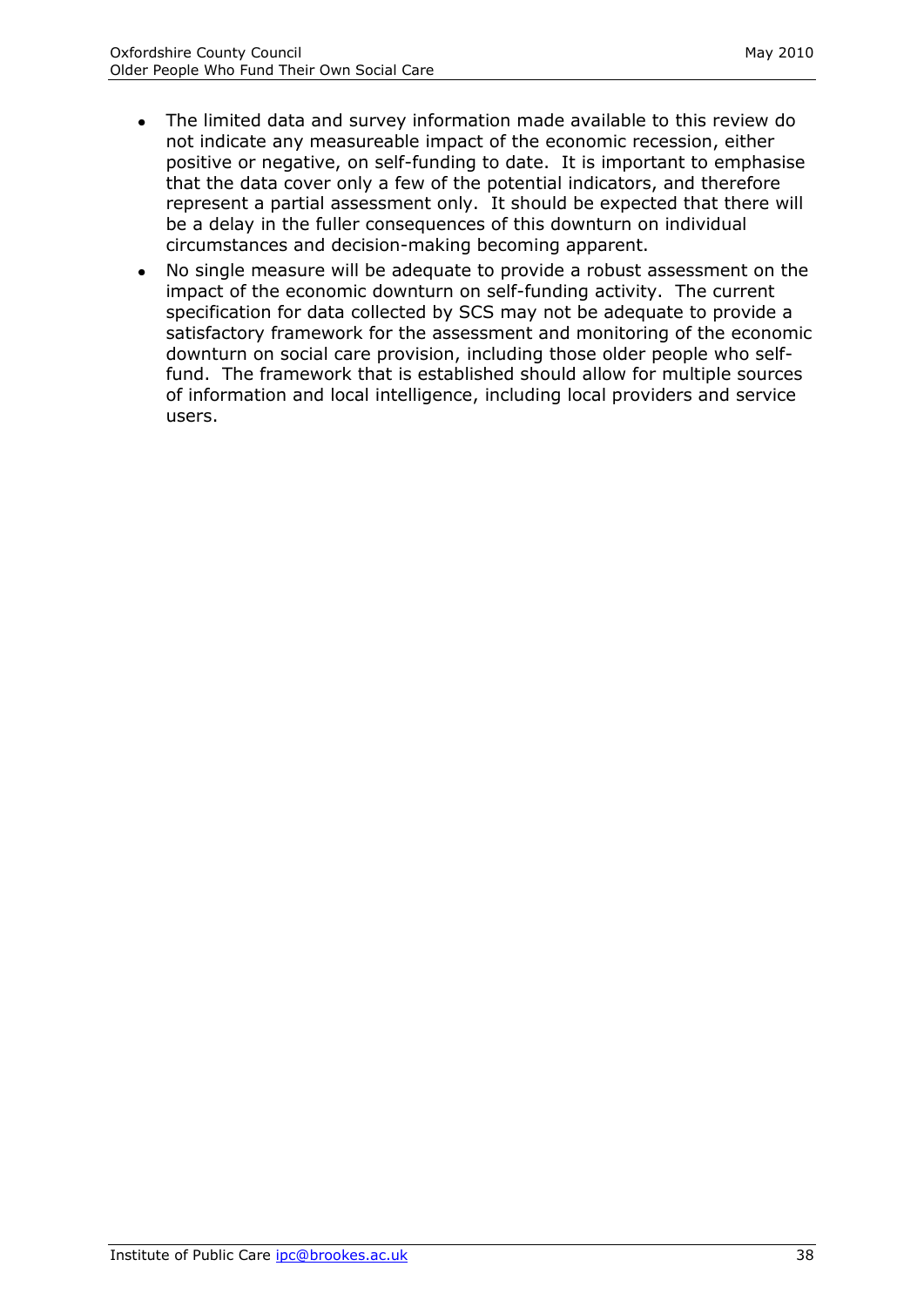# <span id="page-39-0"></span>**8 Conclusion and Recommendations**

The findings from the study provide a fuller picture of people who fund their own care both in the regulated and the informal sector, and illustrate some of the challenges in obtaining information on self-funders.

The findings lead to a number of conclusions which are summarised below:

The identifiable population

- There are an estimated 1,977 older people who fund their own care home place in Oxfordshire, representing 54% of the total care home population. The number of self-funders in care homes could rise to 2,480 by 2020, and will grow as a proportion of residents in care homes if the number of OCC funded places continues to decline.
- The four self-funders in care homes who were interviewed did not approach SCS for help, and were not aware of their entitlement to an assessment of their needs.
- Given the high level of home ownership among older people in Oxfordshire and the relatively high value of properties, a self-funder with an averagely priced home to sell is likely to be above the threshold level for nearly six years.
- An estimated 3,626 older people in Oxfordshire are funding all or part of their community based care; and between 1,723 and 2,934 are entirely self-funding, depending on the method of estimation. The higher end of the range is likely to be closer to the actual figure given the affluent profile of the county.

The wider population

- In 2009, there were an estimated 12,039 people aged 75 and above living alone with a limiting long-term illness in Oxfordshire and an estimated 10,269 older people with high levels of need.
- Survey evidence indicates that 3% of the older population pay for help with personal care in Oxfordshire, and much higher percentages receive help with home repairs and improvements, gardening and cleaning.
- Survey evidence indicates that half of those receiving help with personal care in Oxfordshire pay for it themselves and half are provided with personal care by OCC. Data on social care services provided by OCC but paid for by clients themselves were not available.
- Survey and interview evidence indicate that most self-funded community based care and support in Oxfordshire is with unregulated providers.
- Survey evidence and interviews indicate that a minority of people receiving care or other help contacted SCS, while more than half (53%) who pay for care and support, do so because they do not think they would qualify for social care services, and more than a third (38%) did not know that OCC could provide this service.
- There was no SCS data available about the number of people requesting assessments who were refused help and the reasons for this.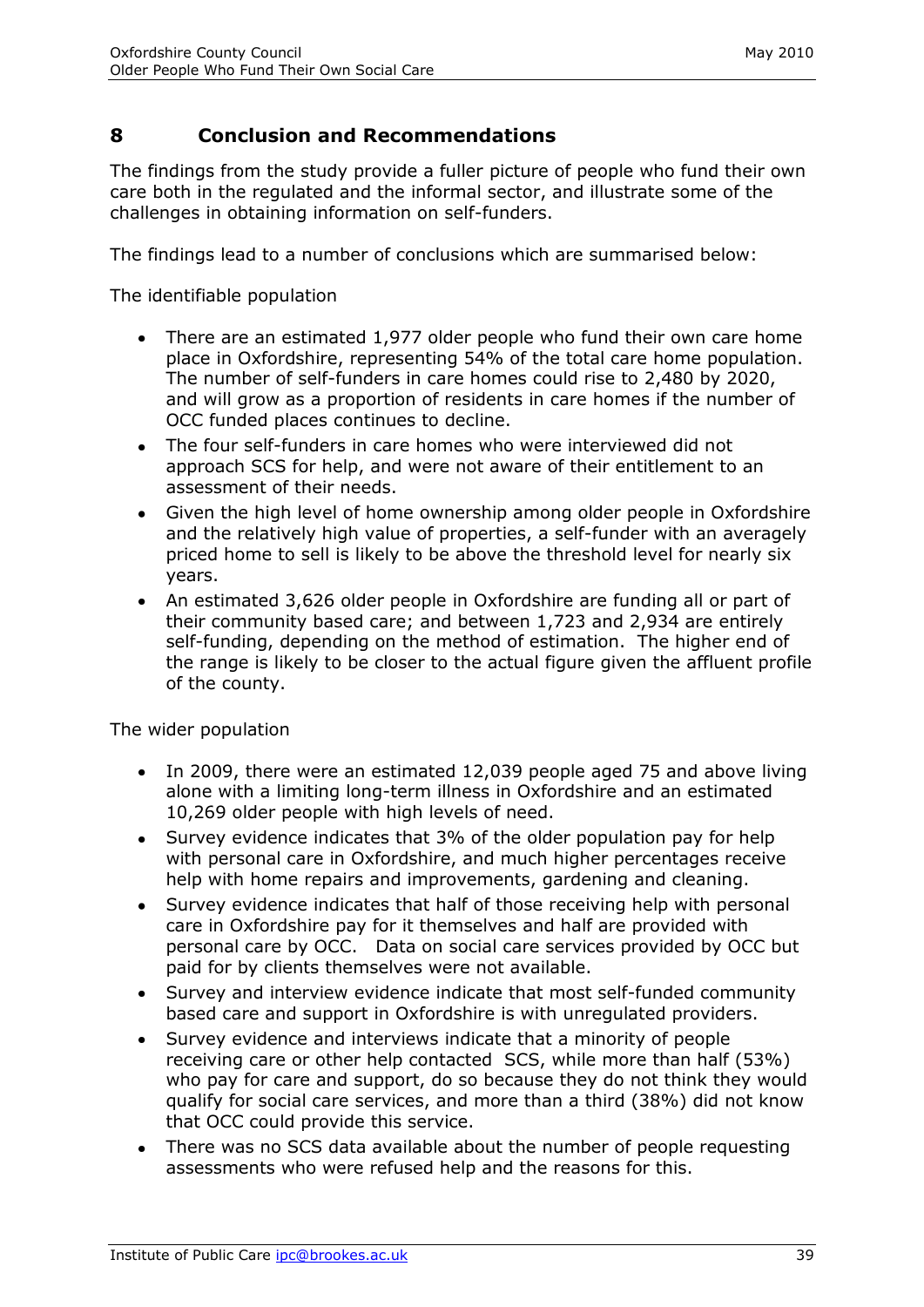Impact of the recession

- The numbers of people becoming threshold cases has been falling, although it has recently levelled off during the economic downturn.
- The value of house price sales along with the level of care home fees are the most critical factors in determining the length of time that elapse before people run out of money and become eligible for local authority funding. The overwhelming number of single older people are unlikely to reach the upper assets threshold. People with a partner in the house may be affected by the depreciation of their savings.
- Interest on savings is a concern for self-funding care home residents in  $\bullet$ Oxfordshire as elsewhere, but has a limited impact in determining the rate at which assets will depreciate. However, this may affect their readiness to spend on additional care and support.
- Although changes in the economy are not expected to have a sudden impact on the numbers of people becoming threshold cases in the shortterm, there may be some increase in the next five to ten years as assets from a house sale are unable to cover care home placements over a long period of time.
- Changes in the level of NHS continuing care funding and tightening regulations could also have an impact, particularly in Cherwell district, resulting in more people requiring support from OCC.

The key findings from the study lead to the following recommendations:

People who pay for a care home

- There are a relatively high proportion of people who pay for their own care home place in Oxfordshire, and both the number and the proportion are expected to increase. Ensuring that as many people going into a care home as possible are properly assessed, and evidencing that assessment will be of growing importance to ensure that people are not fast-tracked into moving into a care home when they could be enabled to live at home.
- It would seem unlikely that care home managers would be willing to encourage potential self-funders to get a formal assessment prior to admission, however, this might be worth exploring with those care homes where OCC funds a high proportion of the total available places.
- For threshold cases, and particularly the significant proportion of people  $\bullet$ who become threshold within a year of admission to a care home, steps to maximize income, for example, ensuring take-up of Attendance Allowance will help to delay the move to threshold status. Such an initiative in another county yielded £220k increase in income. A target group are those where the partner remains in the family home.

People who have social care needs in the community

Given that nearly two-fifths of people who self-fund some care in the community appear not to be aware that these services are available from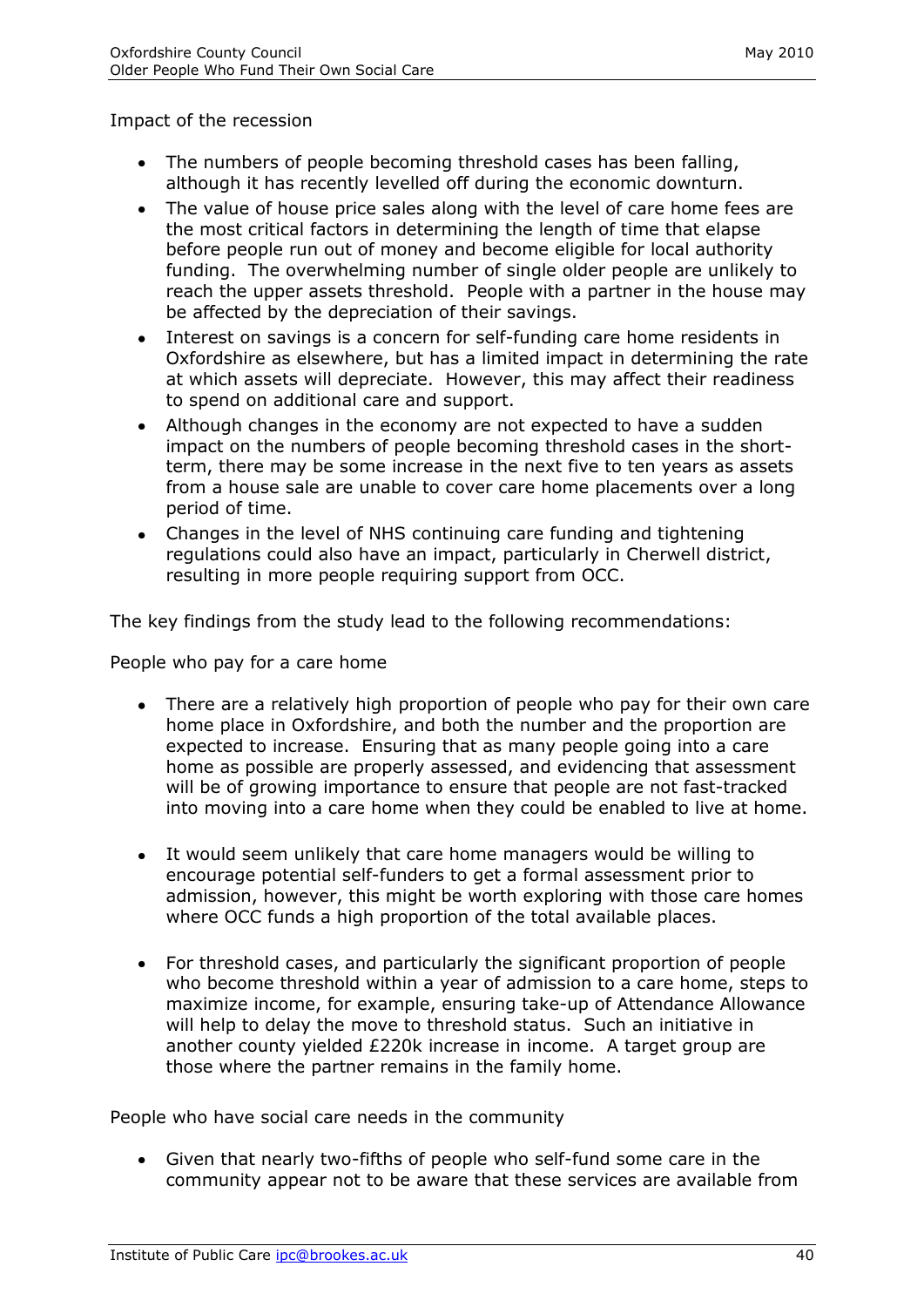SCS, there is a need to raise awareness among older people and their carers of what services are available from the local authority.

- Correspondingly, it is also important to ensure that people who are entitled to an assessment of their needs, receive one, whether or not they are eligible for local authority services. At present, current recording practices do not indicate whether or not this is happening.
- Older people are most likely to purchase low levels of help with repairs and improvements, cleaning, gardening and shopping. Establishing an approved provider list of service providers for use by older people and their carers, and available from a variety of sources would be a useful means to ensure a minimum level of quality in self-funded care.
- Given the levels of owner occupation among older people and relatively high house prices, there is scope to explore ways in which housing assets could enable older people to obtain the care and support they need, for example, through buying or leasing extra care housing, Homeshare, and equity release.

Information, advice and support

- Survey evidence indicates that there is considerable scope to improve the provision of information to older people, their carers and 'tomorrow's older people' about the services and support which the council can offer. This could be done both by improving the way in which enquiries from older people are handled and recorded; and by looking at other ways to disseminate information to older people and their carers.
- Based on the interviews with self-funders in care homes, discharge from hospital appears to be a critical point at which social care services have an opportunity to provide information about the services and support available, and if appropriate to conduct an assessment of an older person's needs.
- Evidence from another local authority indicates that older people may require more than information to help them navigate access to the care and support they require. Advocacy and advice services or 'hot handholding' may be a better description of the kind of help required.

Dialogue with 'service providers' who are supporting self funders

The poor response from home care providers to the postal questionnaire, indicates that there may be limited understanding among home care providers of OCC's strategy and objectives in relation to care and older people. Given the expectation that local authorities will have a role influencing and shaping local care markets, this may be a good time to develop more communication.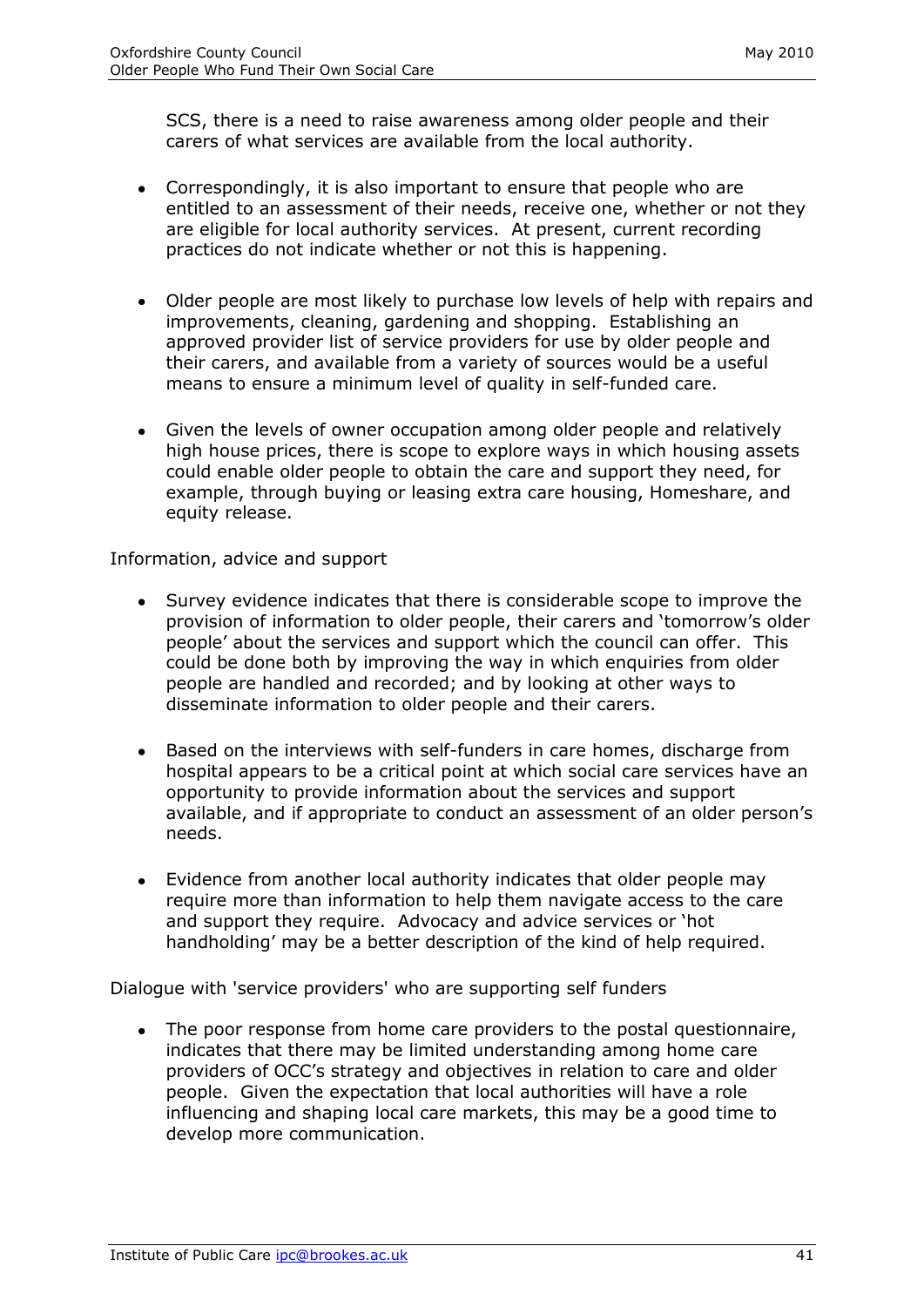To develop its relationship with the less formal end of the self-funded home care market, OCC may find it most useful to work with the local voluntary sector: Age Concern and carers' organisations.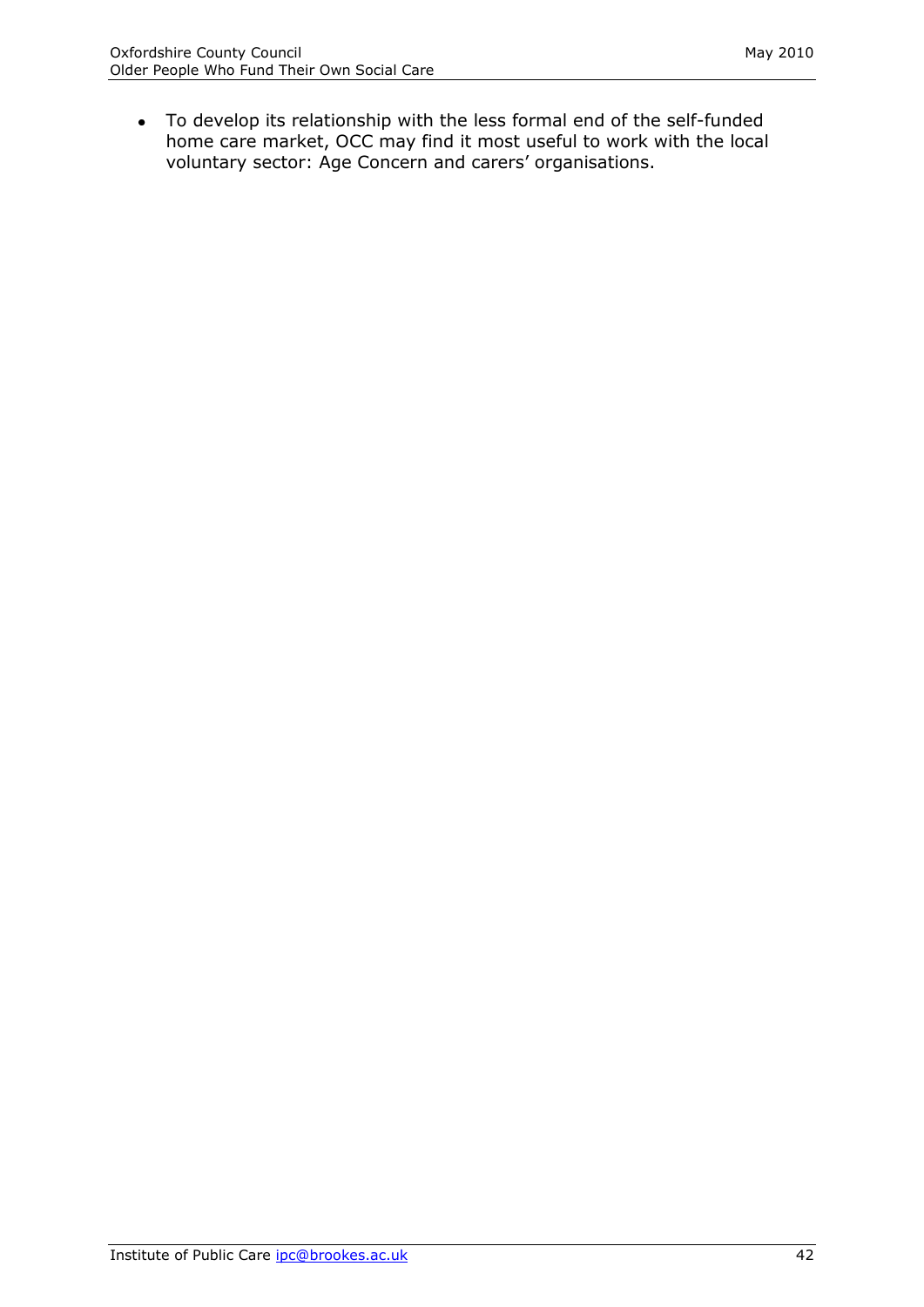# <span id="page-43-0"></span>**References**

Comas-Herrera A, Wittenberg R *et al* (2003) **European Study of Long-Term Care Expenditure.** Report to the European Commission, Directorate-General for Employment and Social Affairs. http://www.pssru.ac.uk/pdf/B14/B14Comas-Herrera1.pdf

Comas-Herrera A, Davies B, Glendinning C, Pickard L (2004). **Funding longterm** 

**care for older people: Lessons from other countries.** Joseph Rowntree.

Concept Management Solutions (2008) **A Framework for an Oxfordshire Extra Care Housing Strategy** 

CSCI (2008) **The state of social care in England 2006-07**

Dale MC, Burns A, Panter L and Morris J (2001) **Factors affecting survival of elderly nursing home residents.** *International Journal of Geriatric Psychiatry* 16(1) pp70-76

Darton R, Forder J, Bebbington A, Netten A, Towers A-M, Williams J (2006) **Analysis to Support the Development of FSS Formulae for Older People: Final report.** PSSRU Discussion Paper 2265. Canterbury: PSSRU University of Kent and London School of Economics.

Forder J (2007) **Self-funded social care for older people: an analysis of eligibility, variations and future projections.** PSSRU Discussion Paper 2505. PSSRU and CSCI

Huber M and Hennessy P (2005) **Long-Term Care for Older People** OECD

Hudson B and Henwood M (2009) **A Parallel Universe? People who fund their own care and support: a review of the literature**, ADASS/SCIE/JRF

Hometrack (September 2009) **South East pushes prices higher. Reversal in sentiment poses greatest risk to housing**

[www.hometrack.co.uk/commentary-and-analysis/house-price](http://www.hometrack.co.uk/commentary-and-analysis/house-price-survey/20090928.cfm)[survey/20090928.cfm](http://www.hometrack.co.uk/commentary-and-analysis/house-price-survey/20090928.cfm)

King's Fund (2005) **Trends in the London Care Market 1994–2024** 

Laing & Buisson (2005a). **Care of Elderly People: UK Market Survey 2005.** London.

Laing & Buisson (2005b). **Domiciliary Care Markets 2005.** London.

Laing & Buisson (2009) **Care of Elderly People: UK Market Survey 2009.** London.

**Land Registry House Price Index** (August 2009) www1.landregistry.gov.uk/assets/library/documents/HPIdaveAug09.pdf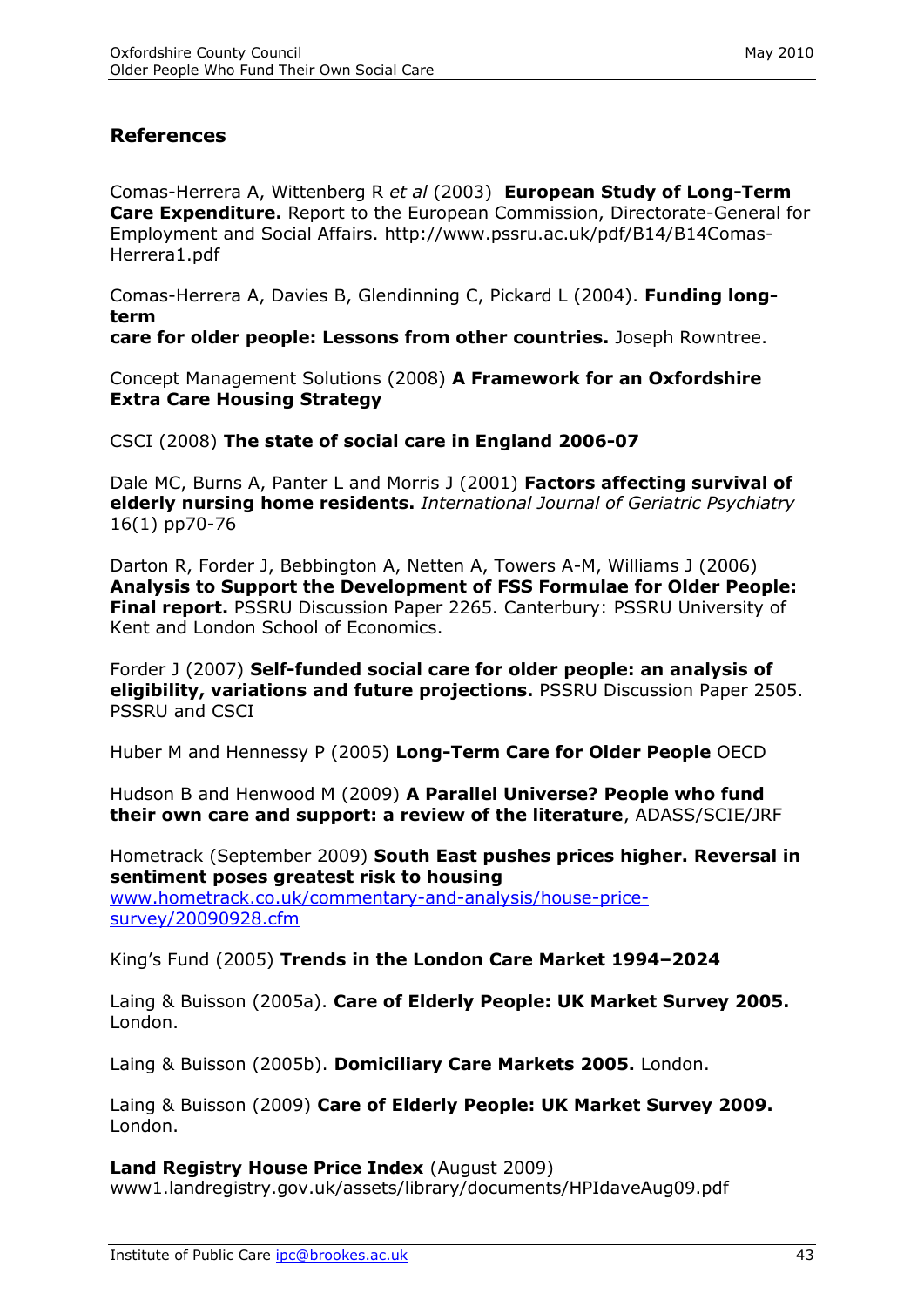Leontaridi R and Bell D (2005). **Informal Care of the Elderly in Scotland and the UK.** Health and Community Care Research Findings No 8. Edinburgh: Scottish Executive Central Research Unit.

McCann M, O'Reilly D and Cardwell C (2009) **A Census-based longitudinal study of variations in survival amongst residents of nursing and residential homes in Northern Ireland.** *Age and Ageing* 38(6) pp711-717

McClimont B, Grove K (2004**). Who Cares Now? An updated profile of the independent sector home care workforce in England.** Carshalton Beeches: UK Home Care Association. www.ukhca.co.uk/pdfs/whocaresnow.pdf

Netten, A., Darton, R. and Curtis, L. (2002) **Self-Funded Admissions to Care Homes. A report of research carried out by the Personal Social Services Research Unit, University of Kent on behalf of the Department for Work and Pensions.** Department for Work and Pensions Research Report No. 159

Office of Fair Trading (2005). **Care Homes for Older People in the UK: A market study.** London: Office of Fair Trading.

Oxfordshire County Council (Final Draft Version 5.0 20/10/08) **Health and Social Care services for older people in Oxfordshire: Service model 2008- 2013**

Rothera IC, Jones R, Harwood R, Avery AJ and Waite J (2002) **Survival in a cohort of social services placements in nursing and residential homes: factors associated with life expectancy and mortality.** *Public Health* 116(3) pp160-165

Tribal Group (2007) **Oxfordshire Housing Market Assessment: Final Report December 2007**

Wanless, D. (2006). **Securing Good Care for Older People: Taking a long term view.** London, King's Fund.

Harriet Young, Emily Grundy and Stamatis Kalogirou, **Who cares? Geographic variation in unpaid caregiving in England and Wales: evidence from the 2001 Census**, *Population Trends* 120, Summer 2005, Office for National Statistics, Palgrave Macmillan.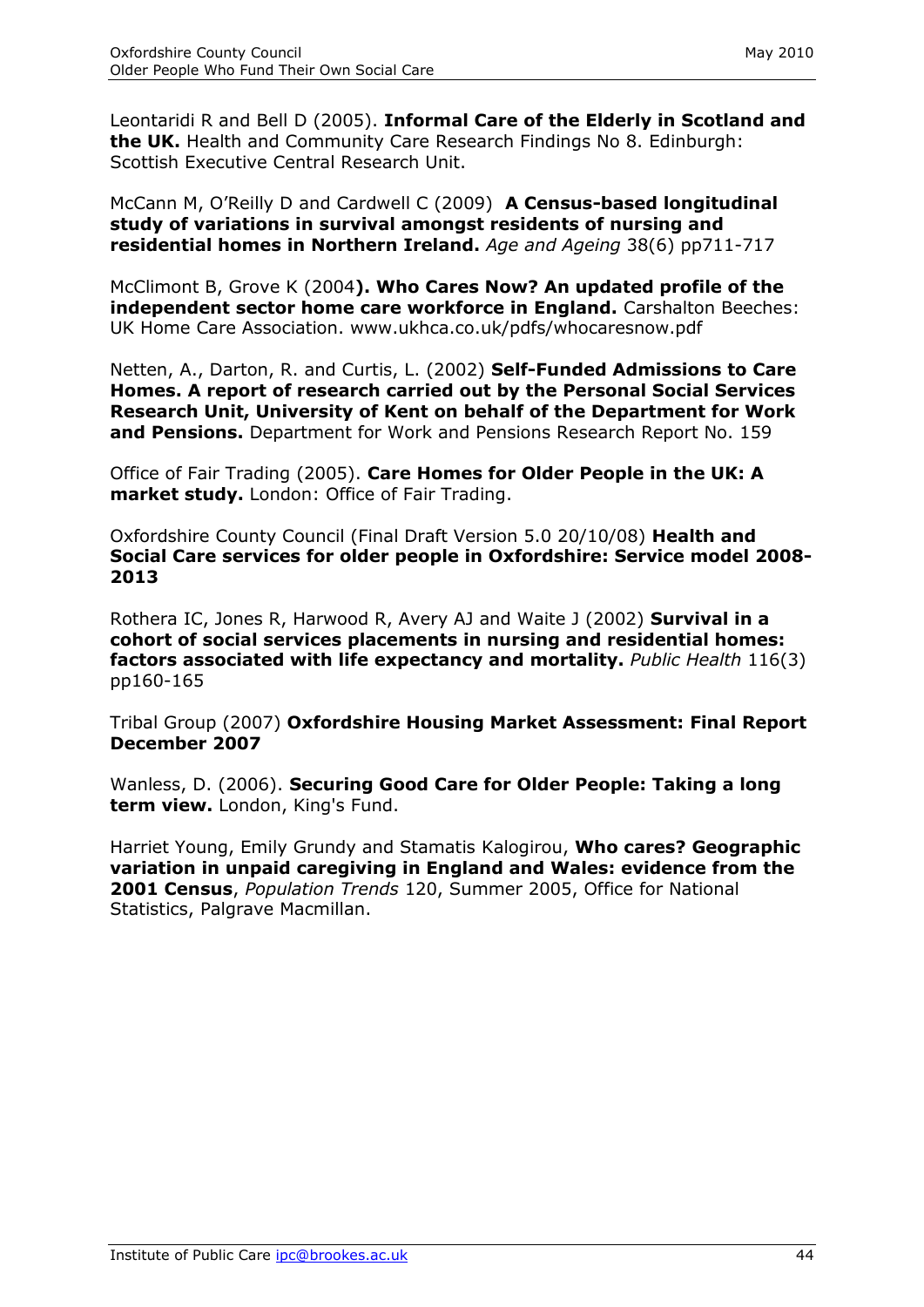<span id="page-45-0"></span>

| Appendix 1 - Response by MOSAIC Categories |  |  |  |
|--------------------------------------------|--|--|--|
|--------------------------------------------|--|--|--|

| Area<br><b>Type</b> | <b>Key features</b>                                                                                                                                                                   | <b>Questionnaires</b><br>sent | <b>Responses</b> |
|---------------------|---------------------------------------------------------------------------------------------------------------------------------------------------------------------------------------|-------------------------------|------------------|
| 4                   | Semi-rural locations, Imposing<br>houses, Grandchildren, Abundant<br>wealth, Professional careers, Arts<br>and heritage, Retirement, Grown<br>up children, Wealthy older people       | 32%                           | 38%              |
| 39                  | Lowest ownership of PCs, Network<br>of friends, Independent children,<br>Low rise developments, Traditional,<br>Low car ownership, House proud,<br>Pensioners, Low income couples     | $1\%$                         | 0%               |
| 43                  | Football matches, Working class<br>values, Grown up children,<br>Traditional gender roles, Remnants<br>of old proletariat, Heavy viewers of<br>TV, Some retired, Poor older<br>people | 6%                            | 3%               |
| 48                  | TV popular, Grandchildren, Small<br>rented flats, Low income, Low<br>savings, Crosswords and puzzles,<br>Low debt, Many widowed, Very frail                                           | 4%                            | 4%               |
| 49                  | Bingo and puzzles, TV viewing,<br>State pension, No savings, Low rise<br>flats, Grandchildren, Struggle to<br>get by, Empty nesters and<br>pensioners                                 | 13%                           | 8%               |
| 50                  | Live in the Past, Coach tours,<br>Modest savings, Purpose built<br>bungalows, Meals on wheels,<br>Lowest Internet use, TV popular,<br>State pension, Old age pensioners               | 6%                            | 5%               |
| 51                  | Enjoy life, Busy Comfortable<br>homes, Close to sea, Wardens<br>closeby, Treats affordable, Mentally<br>alert, Living alone, Pensioners                                               | 4%                            | 5%               |
| 53                  | Golf, Bridge circles, Wealthy, Coast<br>or countryside, Active lifestyles,<br>Cruises, Good diet and exercise,<br>Pensioner couples, Early retirees                                   | 20%                           | 25%              |
| 54                  | Common sense, Traditional values,<br>Large gardens, Slower pace, Health<br>checks, Pets, Healthy eating,<br>Seaside bungalows, Retired elderly<br>couples                             | $1\%$                         | $1\%$            |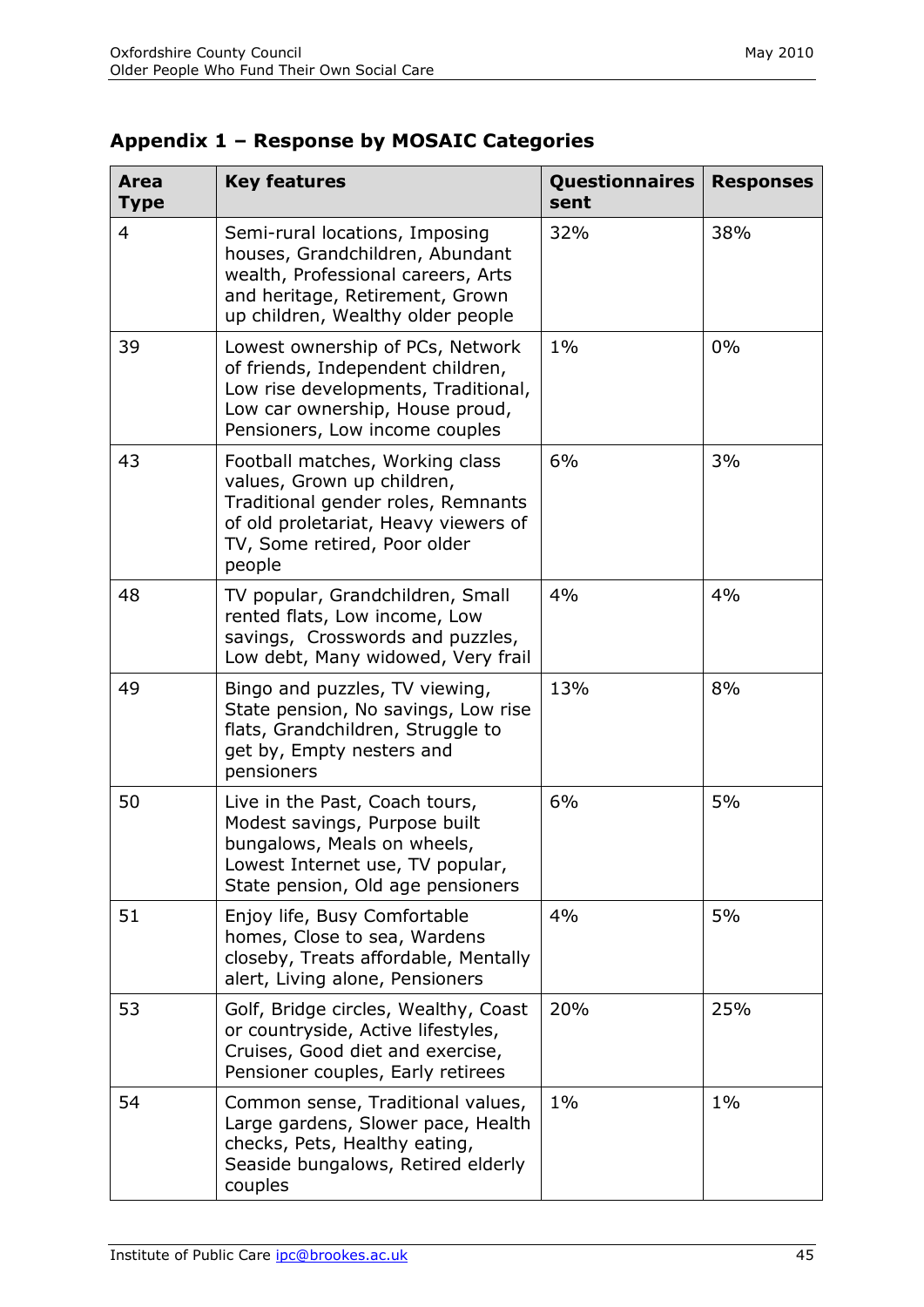| Area<br><b>Type</b> | <b>Key features</b>                                                                                                                                  | <b>Questionnaires</b><br>sent | <b>Responses</b> |
|---------------------|------------------------------------------------------------------------------------------------------------------------------------------------------|-------------------------------|------------------|
| 55                  | Local outlook, Mainstream tastes,<br>Savings, Seaside resorts, Pleasant<br>homes, Bird-watching, Enjoy<br>gardens, Low/middle incomes,<br>Pensioners | 14%                           | 11%              |
| Total<br>number     |                                                                                                                                                      | 1016                          | 278              |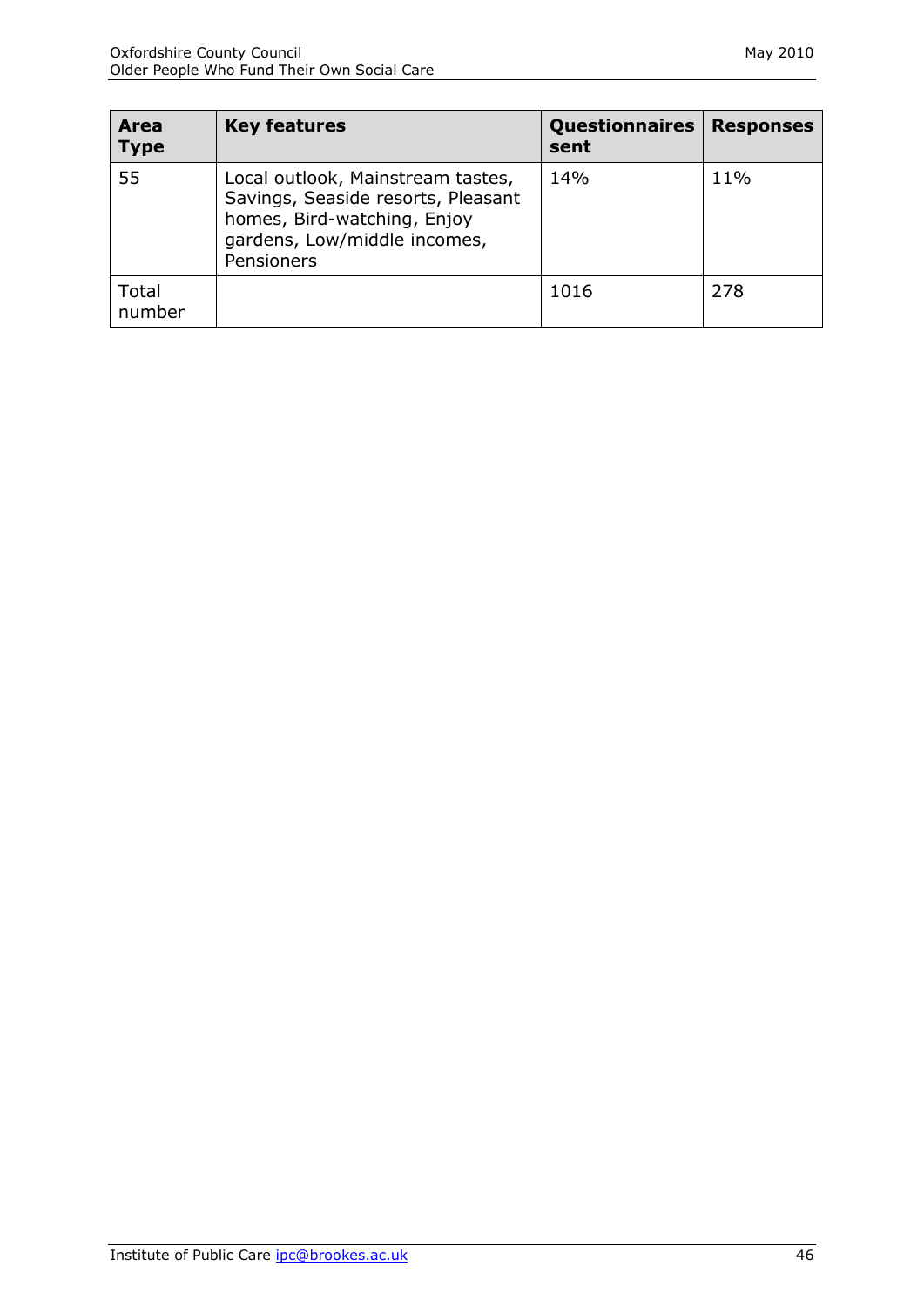# <span id="page-47-0"></span>**Appendix 2 – Type of help people have and how funded**

|                                                         | Help<br>received | Help received, but<br>not self-funded, &<br>not provided by<br><b>OCC</b> | Help<br>provided<br>by OCC | Self-funded<br>(% applied<br>to pop.<br>estimate) |
|---------------------------------------------------------|------------------|---------------------------------------------------------------------------|----------------------------|---------------------------------------------------|
| Home repairs &<br>improvements                          | 50%              | 5%                                                                        | 6%                         | 35%<br>(34, 230)                                  |
| Looking after your<br>garden                            | 39%              | 2%                                                                        | $1\%$                      | 33%<br>(32, 274)                                  |
| Cleaning your home                                      | 30%              | 2%                                                                        | $1\%$                      | 27%<br>(26, 406)                                  |
| Shopping                                                | 17%              | 6%                                                                        | $1\%$                      | 10%<br>(9,780)                                    |
| Laundry service                                         | 12%              | 3%                                                                        | $1\%$                      | 8%<br>(7,824)                                     |
| Meals                                                   | 9%               | 2%                                                                        | 3%                         | 5%<br>(4,890)                                     |
| Personal care, eg,<br>help with washing<br>and dressing | 6%               | $1\%$                                                                     | 3%                         | 3%<br>(2,934)                                     |

#### **Type of help people have and how funded**

% do not sum due to rounding

#### **Type of service have attended or received and how funded**

|                                                                         | Type of<br>service<br>attended or<br>received | Service received<br>but not self-<br>funded & not<br>provided by OCC | Provided<br>by OCC | Self-funded<br>(% applied<br>to pop.<br>estimate) |
|-------------------------------------------------------------------------|-----------------------------------------------|----------------------------------------------------------------------|--------------------|---------------------------------------------------|
| Alarm pendants and<br>sensors                                           | 18%                                           | 2%                                                                   | 5%                 | 8%<br>(7, 824)                                    |
| Day care centre,<br>lunch club or similar                               | 9%                                            | $0\%$                                                                | 3%                 | 5%<br>(4,890)                                     |
| Occupational<br>therapy or<br>equipment to enable<br>independent living | 9%                                            | $1\%$                                                                | 5%                 | 2%<br>(1,956)                                     |
| Respite care                                                            | 2%                                            | $0\%$                                                                | $<1\%$             | $1\%$<br>(978)                                    |
| Other                                                                   | $1\%$                                         | $0\%$                                                                | $1\%$              | $1\%$<br>(978)                                    |

% do not sum due to rounding